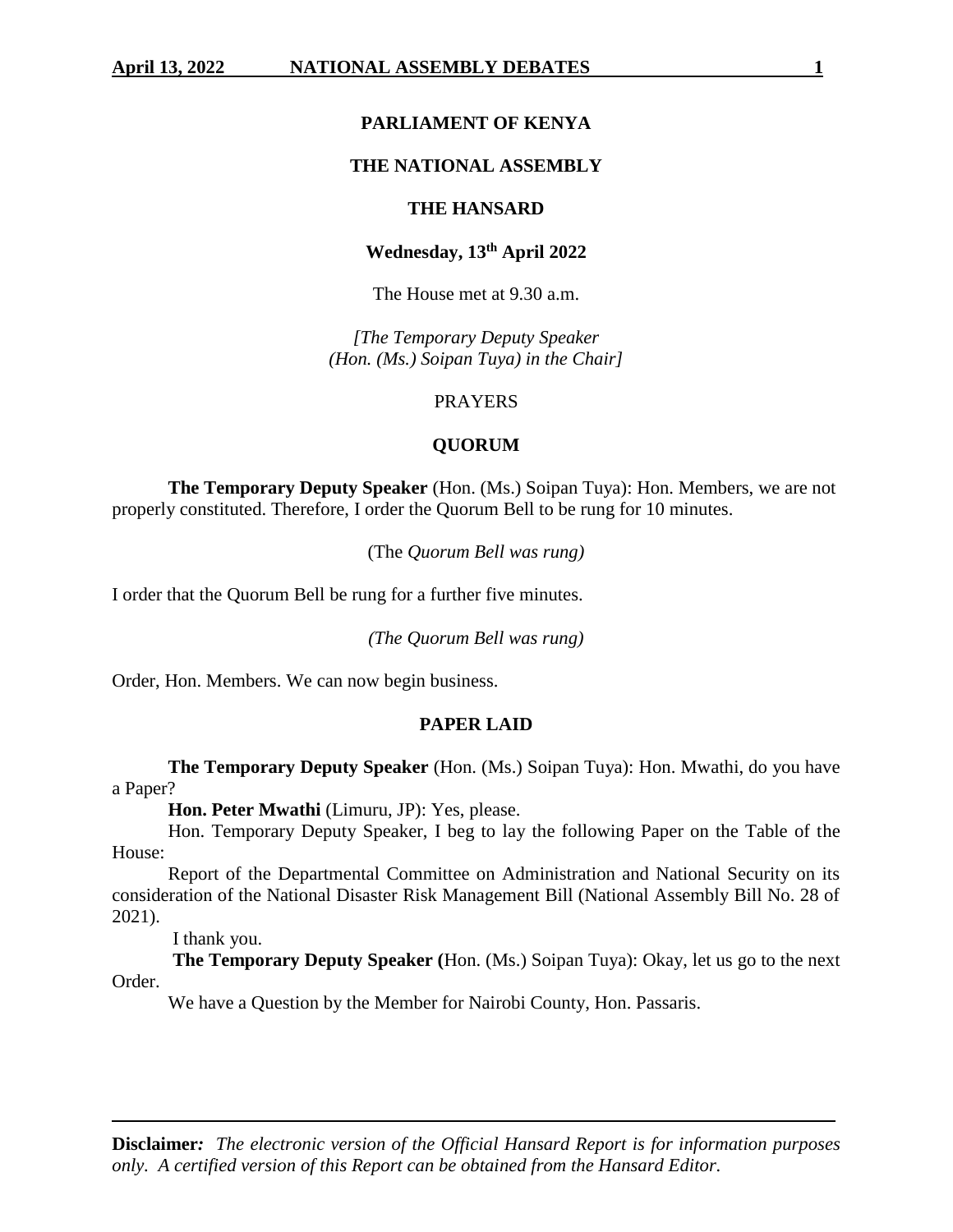# **QUESTIONS AND STATEMENTS**

# **ORDINARY QUESTION**

*Question 107/2022*

OWNERSHIP OF PARCELS OF LAND AT DEEP SEA AREAS IN WESTLANDS

**Hon. (Ms.) Esther Passaris** (Nairobi CWR, ODM): Thank you, Hon. Temporary Deputy Speaker. The Question is directed to the Cabinet Secretary for Lands and Physical Planning through the Departmental Committee on Lands:

- (i) Could the Cabinet Secretary state the current ownership of parcels of land, Land Reference Nos. 209/9945, 209/9946, 209/9947, 209/9948, 209/9949 and 209/11975 located at Deep Sea Area, Westlands Sub-County in Nairobi County, as there is an ongoing dispute where the current occupants are facing eminent evictions?
- (ii) Could the Cabinet Secretary explain the historical aspects of the said parcels of land with regard to change of ownership from the original to the current owner and occupants, and whether payment of the land rent and rates were being submitted to the Government as required by law?
- (iii) Could the Cabinet Secretary provide details of the disputed parcels of land, state when and the manner in which they were acquired, and indicate whether there has been any interest in them by private developers within the last five years? Thank you, Hon. Deputy Speaker.

**The Temporary Deputy Speaker (**Hon. (Ms.) Soipan Tuya): Hon. Passaris the Question I have before me is different from what you read. Are you reading what is on the Order Paper?

**Hon. (Ms.) Esther Passaris** (Nairobi CWR, ODM): Yes, Hon. Temporary Deputy Speaker.

**The Temporary Deputy Speaker** (Hon. (Ms.) Soipan Tuya): So part (i) was okay; can you read part (ii)?

**Hon. (Ms.) Esther Passaris** (Nairobi CWR, ODM): Could the Cabinet Secretary explain the historical aspects of the said parcels of land with regard to change of ownership…

**The Temporary Deputy Speaker** (Hon. (Ms.) Soipan Tuya): Is that your part (ii)?

**Hon. (Ms.) Esther Passaris** (Nairobi CWR, ODM): Yes.

**The Temporary Deputy Speaker** (Hon. (Ms.) Soipan Tuya): Then you have a different Order Paper.

**Hon. (Ms.) Esther Passaris** (Nairobi CWR, ODM): Hon. Temporary Deputy Speaker, I got it from the Table Office this morning

**The Temporary Deputy Speaker** (Hon. (Ms.) Soipan Tuya): Is that your Question?

**Hon. (Ms.) Esther Passaris** (Nairobi CWR, ODM): Sorry.

**The Temporary Deputy Speaker** (Hon. (Ms.) Soipan Tuya): Is that your authentic Question?

**Hon. (Ms.) Esther Passaris** (Nairobi CWR, ODM): Yesterday, they said they had taken it… If the correct one is here, I can read it.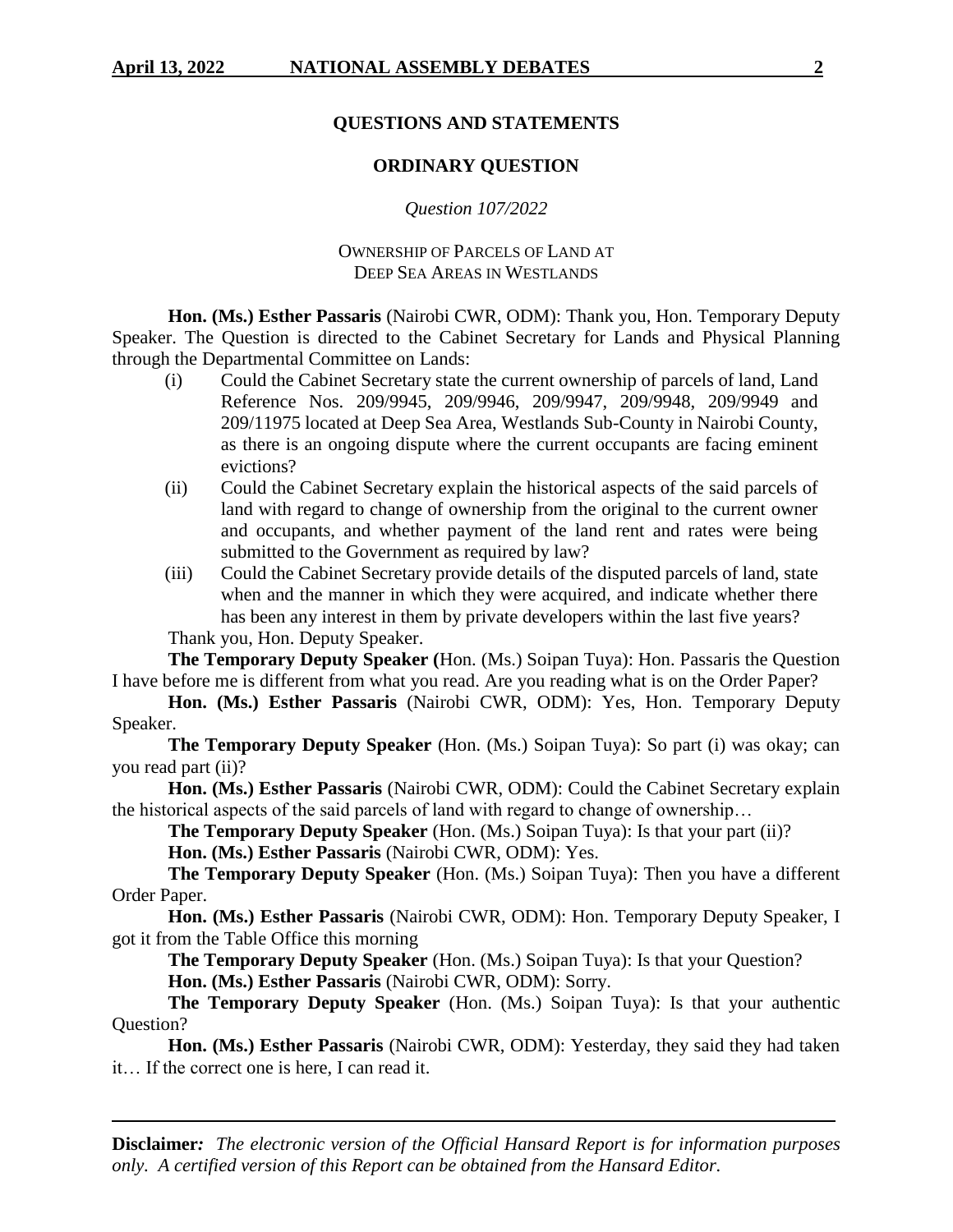**The Temporary Deputy Speaker** (Hon. (Ms.) Soipan Tuya): Yes, could you pick an Order Paper… The Clerk-at-the-Table will give you the Order Paper I have.

**Hon. (Ms.) Esther Passaris** (Nairobi CWR, ODM): Do I start from the beginning?

**The Temporary Deputy Speaker** (Hon. (Ms.) Soipan Tuya): Yes, for the record, just have a go at it again.

**Hon. (Ms.) Esther Passaris** (Nairobi CWR, ODM): Hon. Temporary Deputy Speaker, the Question is directed to the Cabinet Secretary for Lands and Physical Planning:

- (i) Could the Cabinet Secretary state the current ownership of parcels, Land Reference Nos.209/9945, 209/9946, 209/9947, 209/9948, 209/9949 and 209/11975 located at Deep Sea Area in Westlands Sub-County in Nairobi County, where there is ownership dispute and the current occupants are facing eminent evictions?
- (ii) Could the Cabinet Secretary state the manner in which the land was acquired and disclose the names of any persons laying claim to it, including private developers who may have indicated an interest in developing the said land within the last five years?
- (iii) Could the Cabinet Secretary detail the history of the said parcels of land, including original ownerships, any changes in ownership and clarify whether the land rent and rates have been remitted to the Government in accordance with the law?

Thank you, Hon. Temporary Deputy Speaker.

**The Temporary Deputy Speaker** (Hon. (Ms.) Soipan Tuya): Okay, that is fine. Clerksat-the-Table, you need to find out why we have two different texts in the Order Paper. Hon. Passaris, your Question will be replied to before the Departmental Committee on Lands.

Next Order. Leader of the Majority Party.

**Hon. Amos Kimunya** (Kipipiri, JP): Hon. Temporary Deputy Speaker, I beg to move the following Procedural Motion…

### *(Hon. Patrick Makau raised his hand)*

**The Temporary Deputy Speaker** (Hon. (Ms.) Soipan Tuya): There is a Member raising his hand; I am sorry I cannot tell who it is. Oh, is that the Member for Mavoko? Leader of Majority, let us listen to him.

**Hon. Patrick Makau** (Mavoko, WDM-K): Hon. Temporary Deputy Speaker, I have a matter of concern on the Question that Hon. Esther Passaris has raised. So many Questions about land ownership and demolitions have come to this House. Demolitions continue despite the President and the National Security Council saying there will be no more demolitions unless a serious consensus has been reached to determine the actual owner of those parcels.

I think this House has the right to summon the Cabinet Secretary for Lands and Physical Planning and the Cabinet Secretary for Interior and Coordination of National Government to clarify to Kenyans when and at what point they should be subjected to demolitions. Issuance of title deeds to private persons or entities has become the norm. I think this House must stamp its authority on such issues. As the Member for Nairobi County, I hear her because I am the Member for Mavoko, which is the bedroom of Nairobi. We also have such cases and people's properties have been destroyed. Demolitions are ongoing despite Members bringing Questions and seeking Statements.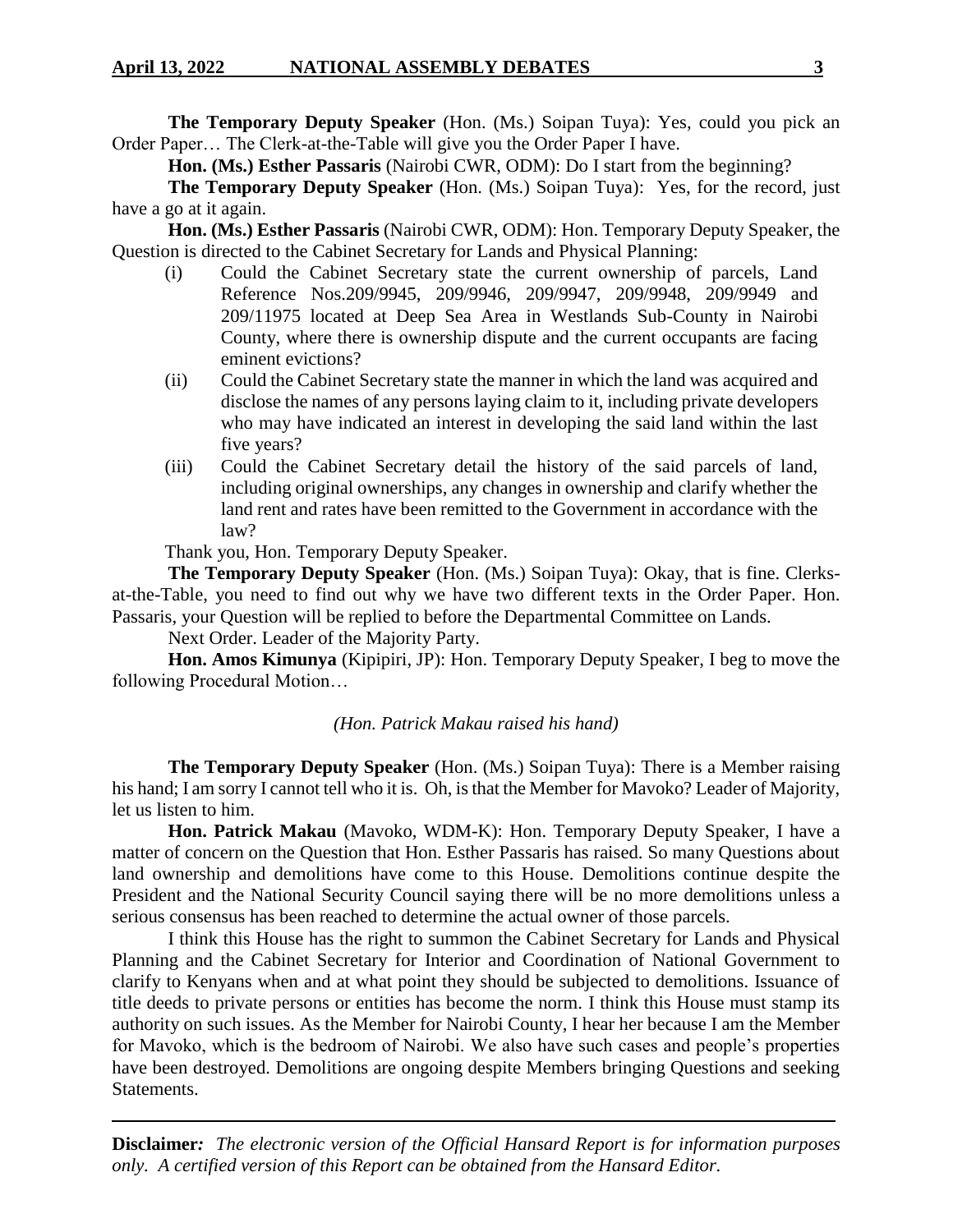Hon. Temporary Deputy Speaker, how I wish you could make a determination and rule that all Questions relating to demolitions brought to this House must be addressed before the elections. This is because the country is porous and we cannot grow if demolitions are ongoing. I request you to make a ruling on this.

I thank you.

**The Temporary Deputy Speaker** (Hon. (Ms.) Soipan Tuya): Hon. Makau, you are right, and how I wish you were speaking to specific Questions. You are supposed to look into anything that is referred to a Committee. Committees have a right to summon Cabinet Secretaries. There are channels of how to even process summonses where Cabinet Secretaries are not responsive. Even beyond that, our Standing Orders provide for sanctioning of members of the Cabinet who do not respond to such issues. I do not know if the Chairperson or Vice-Chairperson of the Departmental Committee on Lands are present, or someone else who can speak to it.

Hon. Makau, you were not specific to say that there was a certain Question which was asked and has not been addressed within a stipulated time. We would then be able to follow up and find out why that is so. Is there anybody from the Departmental Committee on Lands present? Are there any pending issues? Hon. Makau, have you asked any Question that has not been addressed? Do you have any specifics that you can speak to?

**Hon. Patrick Makau** (Mavoko, WDM-K): Hon. Temporary Deputy Speaker, I raised the issue of the East African Portland Cement Limited land. I brought it to this House.

**The Temporary Deputy Speaker** (Hon. (Ms.) Soipan Tuya): Was it a Question?

**Hon. Patrick Makau** (Mavoko, WDM-K): I was actually seeking a Statement from the Cabinet Secretary for Lands and Physical Planning and the Cabinet Secretary for Industrialisation, Trade and Enterprise.

**The Temporary Deputy Speaker** (Hon. (Ms.) Soipan Tuya): How much time were you given?

**Hon. Patrick Makau** (Mavoko, WDM-K): We built consensus that the locals in Mavoko were supposed to be consulted and involved in the sale of the East African Portland Cement Limited land. However, houses were demolished and a new title deed was issue to the Ministry of Transport, Infrastructure, Housing and Urban Development. Since November 2020, nothing has been done on that land, yet property worth billions was destroyed. That is why I was seeking clarity.

**The Temporary Deputy Speaker** (Hon. (Ms.) Soipan Tuya): Did you seek a Statement? **Hon. Patrick Makau** (Mavoko, WDM-K): I sought a Statement.

**The Temporary Deputy Speaker** (Hon. (Ms.) Soipan Tuya): Did the Cabinet Secretary appear to respond?

**Hon. Patrick Makau** (Mavoko, WDM-K): I sought a Statement, but she never appeared. Naturally, when you bring a Petition to this House, it lapses after 60 days. After it lapsed, I never brought it back. At this moment, I thought it…

**The Temporary Deputy Speaker** (Hon. (Ms.) Soipan Tuya): Hon. Makau, you said you sought a Statement, and now you are talking about a Petition.

**Hon. Patrick Makau** (Mavoko, WDM-K): Yes, there was a Petition and then a Statement. The then Cabinet Secretary even visited the said land and nothing was done. The hopes of those affected were with this House. I do not know whether the Committee on Implementation is doing anything about those Petitions and Statements.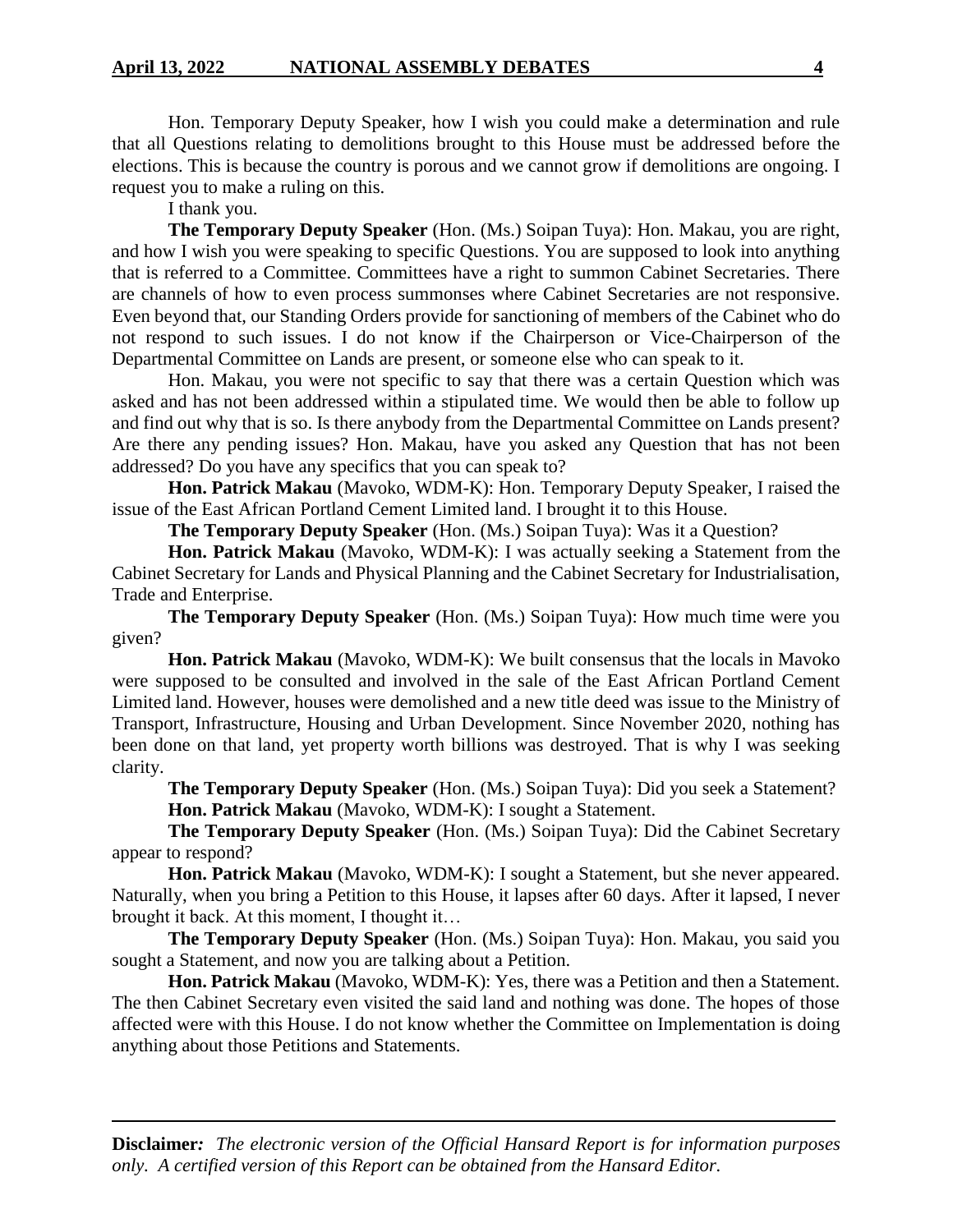**The Temporary Deputy Speaker** (Hon. (Ms.) Soipan Tuya): Who is here from the Departmental Committee on Lands or the Committee on Implementation? Hon. Washiali, do you want to speak to it?

**Hon. Benjamin Washiali** (Mumias East, JP): Yes; thank you, Hon. Temporary Deputy Speaker. I listened to what Hon. Passaris said, and now what Hon. Patrick Makau has said. Being a ranking Member of this Committee, I pledge to pass these sentiments to the Committee, because I have not seen the Chairperson or the Vice-Chairperson.

I just wanted to add that demolitions are not only associated with land ownership. There are other demolitions associated with environmental issues. Therefore, we need to look at each case independently so that we take note of whatever reason Hon. Passaris raised.

The other aspect that I wish to mention is that the Departmental Committee on Lands has been very pro-active. We have tried as much as we can to solve some of the land issues, even though they are quite a number. As a Committee, we are very committed, and I am sure we will find a solution to this.

**The Temporary Deputy Speaker** (Hon. (Ms.) Soipan Tuya): So that we move on, Hon. Washiali, since you are a ranking Member, Hon. Makau has raised a concern which is related to what Hon. Passaris has raised. If the people of Mavoko were subjected to evictions after presenting a Statement or Petition, as Hon. Makau stated, we need to put it into perspective to understand what happened.

Please brief your Chair and let her clarify that particular issue this afternoon. This way, we will ensure that we do not become a talk shop in this House, where Members speak about issues and there is no end to them. Consequently, Kenyans do not get the help they are seeking through their representatives. Hon. Makau has raised a weighty issue. In the afternoon, the Chair of the Departmental Committee on Lands will clarify so that we can make progress.

Hon. Okelo.

**Hon. Jared Okelo (**Nyando, ODM): Thank you, very much, Hon. Temporary Deputy Speaker. My sister, Hon. Esther Passaris, has raised a pertinent concern on the issue of demolitions. I want to believe that even though that happened, sufficient notice was given. Additionally, this should not turn to be economic sabotage at a time when we do not have fuel. In a few weeks, children will be stuck before reporting to school, yet people are out there demolishing businesses. This needs to be expedited by the Departmental Committee on Lands, and a response given in good time so that we do not engage in a charade at the end of the day.

I thank you.

**The Temporary Deputy Speaker** (Hon. (Ms.) Soipan Tuya): We will have the Chair of the Departmental Committee on Lands give us a Statement on the land issue.

Hon. Members, let us move on. Leader of the Majority Party you have the Floor.

### **PROCEDURAL MOTION**

EXEMPTION OF BUSINESS FROM PROVISIONS OF STANDING ORDER  $40(3)$ 

**Hon. Amos Kimunya** (Kipipiri, JP): Hon. Temporary Deputy Speaker, I beg to move the following Procedural Motion:

THAT, this House orders that the business appearing as Order Nos. 10, 11, 13 and 14 in the Order Paper be exempted from the provisions of Standing Order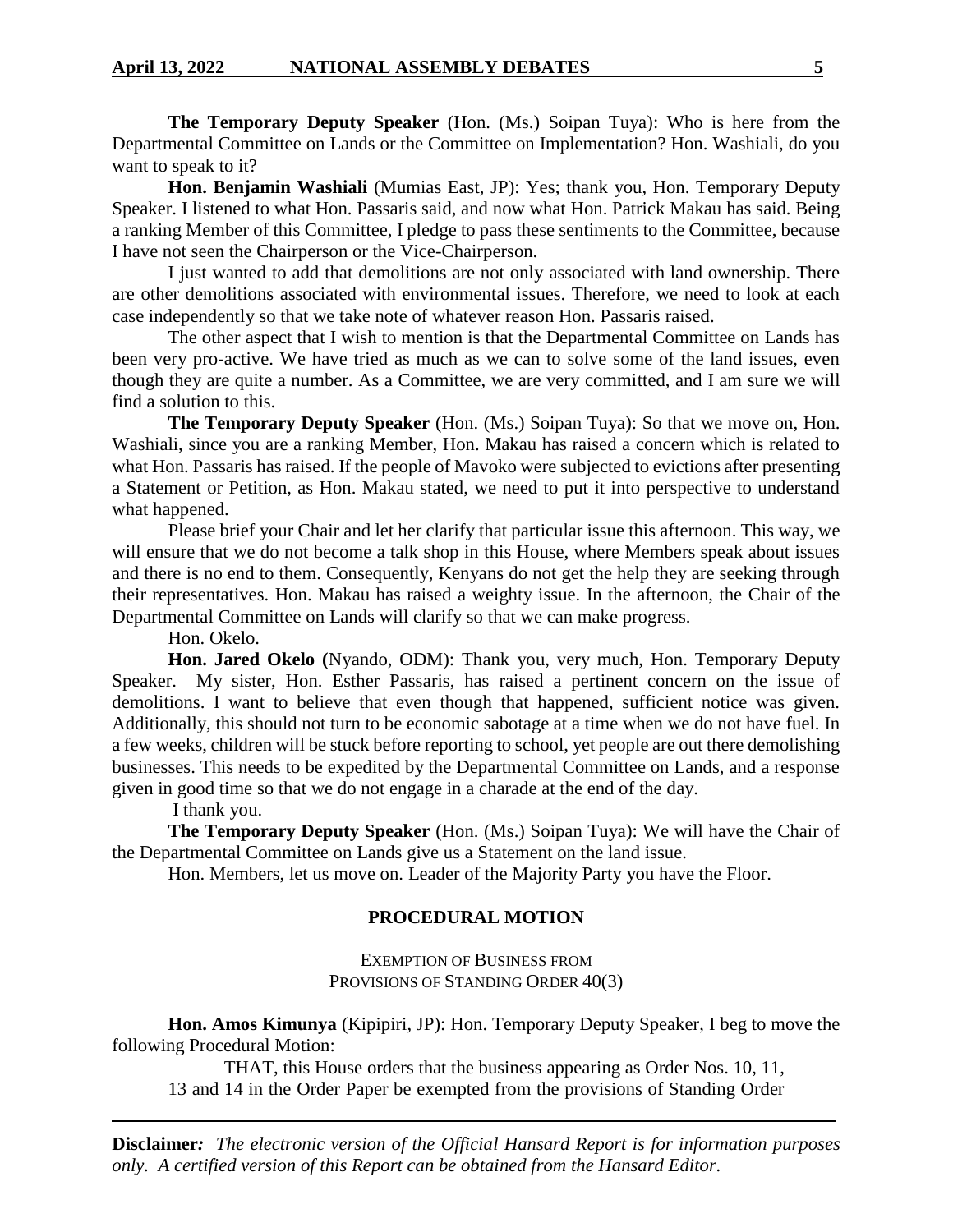#### **April 13, 2022 NATIONAL ASSEMBLY DEBATES 6**

No. 40(3), being a Wednesday Morning, a day allocated for business not sponsored by the Majority or Minority Party, or business sponsored by a Committee.

Hon. Temporary Deputy Speaker, the essence of my appeal to the House this morning is that Wednesday Morning is allocated for Private Members' business. Cognisant of the fact that we only have today and tomorrow before we go on recess, and there is some very urgent business to transact, we thought it prudent to dispose of them now, then some in the afternoon and hopefully tomorrow. This is also while bearing in mind that there will be nominations affecting a whole section of this Parliament. Hence, we might have challenges.

So, the earlier we dispose of some of these businesses, the better so people have time to concentrate on their nominations tomorrow. Hence, the appeal is that Members allow us to use part of the morning to transact that business and then revert back to the Private Members' business. So, this is an issue of convenience. We also have been taking some of the Private Members' issues in the afternoons, so it is a give and take.

I want to appeal that you grant this wish so that we can dispose of some matters before us, which are relevant to all of us as we go into the elections. I also note that the Member for Mavoko is leaving us, after having taken our time. I wish he could stay so that we can transact business together.

Hon. Temporary Deputy Speaker, I beg to move and ask the Majority Whip to second.

**Hon. Emmanuel Wangwe** (Navakholo, JP): Thank you, Hon. Temporary Deputy Speaker. I second.

# *(Question proposed)*

**The Temporary Deputy Speaker** (Hon. (Ms.) Soipan Tuya): Let us have Hon. Sankok.

**Hon. David ole Sankok** (Nominated, JP): Hon. Temporary Deputy Speaker, I rise to oppose this Motion. This is a Procedural Motion. It aims at exempting Motions sponsored by Private Members, yet those sponsored by the Leaders of the Majority and Minority parties or the Government are considered on Tuesday, Wednesday afternoon and Thursday. The only time allocated for Private Members' Motions is Wednesday morning. Currently, there is a backlog of Motions sponsored by Private Members.

We need to discuss Private Members' Bills in this House because the current Government has failed. There are no liquids available in the country - fuel, milk and water are unavailable – and the only available liquid is alcohol. We need an opportunity for Private Members to keep the Government in check, because the Opposition or the Minority side has failed. They are in bed with the Government. Who will keep the Government in check? This will only be done through Bills sponsored by Private Members, otherwise there will be nobody to fight for the common *mwananchi*. There will be nobody to speak on behalf of the hustlers. If Private Members only have an opportunity on Wednesday morning, what are the Leaders of the Majority and Minority parties doing with their Tuesday, Wednesday afternoon and Thursday?

I totally oppose this Motion and urge all Members to oppose it so that Private Members can have their say in this House, now that the Government and the Opposition are in bed with each other. We can have other alternative voices speaking for the voiceless.

**The Temporary Deputy Speaker** (Hon. (Ms.) Soipan Tuya): Let us have Hon. Passaris.

**Hon. (Ms.) Esther Passaris** (Nairobi CWR, ODM): Hon. Temporary Deputy Speaker, as I sit here, I am disturbed. Is Hon. Sankok trying to tell Kenyans that the only people that actually care about their needs are in the Opposition? At the end of the day, we are all elected leaders,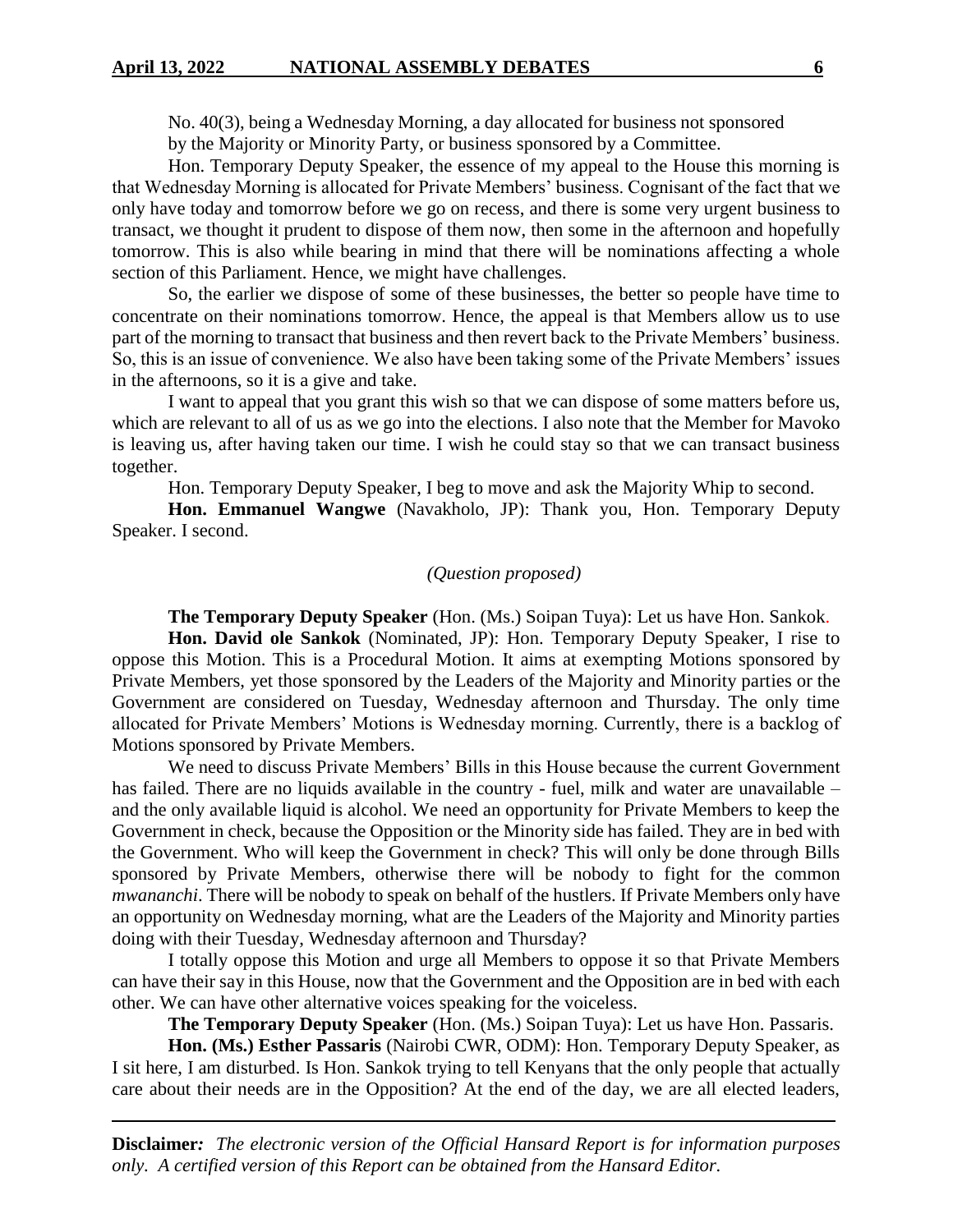whether in Opposition, independent or in the Government. We are all leaders representing the people, including himself, as a nominated Member of Parliament.

All of us have the mandate to protect citizens, and that is why our primary role is representation. So, when he stands here and says that the Leader of the Majority Party is in bed with the Opposition, that is not correct. At the end of the day, he works for the Government and we, as the Opposition, are working with the Government because you have failed to support the Government to deliver on its mandate. So, to say that the Leader of the Majority Party is in bed with the Opposition, and that there is no Opposition, are you trying to say that unless you are in the Opposition, then you are not doing anything for the Government?

**The Temporary Deputy Speaker** (Hon. (Ms.) Soipan Tuya): Hon. Passaris, what are you saying about the Motion? Please address the Speaker.

**Hon. (Ms.) Esther Passaris** (Nairobi CWR, ODM): Hon. Temporary Deputy Speaker, I rose on a point of order because he said that it is only the Opposition that runs the Government, but at the end of the day, we all do.

**Hon. David ole Sankok** (Nominated, JP): The work of the Opposition is to keep the Government in check.

#### *(Loud consultations)*

**The Temporary Deputy Speaker** (Hon. (Ms.) Soipan Tuya): You are out of order. Order, Hon. Members! Just contribute to the Motion, Hon. Members.

Let us have Hon. Nyikal.

**Hon. (Dr.) James Nyikal** (Seme, ODM): Hon. Temporary Deputy Speaker, I rise to support the Motion. There are times that we must look at the interests of the country. In reality, under the current Constitution, we have Parliament and the presidency. All Members of Parliament are supposed to keep the Government in check, not just the Opposition. The assumption that if you are in the party that the President is in, then you must always side with the Government, is not the case. That is the current constitutional arrangement.

Above the bigger picture happening since yesterday is that this House needs to harmonise its calendar with that of the Independent Electoral and Boundaries Commission (IEBC). I can understand that some Motions are being brought quickly because they are important and should be passed.

We are at a time when Parliament is almost ending, and I think it is important when such Motions come, that we support them. Therefore, I support this one. As I said earlier, the bigger picture is for us to harmonise the calendar of the House with that of IEBC at least during the election year. This is so that by the time we go into party nominations, we are already at *sine die*  adjournment and do not have very few Members contributing to very important Motions.

Hon. Temporary Deputy Speaker, I support.

**The Temporary Deputy Speaker** (Hon. (Ms.) Soipan Tuya): I am sure that the Leader of the Majority Party and the Members of the House Business Committee (HBC) are listening, because that is a valid concern.

Hon. Sophia, you have the microphone.

**Hon. (Ms.) Sophia Noor** (Ijara, PDR): Thank you, Hon. Temporary Deputy Speaker. I stand to support this Motion. I want to…

**The Temporary Deputy Speaker** (Hon. (Ms.) Soipan Tuya): Whom do you want to inform? Hon. Whip you can only inform Hon. Sophia, because she is on the Floor.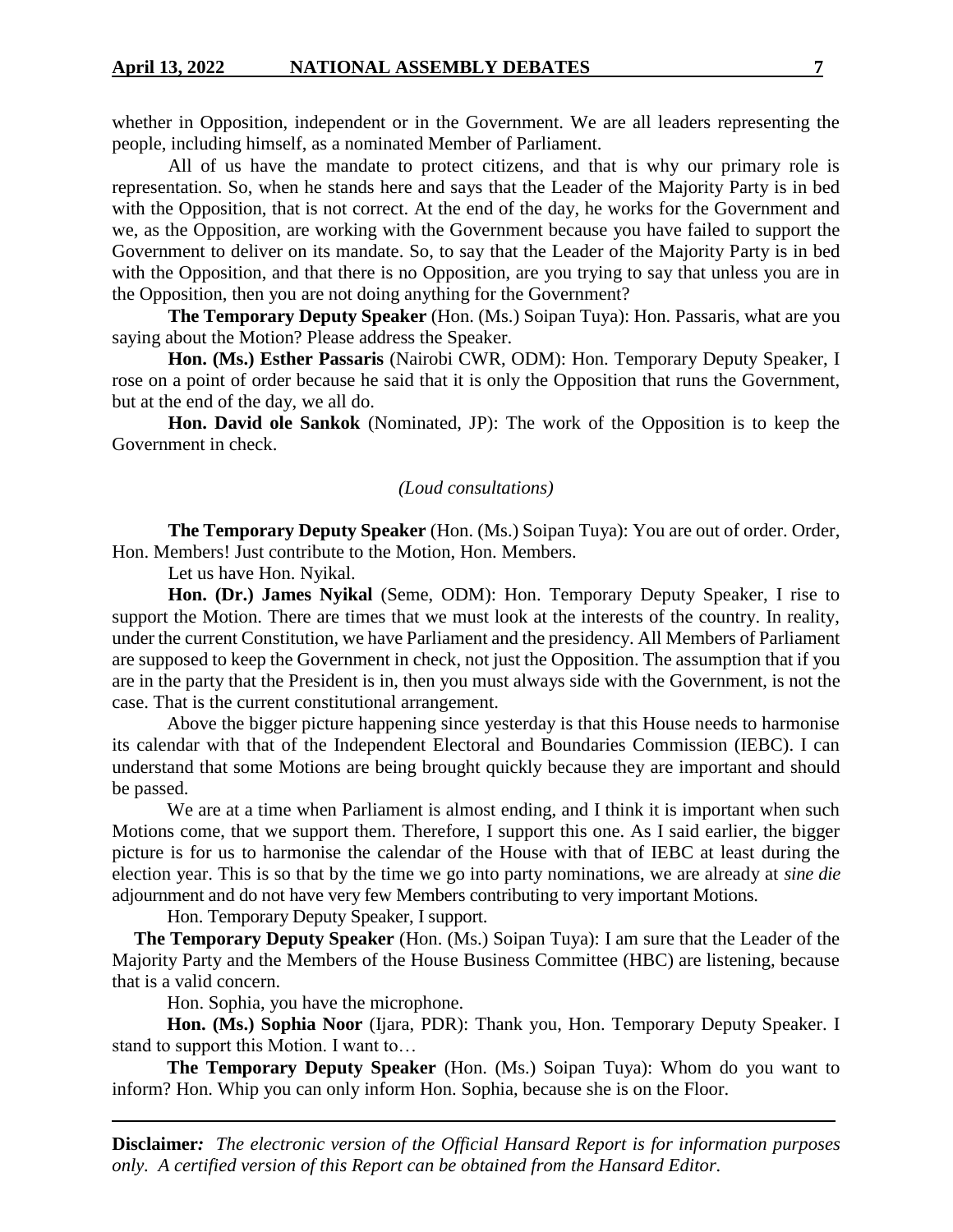#### Hon. Sophia, go on.

**Hon. (Ms.) Sophia Noor** (Ijara, PDR): Hon. Temporary Deputy Speaker, we, as elected leaders, must look at the times and have the best interests for this country. Hon. Sankok must know the roles and responsibilities of Members of Parliament. We oversee all Executive functions. Today, my brother Hon. Sankok has failed terribly by saying that it is the role of the Opposition to check the Government. It is our work, as Parliamentarians, to check the Government. There are times when the country is more important than individuals. What we are legislating is for the interest of every person.

*(Loud consultations)*

**The Temporary Deputy Speaker** (Hon. (Ms.) Soipan Tuya): Hon. Sankok, whom do you want to inform?

**Hon. David ole Sankok** (Nominated, JP): I want to inform my Chair.

**Hon. (Ms.) Sophia Noor** (Ijara, PDR): I do not need his information. Sit down!

**The Temporary Deputy Speaker** (Hon. (Ms.) Soipan Tuya): Hon. Sankok, the Member has to accept your information. If she does not…

Hon. Sofia be brief and speak to the Motion.

**Hon. (Ms.) Sophia Noor** (Ijara, PDR): I will. I want to say that there are times when the country is bigger than our personal interests. Of late, I have seen that we are engaging in double speak, and it is not right. We must retain the glory and respect of this House.

Thank you, Hon. Temporary Deputy Speaker.

I support.

**The Temporary Deputy Speaker** (Hon. (Ms.) Soipan Tuya): Hon. Pukose please be brief and speak to the Motion.

**Hon. (Dr.) Robert Pukose** (Endebess, JP): Thank you, Hon. Temporary Deputy Speaker. I stand to support this Motion. I know that the Private Members' Bills are hurting because this time is allocated to them, but we have very important Bills to dispense, as a House. Therefore, I think the bringing of important Bills is so that we are able to sort out issues for the interest of this country. Notwithstanding our political positions, we should look at these issues, because they will benefit both sides and the *wananchi.* 

Hon. Temporary Deputy Speaker, with those few remarks, I support.

**The Temporary Deputy Speaker** (Hon. (Ms.) Soipan Tuya): I will give the final Member on this side, then put the Question. I think Hon. Kilonzo has not spoken this morning.

**Hon. Charles Kilonzo** (Yatta, Independent): Thank you, Hon. Temporary Deputy Speaker. My Committee, the Departmental Committee on Defence and Foreign Relations, has two very important Bills – the Military Veterans Bill and Regional Authorities Bill, which are at a very advanced stage, so that they can be put on the Order Paper. As regards the other Private Members' Bill, I think Members should go back and get re-elected. They can come next year. I am in total support. I caution Hon. Sankok to stop crying every now and then and saying that the Opposition has taken over the Government. What were they doing?

I support.

**The Temporary Deputy Speaker** (Hon. (Ms.) Soipan Tuya): Order, Hon. Members! I go on to put the Question, which is that this House orders that the business appearing as Order Nos. 10, 11, 13 and 14 in the Order Paper be exempted from the provisions of Standing Order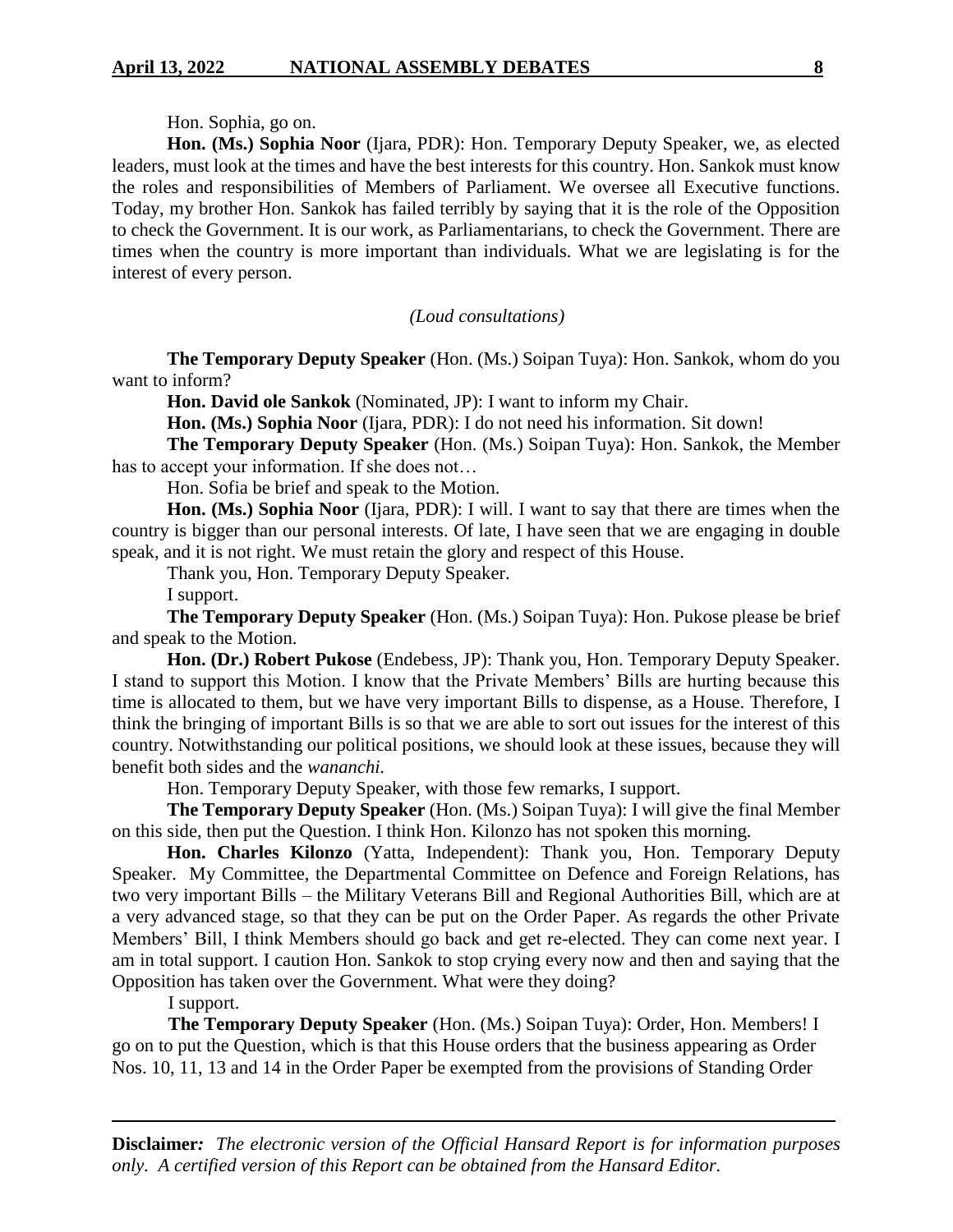No.43, being a Wednesday Morning, a day allocated for business not sponsored by the Majority or Minority Party, or business sponsored by a committee.

*(Question proposed)*

*(Question put and agreed to)*

Next Order!

### **CONSIDERATION OF REPORT AND THIRD READING**

#### THE COMMUNITY HEALTH WORKERS BILL

*(Question put and agreed to)*

**The Temporary Deputy Speaker** (Hon. (Ms.) Soipan Tuya): I call upon the Mover to move the Third Reading.

**Hon. (Dr.) James Nyikal** (Seme, ODM): Hon. Temporary Deputy Speaker, on behalf of the Mover, Hon. Martin Owino, I beg to move that the Community Health Workers Bill, (National Assembly Bill No.30 of 2020), be now read the Third Time.

Let me first of all start by congratulating Hon. Owino for bringing this Bill. I also thank Members for supporting it. This is going to be a historic Bill because for once, we are going to establish a legal framework for the community health worker as part of the workforce in the health sector.

Community health workers in reality have existed from time immemorial. Communities have always had people amongst them who supported those who needed healthcare. However, in the current circumstances, we have the community health workers, a policy and structures in place, but without a legal framework to support them. This is what this Bill is going to do.

It is also historic because the first Kenyan to bring up the issue of community health workers into the health sector, Prof. Miriam Were, is now a Nobel Prize nominee basically on the basis of this work. So, it is an extremely important Bill. I am happy that Members supported the Second Reading. I am, therefore, bringing it for the Third Reading.

With those remarks, I beg to move and call upon Hon. Kutuny to support the Third Reading.

**The Temporary Deputy Speaker** (Hon. (Ms.) Soipan Tuya): Hon. Kutuny is seconding you. You just moved.

**Hon. (Dr.) James Nyikal** (Seme, ODM): I beg to move and ask Hon. Kutuny to second.

**Hon. Joshua Kutuny** (Cherangany, JP): Thank you, Hon. Temporary Deputy Speaker. As I second, I want to appreciate our able Member of the Committee, Hon. Owino. I also want to thank the Members of the Committee for rising to the occasion to ensure that most of the Bills that came to the Committee have been dealt with expeditiously.

This is one of the very fundamental Bills that touch on the key actors in the health sector. Community health workers play an important role in health service delivery. They are the most effective health actors who influence hygienic and behavioural change.

While supervision and support from most of the stakeholders, including Government, has been there and has been robust, enough resources have not been provided to community health workers. Most of them have been doing voluntary work while surviving on stipends, which has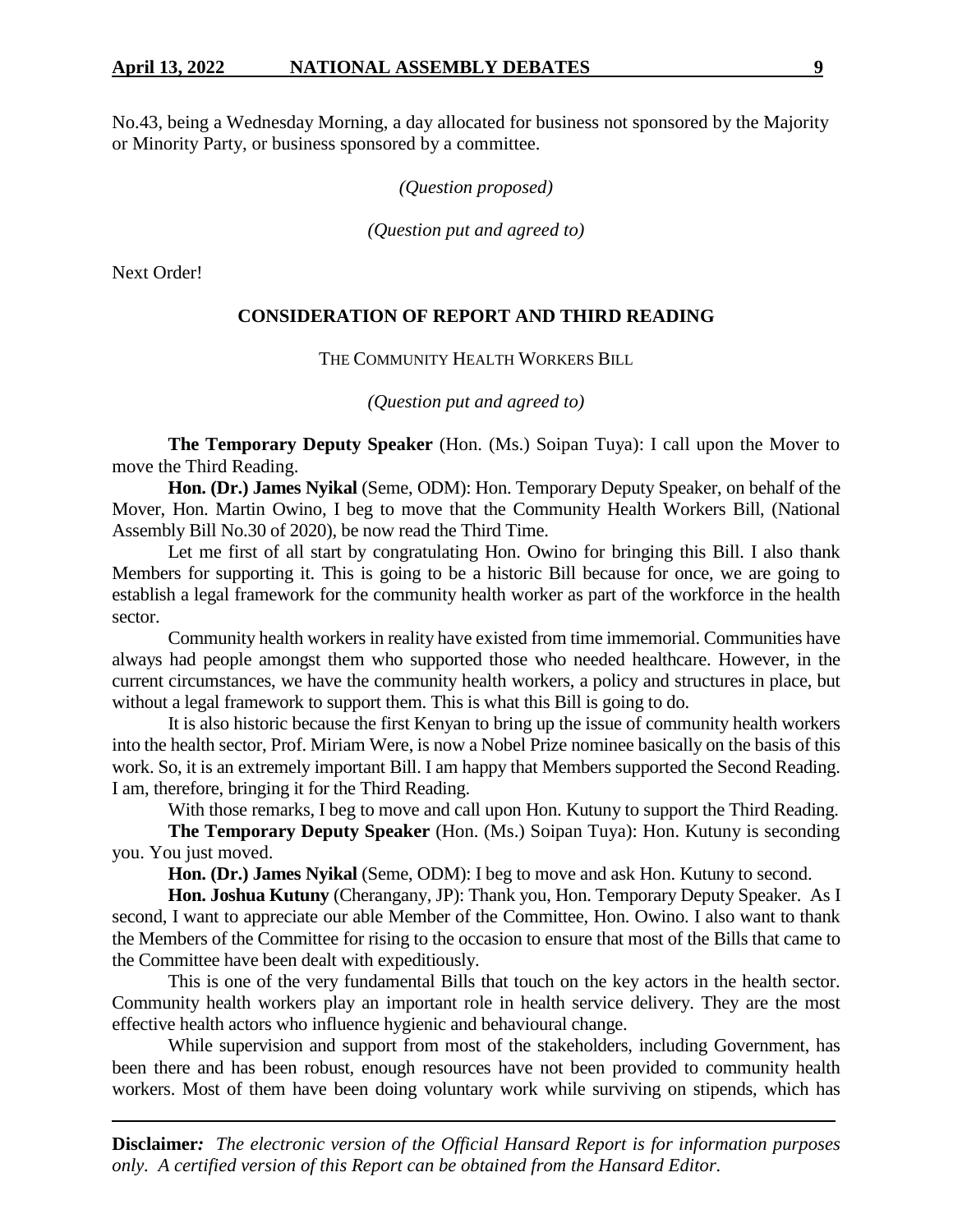inhibited effective service delivery in this sub-sector. The enactment of this Bill will enable us to have a structured way in which community health workers will operate. A time will come when community health workers will have to be supported materially in terms of providing resources.

With those remarks, I second.

# *(Question proposed)*

**Hon. Members:** Put the Question!

**The Temporary Deputy Speaker** (Hon. (Ms.) Soipan Tuya): Having confirmed that we are properly constituted, I go ahead to put the Question.

*(Question put and agreed to)*

*(The Bill was accordingly read the Third Time and passed)*

Next Order.

#### **CONSIDERATION OF REPORT AND THIRD READING**

THE ELECTIONS (AMENDMENT) BILL

**Hon. Christopher Omulele** (Luanda, ODM): Hon. Speaker, I beg to move that a Committee of the whole House has considered the Elections (Amendment) Bill (National Assembly Bill No.3 of 2022) and approved the same with amendments.

**The Temporary Deputy Speaker** (Hon. (Ms.) Soipan Tuya): Leader of Government Business, move Motion for agreement with the Report.

**Hon. Amos Kimunya** (Kipipiri, JP): Hon. Temporary Deputy Speaker, I beg to move that the House doth agree with the Committee in the said Report. I request Hon. Angwenyi to second the motion for agreement with the Report of the Committee of the whole House.

**The Temporary Deputy Speaker** (Hon. (Ms.) Soipan Tuya): Hon. Jimmy Angwenyi.

**Hon. Jimmy Angwenyi** (Kitutu Chache North, JP): Hon. Temporary Deputy Speaker, I beg to second.

*(Loud consultations)*

**The Temporary Deputy Speaker** (Hon. (Ms.) Soipan Tuya): Order, Members! Order, Chair of the Departmental Committee on Administration and National Security.

*(Question proposed)*

**Hon. Members:** Put the Question!

*(Question put and agreed to)*

**The Temporary Deputy Speaker** (Hon. (Ms.) Soipan Tuya): I call upon the Mover to move Motion for Third Reading.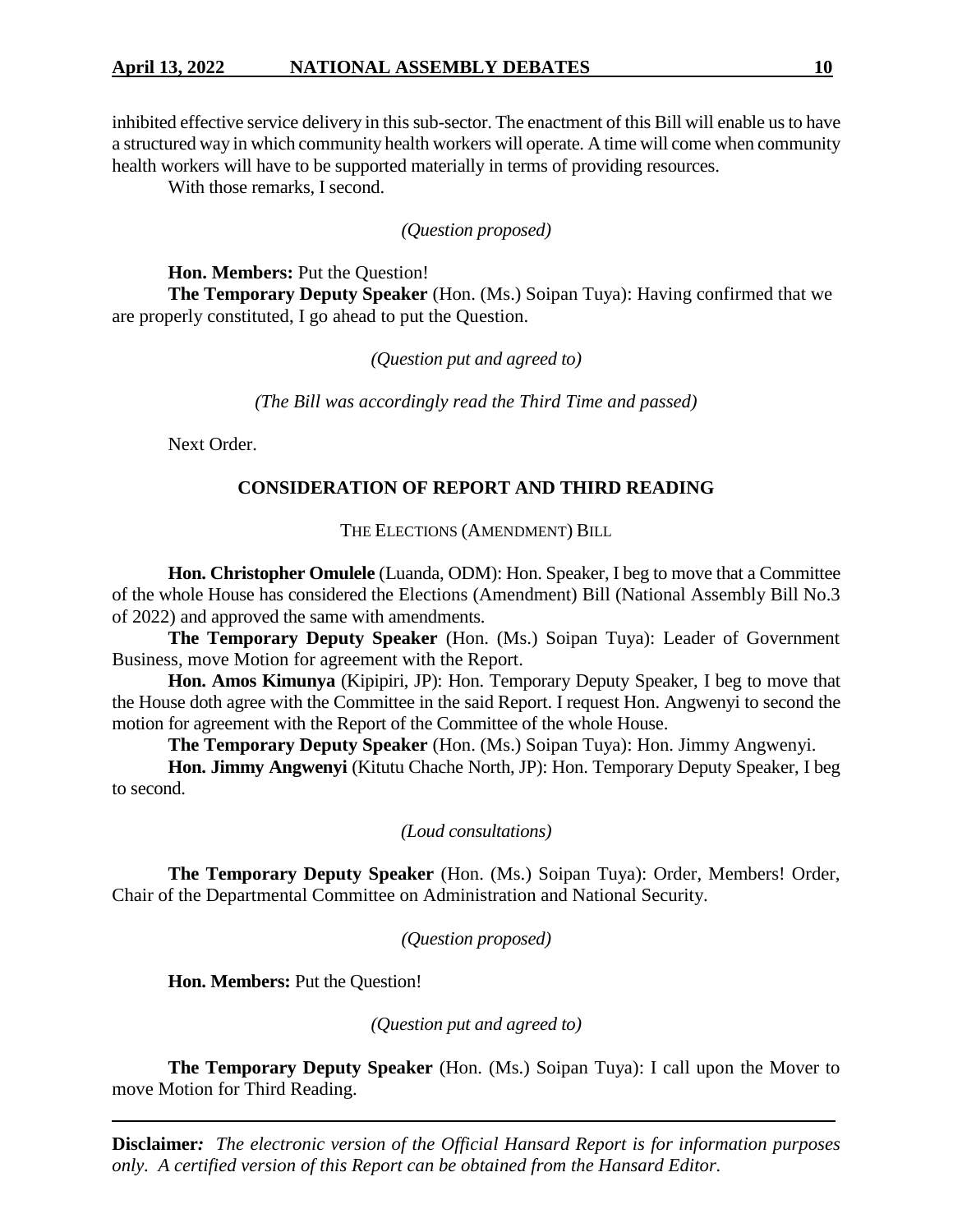**Hon. Amos Kimunya** (Kipipiri, JP): Hon. Temporary Deputy Speaker, I beg to move that the Elections (Amendment) Bill, (National Assembly Bill No.3 of 2022), be now read the Third Time.

I want to take this opportunity to thank the various Members of the Committee who have worked on this Bill. They fast-tracked it to a point where, as a House, we can say we have done what we needed to do to ensure that the impending general elections will be done in accordance with the law as updated based on the court rulings that necessitated the bringing of this Bill to the House. So, the Bill is giving confidence in terms of credibility of the elections of this year.

I want to thank each Member who is here for helping in that process. I look forward to our colleagues in the Senate fast-tracking this Bill so that we can ultimately have the law in place. It affects all of us.

Hon. Temporary Deputy Speaker, with those words, I beg to move and request Hon. Wangwe to second.

**The Temporary Deputy Speaker** (Hon. (Ms.) Soipan Tuya): Hon. Wangwe.

**Hon. Emmanuel Wangwe** (Navakholo, JP): Thank you, Hon. Temporary Deputy Speaker. I do second.

*(Question proposed)* 

**Hon. Members:** Put the Question!

*(Question put and agreed to)*

*(The Bill was accordingly read the Third Time and passed)*

**The Temporary Deputy Speaker** (Hon. Soipan Tuya): Next Order.

# **CONSIDERATION OF REPORT AND THIRD READING**

THE ELECTION CAMPAIGN FINANCING (AMENDMENT) BILL

**The Temporary Deputy Speaker** (Hon. (Ms.) Soipan Tuya): The Chairperson.

**Hon. Christopher Omulele** (Luanda, ODM): Hon. Temporary Deputy Speaker, I beg to report that a Committee of the whole House has considered the Election Campaign Financing (Amendment) Bill, (National Assembly Bill No.37 of 2021), and approved the same with amendments.

**The Temporary Deputy Speaker** (Hon. (Ms.) Soipan Tuya): Mover.

**Hon. Alois Lentoimaga** (Samburu North, JP): Hon. Temporary Deputy Speaker, I beg to move that the House doth agree with the Committee in the said Report.

I request Hon. Wangwe to second.

**The Temporary Deputy Speaker** (Hon. (Ms.) Soipan Tuya): Hon. Wangwe.

**Hon. Emmanuel Wangwe** (Navakholo, JP): Hon. Temporary Deputy Speaker, I do second.

*(Question proposed)*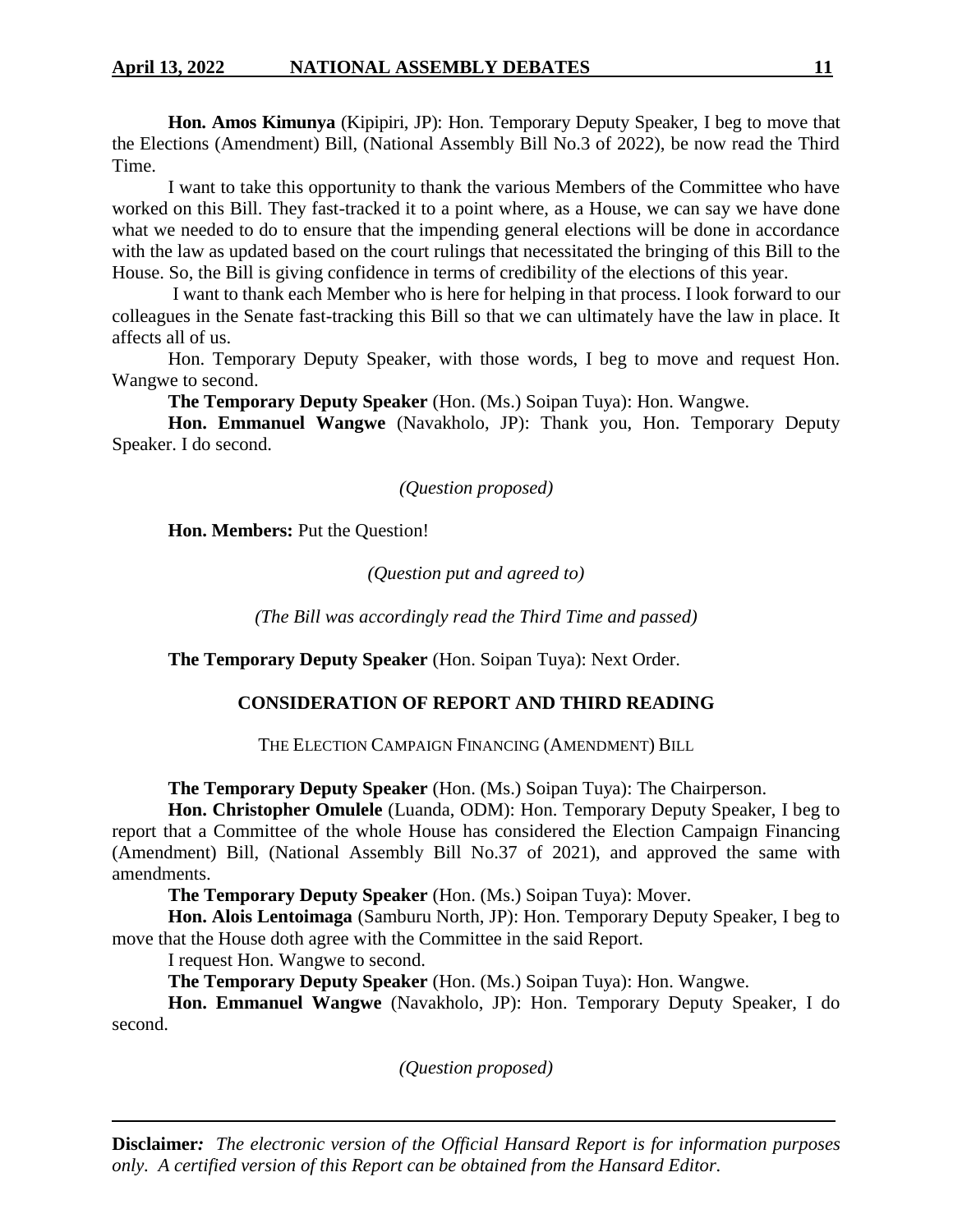*(Question put and agreed to)*

**The Temporary Deputy Speaker** (Hon. Soipan Tuya): I call upon the Mover to move Third Reading of the Bill.

**Hon. Alois Lentoimaga** (Samburu North, JP): Hon. Temporary Deputy Speaker, I beg to move that the Election Campaign Financing (Amendment) Bill, (National Assembly Bill No.37 of 2021), be now read the Third Time.

I take this opportunity to thank Members of the Committee and the House for supporting and fast-tracking this Bill. I request that we continue to fast-track it and pass it into law so that it can be assented to and operationalised before we go to the coming elections.

I move and request Hon. Sankok to second.

**Hon. David ole Sankok** (Nominated, JP): Hon. Temporary Deputy Speaker, we thank all the Members who contributed and supported this Bill. We have taken into consideration the views of those who had a different opinion.

I beg to second.

# *(Question proposed)*

**Hon. Members:** Put the Question!

*(Question put and agreed to)*

*(The Bill was accordingly read the Third Time and passed)*

**The Temporary Deputy Speaker** (Hon. Soipan Tuya): Next Order.

# **BILLS**

*Second Reading*

THE NATIONAL CONSTRUCTION AUTHORITY (AMENDMENT) BILL

*(Hon. David Gikaria on 6.4.2022)*

*(Debate concluded on 6.4.2022 – Morning Sitting)*

*(Question put and agreed to)*

*(The Bill was read the Second Time and committed to a Committee of the whole House tomorrow)*

**The Temporary Deputy Speaker** (Hon. (Ms.) Soipan Tuya): Next Order.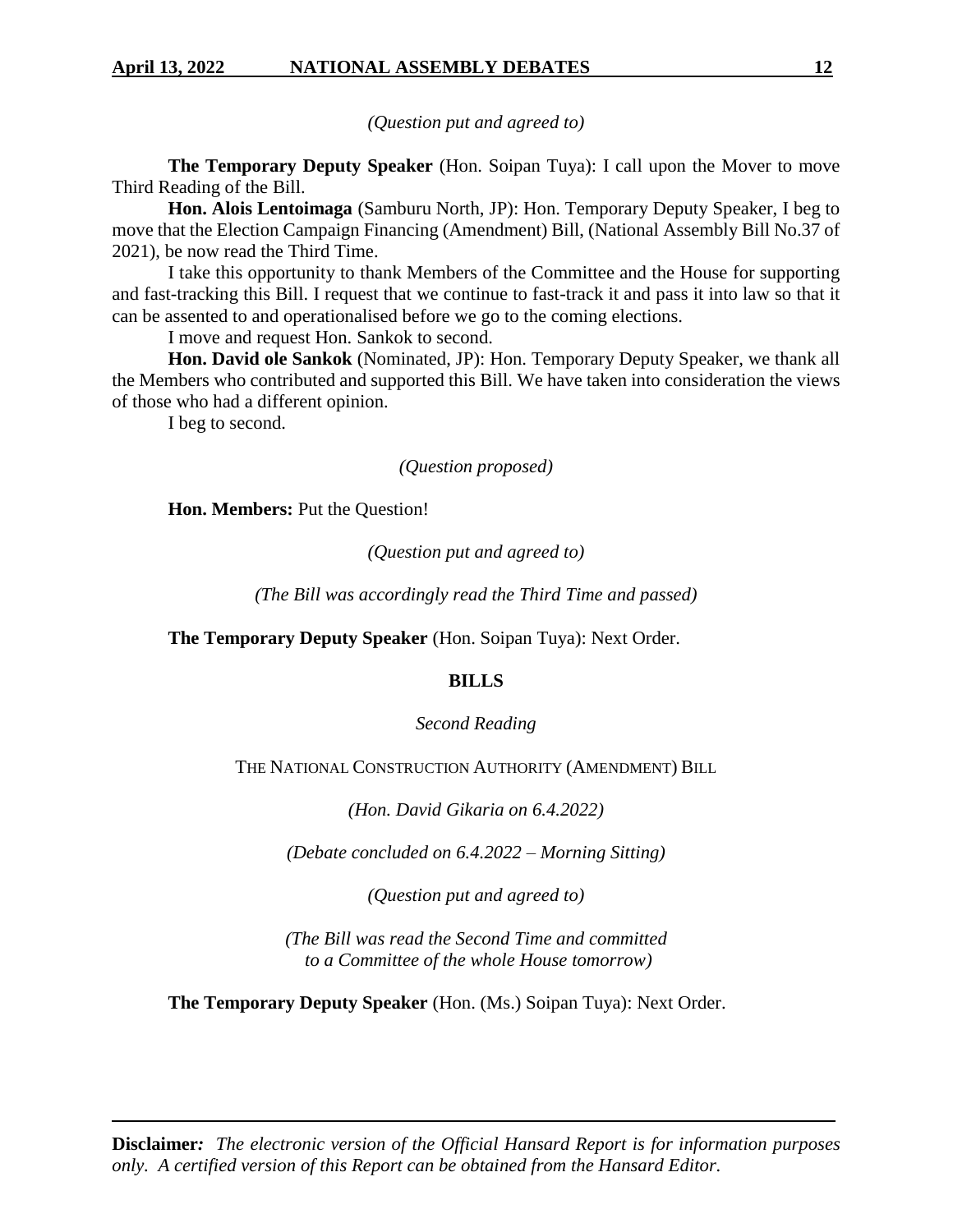*Second Reading*

### THE HUDUMA BILL

### *(Hon. Emmanuel Wangwe on 6.4.2022)*

*(Resumption of Debate interrupted on 6.4.2022 – Afternoon Sitting)*

**The Temporary Deputy Speaker** (Hon. (Ms.) Soipan Tuya): Some Members, including Hon. Ngunjiri Wambugu and Hon. Nyikal, have already spoken to this Bill. Hon. Pukose and Hon. Ogutu, do you want to speak to the Bill?

#### *(Hon. (Dr.) Robert Pukose spoke off-record)*

Hon. Members, please, pay attention. We are on the Huduma Bill. If you do not wish to speak to it, just take out your card.

Proceed, Hon. Ogutu.

**Hon. (Prof.) Zadoc Ogutu** (Bomachoge Borabu, Independent): Hon. Temporary Deputy Speaker, I want to contribute to this Bill.

Huduma services are meant to harmonise and synchronise various data systems in this country. But to my disappointment, some institutions still operate in isolation. As we discuss and review the Bill, we should think of a country that will soon have highly synchronised data because Information and Communication Technology is quite advanced in this country. We should not have people spending time moving from one office to another. At the same time, there is a lot of disappointment not only with delays, but also with the confusion that exists in data systems. In totality, I support the Bill.

Thank you.

**The Temporary Deputy Speaker** (Hon. (Ms.) Soipan Tuya): Hon. Passaris.

**Hon. (Ms.) Esther Passaris** (Nairobi CWR, ODM): Thank you, Hon. Temporary Deputy Speaker. I am sorry, I am not prepared for this Bill, but I support it.

Thank you.

**The Temporary Deputy Speaker** (Hon. (Ms.) Soipan Tuya): Are you done, Hon. Passaris? Okay. You can organise yourself if you want to speak again. Hon. Makali Mulu.

**Hon. Makali Mulu** (Kitui Central, WDM-K): Thank you very much, Hon. Temporary Deputy Speaker. I rise to support this important Bill as a member of the Committee that discussed it. What is being proposed is to come up with a population database which will capture information relating to our populace. A number of clauses provide for different things. The Bill proposes issuance of a Huduma card - a card that will contain important information relating to an individual in this country. The card is supposed to capture information contained on our National Identity cards, National Hospital Insurance Fund (NHIF) cards and National Social Security Fund (NSSF) cards. Once you get this card, you will use it to access almost all services, including NHIF, National Transport and Safety Authority (NTSA) and other important information.

Hon. Temporary Deputy Speaker, in countries where these kinds of cards have been managed properly, they add value in service provision. Our Huduma card, which has been proposed, is very good. As a Committee, we need to create awareness. We need to give more information to Kenyans on what this card is supposed to do. I see a lot of doubts. Any time we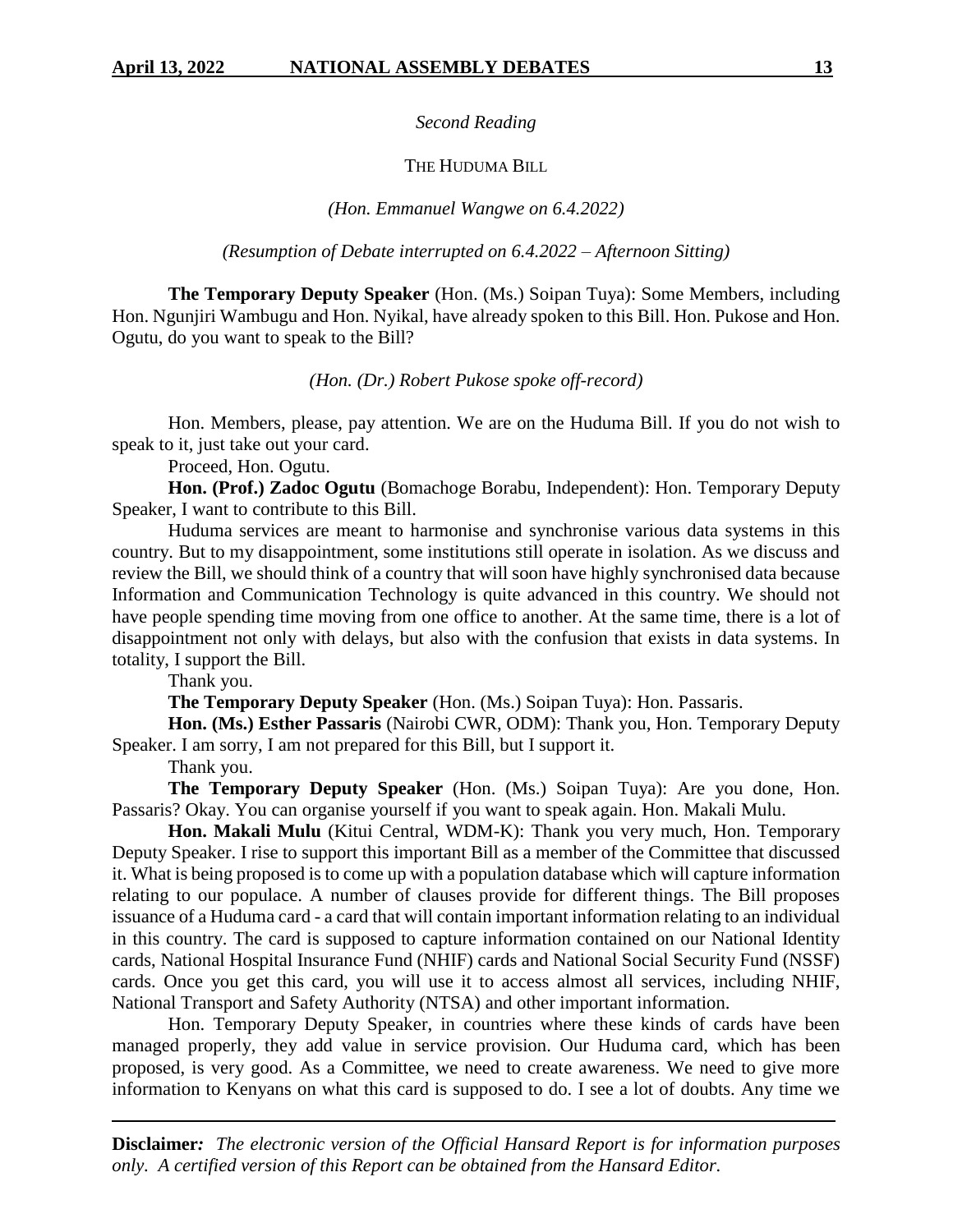interact with stakeholders, a number of doubts are raised. There are those who feel that the introduction of this card brings some discrimination. For example, we have refugees in this country. Even as you propose to issue a refugee card, how will non-Kenyans access it?

There are some State Departments like Immigration which strongly believe that the way the Bill is structured currently, is likely to do away with it. These are some of the challenges that we went through. Even as we move forward with this Bill, we will address some of the issues which are contentious during the Committee of the whole House. If we get this card, it will be very good for this country.

There is the question of whether this card will only contain data on an individual or it will be used for other purposes. Once we access it, we will have a central deposit of the data. To what extent will other departments access it? As an individual, all my information will be there. If only NHIF requires my information, will they access all the information in the card just as much as Kenya Revenue Authority (KRA)? I imagine that NHIF requires some specific information on me as opposed to what KRA expects from me. This division is very important. Information on an individual is very important. There must be security of that information, so that it is not accessed by every Tom, Dick and Harry. This card should ensure that there are levels where people will not access information which is not important for their use. The information that is not important for their use should not be accessible to such institutions.

The other issue being raised is that of our children. There is a proposal that when a child gets to age six, he or she should get a Huduma card. We will consider that proposal together with our Constitution, which is very clear. Unless you hit the age of 18, you might not make decisions because you are categorised as a child. Is there a situation where my child needs a Huduma card? Is it possible that the child will walk to an office and be assisted using that card and the guardian is not part of that whole process? When you are under 18, you need a guardian because you are not expected to make independent decisions. These are important things we must discuss.

There was also another proposal on this card. When you get it immediately you hit 18 years, you are registered with KRA as a taxpayer. These are important issues. If I have hit 18 years, does it mean that I should automatically start declaring my taxes even when I am not working? That is the implication. These are some of the important issues in this Bill, which should be considered. When all is said and done, it is a very important Bill which will streamline the way we manage our population data. You have heard of Anglo-leasing in Kenya. It needed to come up with an Integrated Population Management System or Data. That is what the Huduma Bill is trying to do. The introduction of the Huduma Namba was not done properly. There are misgivings. People think that it will be misused for other purposes. When it comes to information, people are very careful in this country. There is the idea of people being threatened with Income Tax demands even when they do not owe KRA anything. These are the things that worry Kenyans.

As we debate this important Bill, there must also be a very clear strategy on how to create awareness amongst Kenyans, so that they can do away with the fears that they have as a result of this Bill. The State Departments which fear that they might be done away with as a result of this Bill should be assured that when it becomes an Act of Parliament, they will still operate. However, there can be kind of administrative changes in structure. The Bill proposes a Director-General to manage this data. The State Departments of Immigration Services, National Registration Bureau and Civil Registration Services will now work under this Director-General. This causes issues. If someone heads the State Department of Immigration Services as the Director-General and then he gets another Director-General above him, does it then mean that there will be a conflict? The Principal Secretary (PS) assured the Committee that it will be the same way things work now. The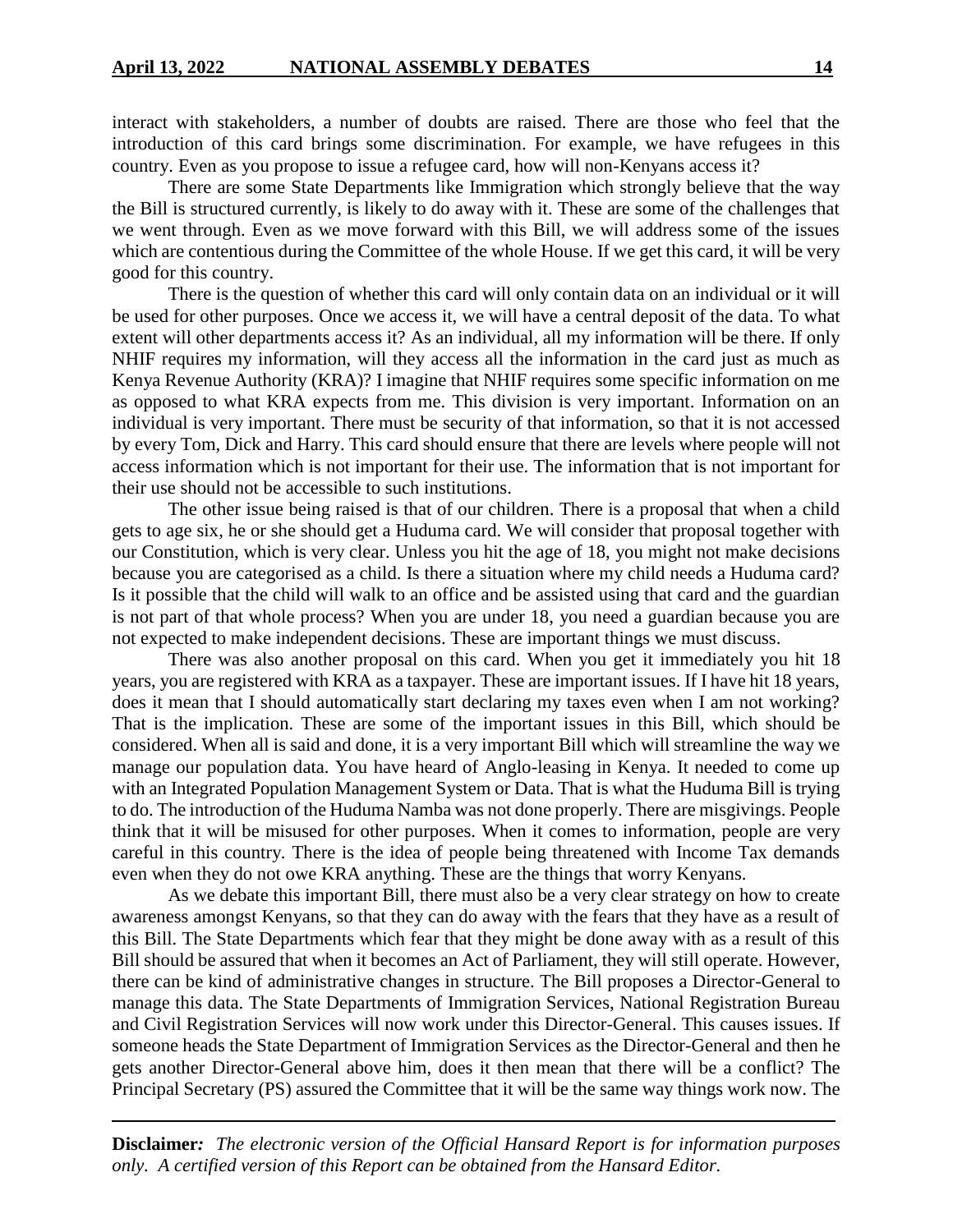Directors of Immigration Services, Civil Registration Services and the National Registration Bureau report to the PS. The Bill proposes that they will be reporting to a Director-General who is above them and then the Director-General will be reporting to the PS.

Hon. Temporary Deputy Speaker, the other issue which came up is the PS having a lot of powers when it comes to the way this Bill will be handled. We raised it with the PS for the Ministry of Interior and Coordination of National Government, Mr. Kibicho. Even as we deal with this Bill, we know that when so much power is vested in an individual, it can be a problem. He might misuse it. These are contentious issues. Since we are in the Second Reading, we will raise them. We will change one or two things in the Committee of the whole House.

I am sure that those who have looked at the Report of the Committee saw that a number of these issues were raised. Even the stakeholders who are in human rights raised some issues which were addressed. Their fears are documented. As we debate this important Bill, the issues which are not clear should be clarified by both the Committee and those other stakeholders, so that we have a law which will serve all Kenyans without some feeling that they are being discriminated against. That is very important.

With those many remarks, I support this important Bill.

**The Temporary Deputy Speaker** (Hon. (Ms.) Soipan Tuya): Hon. Pukose.

**Hon. (Dr.) Robert Pukose** (Endebess, JP): Thank you, Hon. Temporary Deputy Speaker. I stand to support this important Bill, which seeks to provide a primary law on civil registration and legal identity management by establishing the National Integrated Identity Management System (NIIMS). It also provides for the enrolment into the system; assign the Huduma Namba and issuance of legal identity documents.

I looked at the objectives of this Bill. It will consolidate the law on civil registration and legal identity management. It will also establish a digital national population database to be a primary source of foundational and functional data for an individual resident. It will provide mechanisms for registration of births, deaths and recognition of vital events of a resident. It will facilitate the assigning of the Huduma Namba and issuance of legal identity documents. It will also promote integrity, confidentiality and security of personal data under the NIIMS database.

This Bill has a lot of things that it seeks to do. We have the registration of births and others. It will redeploy public officers who serve in entities such as the National Registration Bureau, State Department of Civil Registration Services, the State Department of Immigration Services and the Integrated Population Registration Services to carry out the functions of their respective offices within the National Integrated Identity Management System (NIIMS).

Apparently, the Huduma Namba was rolled out before the enactment of this Bill into law. As Members of Parliament, we should ask ourselves some questions because the Huduma Namba came with a lot of suspicions in this country. We even had the President launching the Huduma Namba, but it was done in a very haphazard way. As Kenyans, we must be asking ourselves whether we lost some money in the process. I think at the end of the day, once this Bill becomes law, we will need to look back and ask what happened to the Huduma Namba that people were to receive. This is a very nice programme because it brings everything, including services within the Public Service to Huduma. During the Committee of the whole House, we need to ask ourselves what happens to those in the private sector. We are talking of civil servants within the public service. What happens to services within the private sector? We should be able to cater for that.

The way I see it, Huduma Namba is going to replace the National Identity Cards. If it is going to replace the National Identity Cards, then we should be able to roll it out. There are many people who have not received their Huduma Namba Card. The programme should be rolled out to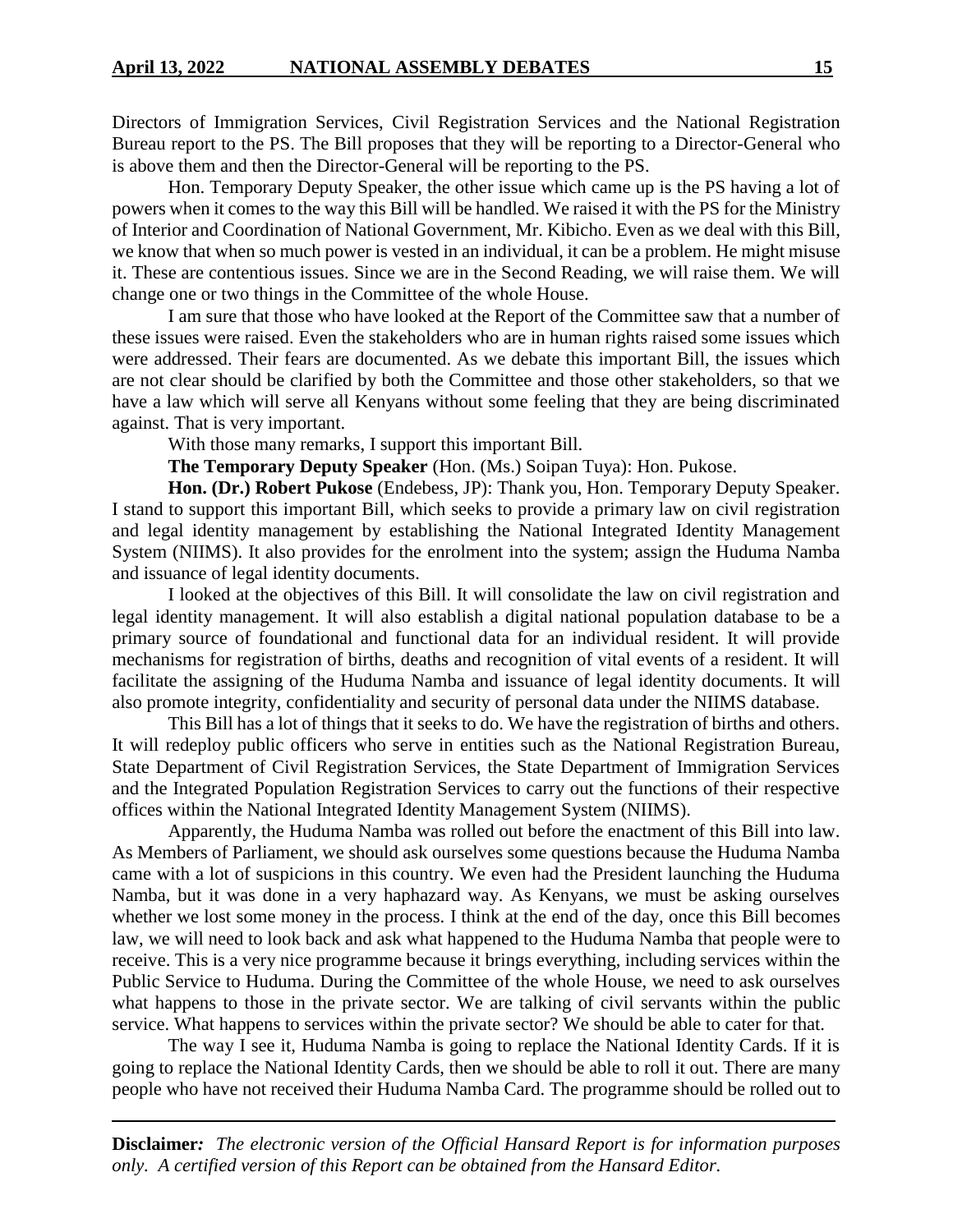the villages in a continuous process where people will continue to be issued with Huduma Namba Card. When Huduma Namba was rolled out in a haphazard way, people were given timelines. That was wrong. To date, some of us do not know where our Huduma Namba cards are. We registered in Parliament. They have not been brought back here. When you try to search for it, it is sent somewhere else. When you go to the village to ask for Huduma Namba card, nobody knows where it is. So, it is very important that, as we go through this Bill, we are able to amend it in such a way that the rollout that had been done in a haphazard way is complemented and the process is continuous.

The law says there will be Huduma Namba cards for those who are six years and below, for those who are 18 years and above and refugees as well. So, we have about four classes of Huduma Namba cards.

This has to be done in a proper way. It has to be a continuous process. It has to be accessible to all Kenyans so that, at the end of the day, everybody feels included.

This law gives the Principal Secretary unfettered powers to deny one a card or take them out of the database. Those powers must be checked.

The Bill says there should be no disposal of any body. When somebody dies and their bodies are found, the authorities should be notified so that the cause of death is established and documented.

This is a very good Bill. It does not need to be rushed. The Committee and the Members need to have a serious look at it so that we can have something credible and for posterity for all Kenyans.

I support.

# *(Hon. Peter Mwathi applauded)*

**The Temporary Deputy Speaker** (Hon. (Ms.) Soipan Tuya): The Chair of the Departmental Committee on Administration and National Security is very excited with your support for the Bill.

Hon. Passaris.

**Hon. (Ms.) Esther Passaris** (Nairobi CWR, ODM): Thank you, Hon. Temporary Deputy Speaker. I registered as a citizen. I tried to follow up quite a number of times, including with the CEO in charge, but I still have not been able to get my card. When I think of the system and the structures, I feel that the institution in charge of Huduma Namba still has a lot of work to do in sensitising members. If as a Member of Parliament I registered to get a Huduma Namba card by trying to beat the deadline and I have not been told where my card is and where to collect it, then there are quite a number of citizens out there who have no idea where their cards are.

> *(The Temporary Deputy Speaker (Hon. (Ms.) Soipan Tuya) left the Chair)*

> *(The Temporary Deputy Speaker (Hon. Christopher Omulele) took the Chair)*

When it comes to the intent of the Government in terms of getting a social card for all of us, there is still not enough information on what exactly this card does and provides. Will it synchronise all the cards? It is still not 100 per cent clear. I believe the Government has a good intent in trying to ensure that we have one card as opposed to many cards in our wallets, like it is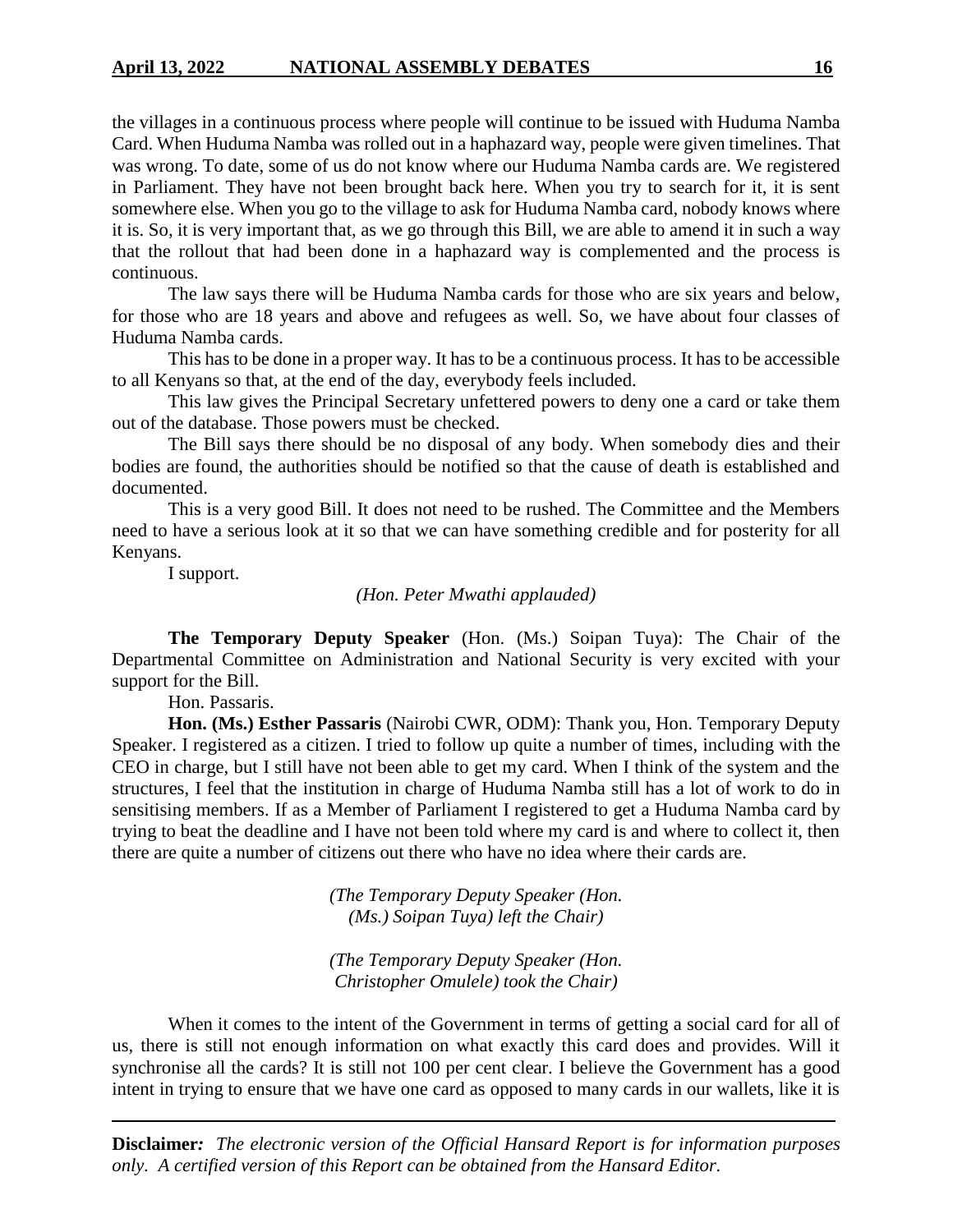in the United States of America (USA). So, information on your medical card, identity card and driving licence will all be in one card. If such a social card is well invested in, it could also enable us to reduce road carnage in the country. When you have a social card and you have criminal offence and it is registered on the card in terms of traffic offences, the Government will be in a position to ensure that we rid ourselves of drivers who should not be on our roads. When you lose your identity card or driving licence in fire, for instance, recapturing those details becomes very difficult. Many people find it very difficult. They have no documentation to get their documents replaced, from birth certificate to driving licences to academic certificates and other properties that you have. So, having a social card that captures everything about a person is a good thing. Of course, there is also the concern that this data, if not well protected, can be misused. So, the system that the Government will put in place should ensure that there is no fraud and there are minimal chances for anyone to hack the systems. We have seen systems, including systems in governments of very powerful countries like the USA, being hacked. As a country, I believe it is the right time to manage our personal data so that we can have access to information through Huduma Namba cards.

I support the Bill.

**The Temporary Deputy Speaker** (Hon. Christopher Omulele): Hon. Kaunya Oku, Member for Teso North.

**Hon. Oku Kaunya** (Teso North, ANC): Thank you, Hon. Temporary Deputy Speaker. I am a member of the Department Committee on Administration and National Security. I am part of the team that came up with the Report on the Huduma Bill. The Bill seeks to provide a centralised data centre – a national database from where every department can draw from. For a long time, we have had a decentralised kind of database. All the departments have different sources of information and, sometimes, it has been difficult to control, especially information that is related to births and citizenship and, more so, in the border areas. There has been a system of ensuring that only Kenyan citizens get registered. A number of times, there have been challenges and these are the gaps that the Bill seeks to cover. There have been challenges in the border areas. For example, there are areas where foreign nationals cross over and get registered as Kenyans. They get Kenyan identification documents like birth certificates, ID cards and others documents.

This Bill seeks to ensure that we have one database from which all departments and institutions can verify whatever information they require about Kenyan nationals who are registered. Overall, the Bill has a very good purpose. There are, of course, a few areas that need to be looked at in terms of amendments. For example, when it comes to service delivery in departments, a department like Immigration provides services both to Kenyan nationals and foreign nationals. Foreign nationals seek visas when they come to Kenya. The Bill specifically deals with a national databank. It is important to ensure that this department and others that more or less have security data-related issues, like passports and visas, are put in such a manner that they benefit from this data, but not necessarily being amalgamated. There should be clarity in that area. Some amendments by the Committee and other Members will have to address the service departments.

There is also registration of foreigners, which needs to be brought out very clearly because, when we are dealing with citizens, we should also clearly see how to work on the data of foreign nationals. For example, when we were dealing with the Refugee Bill, we recall that in a place like Garissa, where we have the Dadaab Refugee Camp, there was double registration. There were Kenyans who were registered as refugees and there were the genuine refugees themselves. This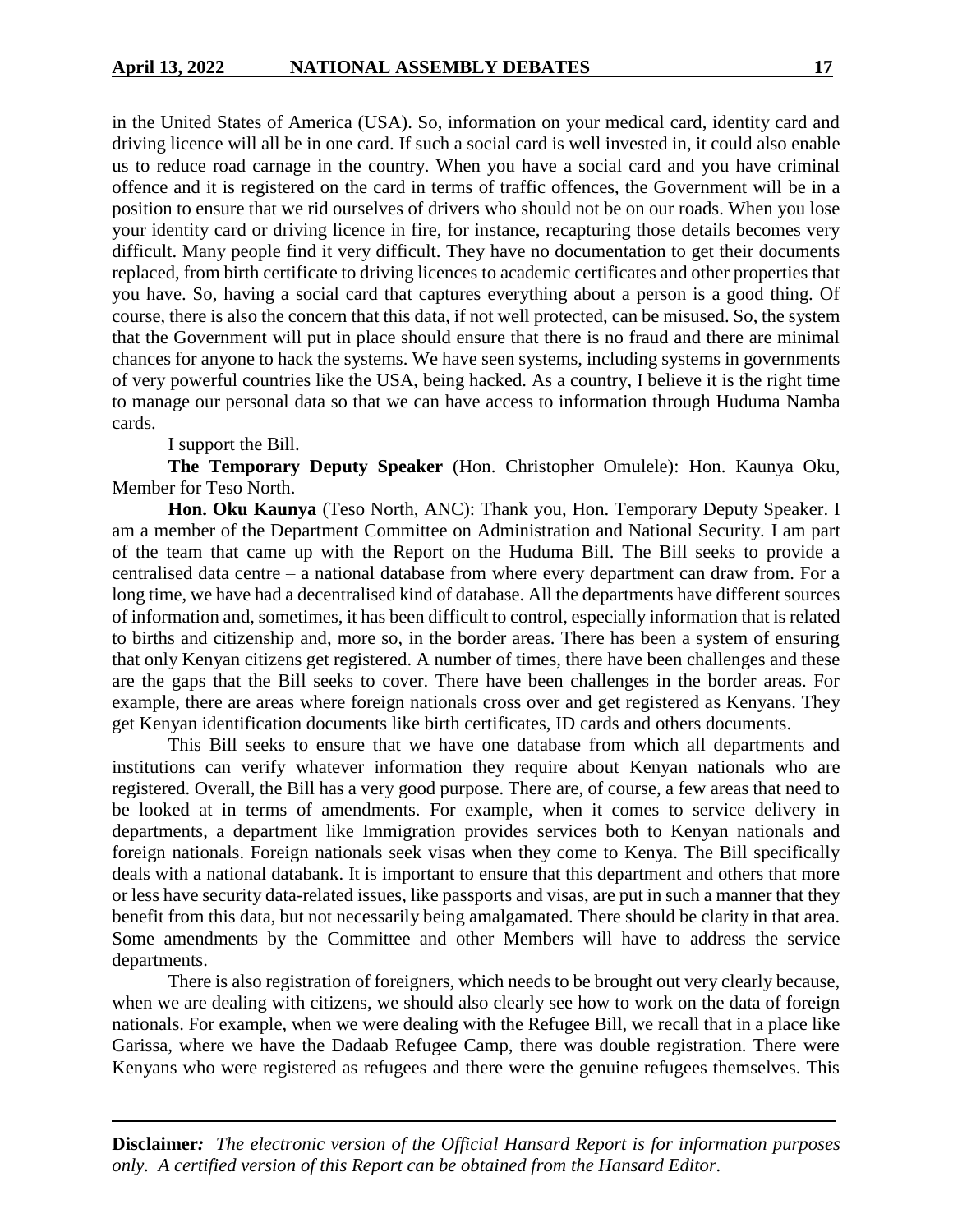was for various reasons. We must find a way of ensuring that the data of foreign nationals or Kenyans who are illegally registered as foreign nationals has clarity.

We hope that this Bill will help us to make that clarity so that even where we receive refugees, we do not have a case where a Kenyan will come out to be registered as a refugee because already in the national databank, he would have been registered from the very beginning and it will be picked up. The system should detect a Kenyan and block him from being registered as a refugee. Likewise, a foreign national crossing into Kenya and seeking to be identified as a Kenyan should be detected by a computer before he or she registers. That will help us manage our data.

I support the Bill with the amendments that will be introduced. This is a very important Bill for this country. We have not had such a Bill before.

I support.

**The Temporary Deputy Speaker** (Hon. Christopher Omulele): Hon. Garane Hire, Member for Lagdera.

**Hon. Mohamed Hire** (Lagdera, KANU): Thank you, Hon. Temporary Deputy Speaker.

At the outset, I oppose this Bill. As much as the Bill suggests extensive amendments to the Registration of Persons Act, there are inherent dangers and risks in it. The first risk is that of exclusion. The Bill does not sufficiently address concerns of exclusion repeatedly raised by the civil society and the public. There are thousands of Kenyans who have no birth certificates and identity cards. There is no clear indication as to how those people will get those documents. With the Huduma Card, one has to have an identity card or a birth certificate. Kenyans who do not have those documents run a risk of being excluded.

There are thousands of Kenyans who do manual labour and when they are taken for biometrics, they cannot be captured. This Bill does not say how those people will be captured. Street families and street children are Kenyans who run the risk of being excluded from the Huduma Card.

The Huduma Card will be the basis of accessing health services, banking and education, among others services. If people do not have the Huduma Cards, there is no framework in this Bill that caters for them. There are no ways of having those people access services. Imagine one is a sick person without a Huduma Card and he or she wants to access health services. He or she will not be able to. This is not addressed. That is an inherent flaw and it must be addressed before the Bill becomes law. This was supposed to be done in a systematic manner. The Huduma Bill has been done from backwards. We just organised a mass registration exercise across the country without, first of all, seeing how many people do not have birth certificates, how many do not have identity cards and how many do not have the necessary documentation for them to get a Huduma Card. So, we started from the top instead of doing it from the bottom. That is why we are saying before it is effected, it must have a transition period of, at least, between three and five years so that all the issues and gaps can be addressed.

As we are aware, because this thing was hurriedly done, there was no sufficient public participation. We needed to have enough public participation for Kenyans in remote areas and in far-flung areas like the border areas to ensure that everybody understood what the Huduma Card is all about. Remember the High Court Order of, I think, 2020. It clearly said that all these gaps must be addressed. They have not been addressed as the Huduma Bill is going on. Laws are made for posterity. We do not want to have a situation where this Bill becomes law and thousands or millions of Kenyans out there risk exclusion and access. If that happens, such people will have many issues.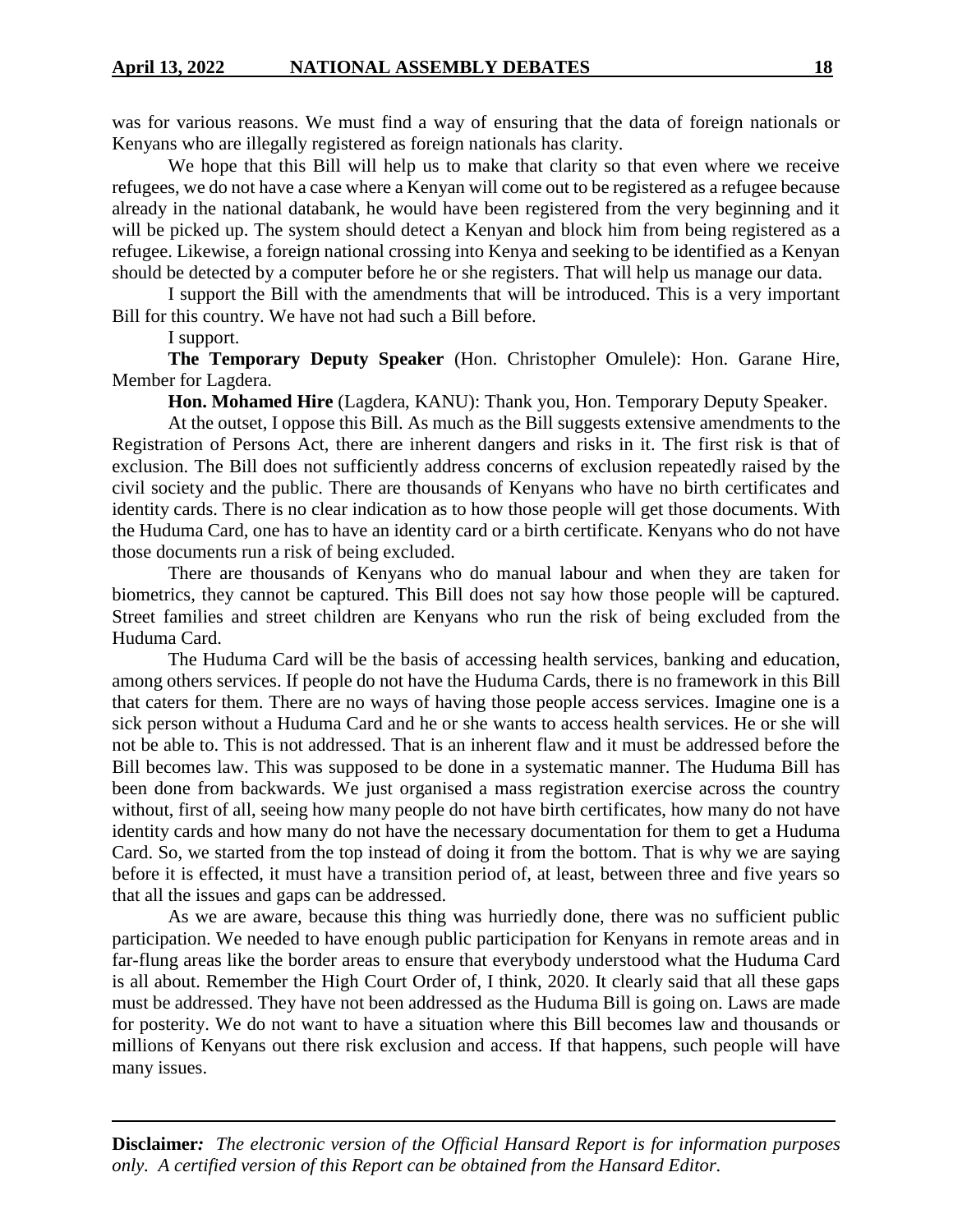This Bill needs to be withdrawn in its entirety from Parliament so that we go back to the drawing board and address the inherent risks. Denying one Kenyan the right of access or inclusion is denying the whole world as far as I am concerned. That is because the right of one individual is very important. We need to address these issues before this Bill becomes law. Of course, I know it will come to the Committee of the whole House where we have the opportunity to make amendments to it. I will propose many amendments regarding this Bill.

I have read the Bill and those are the inherent gaps and risks that must be addressed before it becomes law.

Therefore, I oppose it.

#### *(Several Members spoke off-record)*

**The Temporary Deputy Speaker** (Hon. Christopher Omulele): Hon. Member, just relax. Hon. Hire has a right to oppose and he has rightly done so. There is nothing out of order.

Hon. ole Sankok.

**Hon. David ole Sankok** (Nominated, JP): Thank you very much, Hon. Temporary Deputy Speaker, for giving me this opportunity.

At the outset, I support this Bill. I welcome my colleague and fellow pastoralist, Hon. Hire, to assist us in supporting this Bill. That is because for a long time, our pastoralists have been marginalised and sometimes have even been referred to as *shiftas* in their own country. This Bill will sort out these issues. Once we have this central registration in place... Colleagues, please, soften your hearts, so that we can bring amendments at the Committee of the whole House that will help cure historical injustices within pastoralist regions.

Currently, I only know of three people who have Huduma Namba, namely, President Uhuru Kenyatta, Her Excellency Margaret Kenyatta and the Majority Whip, Hon. Emmanuel Wangwe. I have not received mine yet.

**The Temporary Deputy Speaker** (Hon. Christopher Omulele): Hon. Sankok, I also have mine and many of my constituents have them too.

**Hon. David ole Sankok** (Nominated, JP): Now you are four of you. I do not know why I did not get one. I request Members to help me acquire one.

#### *(Hon. Jude Njomo spoke off record)*

Hon. Temporary Deputy Speaker, protect me from Hon. Jude Njomo. He should know that I am a man who cannot be intimidated by sideshows and professional heckling.

These cards will assist us to deal with forgery. At the moment, you can forge a birth certificate, a national identification card or even someone else's identification card. However, if the Huduma Namba codes can easily be scanned for authenticity, we will have dealt with the issue of forgery.

Hon. Temporary Deputy Speaker, if you see my wallet, you might think I have a lot of money, but it is only carrying cards like my driving licence, ID, health insurance card and many others that I cannot tell you about for the benefit of my own security. If this Huduma Bill can reduce them into one card, then it will be easier for us to carry it around and to access services. The Huduma Card is synonymous with Huduma Centre. Initially, we would apply for IDs, birth certificates, driving licences and certificates of good conduct in different places. For one to get 10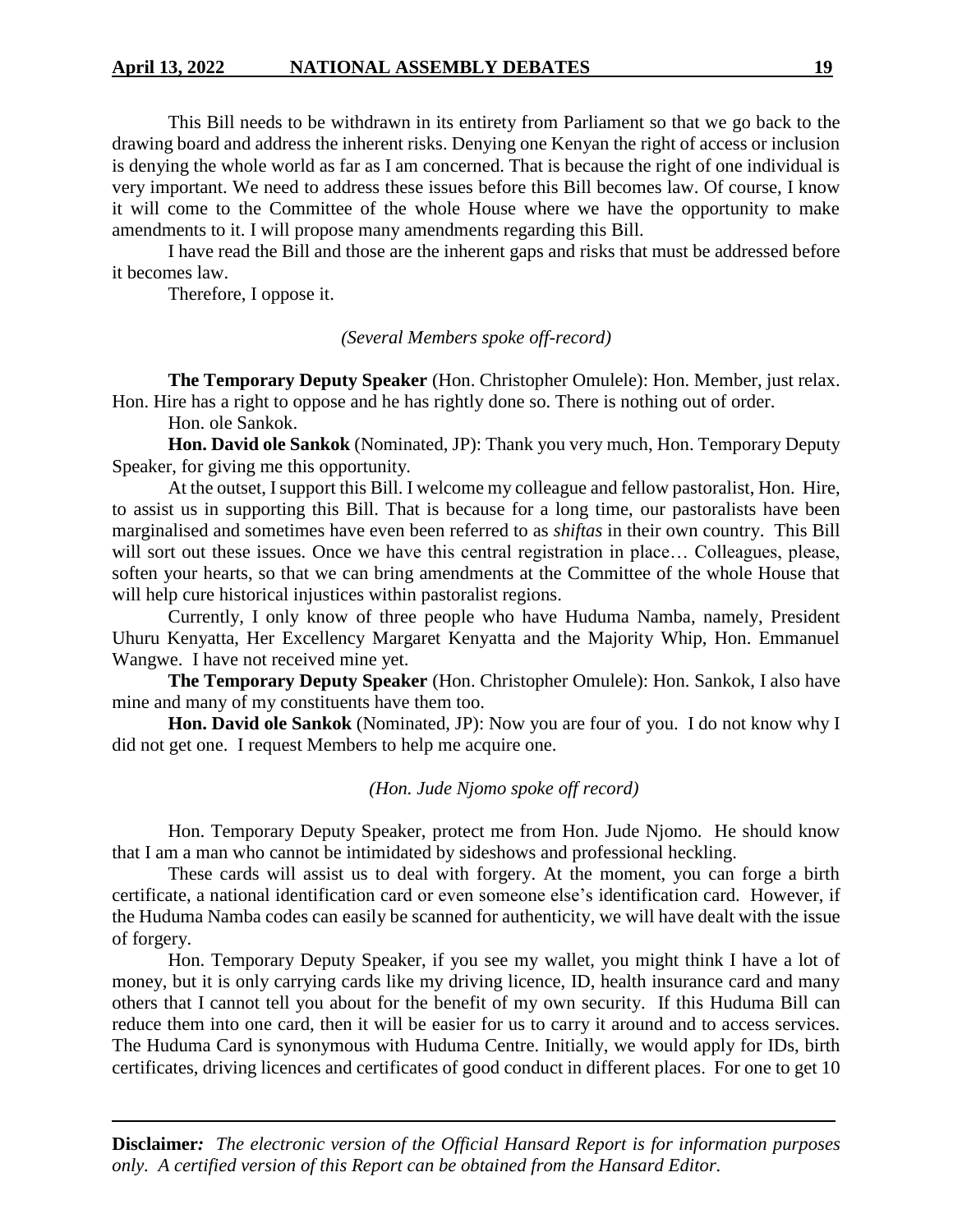documents, they had to go to different centres. With Huduma Centres, now we have a one-stop shop to access all these documents. Huduma cards will serve all these purposes.

The world is moving towards digitisation. One does not have to carry all these cards around. They need to be consolidated into one card. This will also reduce crime because if you break a traffic rule and your card is scanned, it will indicate how many times you have done that. There will be a central system where we can access all the information of an individual.

Some people are complaining that some departments in the ministries will be done away with. If that is true, so be it. At the moment, our wage bill is over the roof. We are even planning to reduce it. If this Huduma Bill will do away with some departments, then it will reduce the wage bill that we are struggling with.

Hon. Members, when we come to the Committee of the whole House, we should make sure that human rights, especially the confidentiality of this information, is guarded. There should be enough checks and balances to ensure that the information we voluntarily give to the Government is safeguarded for the interest of each of us and for the security of the country. If this information falls in wrong hands, it can be used to cripple our economy. We have heard of *wash wash* criminals who can withdraw money from your account without your knowledge. They even use digital platforms for their conmanship. We should ensure that this information is safely guarded to avoid such issues.

Hon. Temporary Deputy Speaker, it is also true that children under the age of six years will have Huduma Namba Card. Let us make sure that this does not contravene our Constitution. These are the only areas I had doubt on.

All in all, I urge Members of this House to support this Bill, because this is a very important card. Globally, Kenya is not an island. In America, they use only one card. Every system is digitised to an extent that you can use your card to do shopping and access all the services in America. We should move towards that direction so that even investors can have confidence coming to this country. We will be doing disservice to our country when we ask them to acquire many cards yet where they come from, they only have one card.

Lastly, I want to congratulate the Leader of Majority for bringing this Bill and the Departmental Committee on Administration and National Security led by Hon. Mwathi, who is a competent Chairperson. When we were de-whipped, they made the right thing to appoint Hon. Mwathi to that Committee. He was once my Chairman in the Departmental Committee on Labour and Social Welfare and he is a man of means. He is also known as *muthuri wa muthigi* which means that he has been recognised as a leader by the Kikuyu elders.

Hon. Temporary Deputy Speaker, I support.

**The Temporary Deputy Speaker** (Hon. Christopher Omulele): Hon. Paul Mwirigi, the Member for Igembe South.

**Hon. John Paul Mwirigi** (Igembe South, Independent): Thank you very much, Hon. Temporary Deputy Speaker. I rise to support the Huduma Bill. It has come at the right time. Whenever you go shopping or to hospital, you are supposed to carry many documents in order for you to access services.

Hon. Temporary Deputy Speaker, the Huduma Namba will help us have one card that can help us access all the required services. You can use it, for example, to access your bank accounts, health services or for driving.

So, it is a good Bill which we all need to support as it will reduce crimes. This one card identifies you from your origin, background and upbringing. In case any crime is committed, the card can identify what you have gone through. This service will help our citizens to live and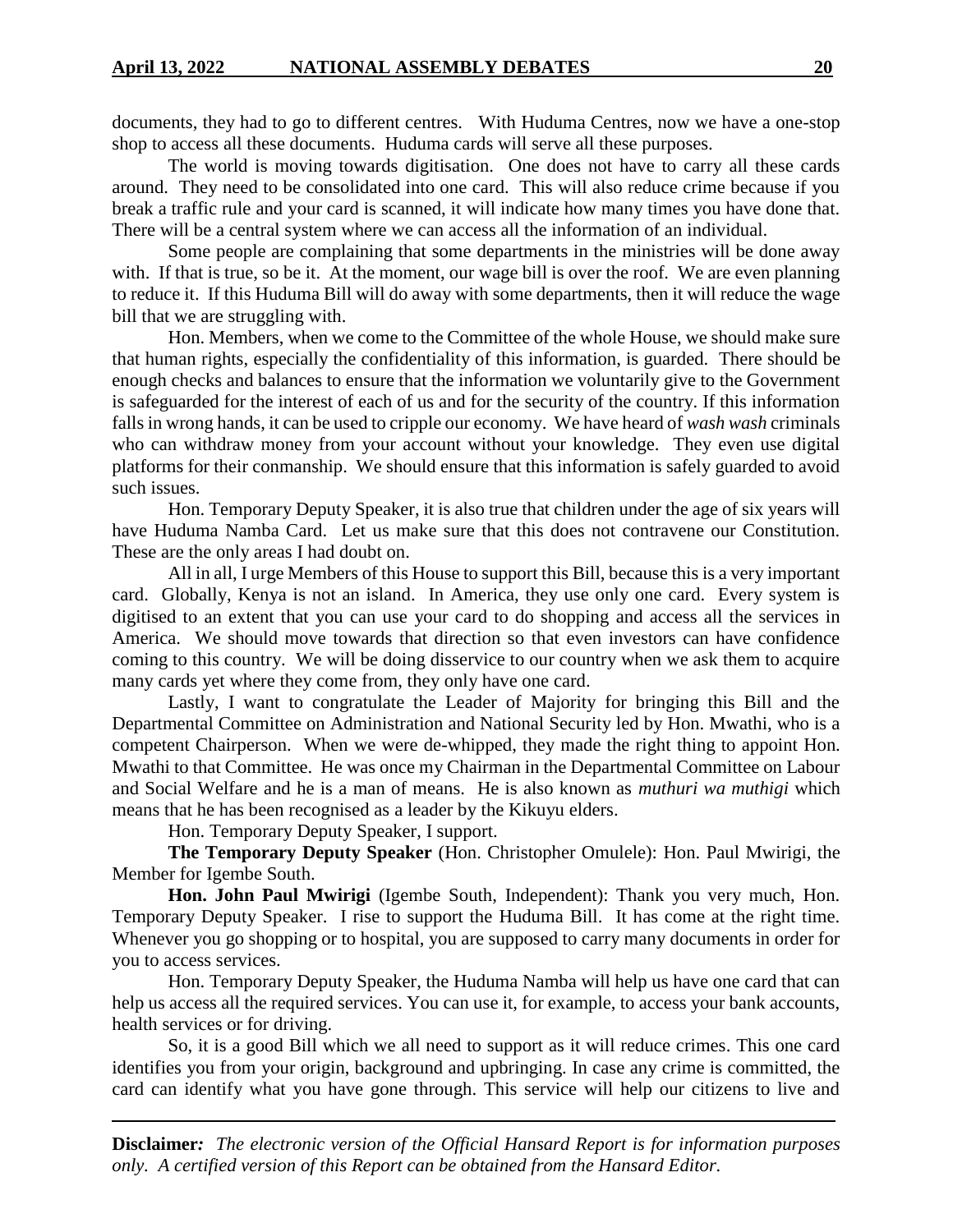conduct their businesses well. It will help us identify ourselves and help our farmers to get services. When, for example, the Government has some subsidy for commodities which need to be brought to the farmers, the Huduma service will help the Government identify farmers. This number will help Kenyans get services easily.

With those few remarks, I thank the Leader of the Majority Party for bringing it up and urge all the Members to support this Bill, so that we can ease the burden of the cost of living for the Kenyan citizens.

**The Temporary Deputy Speaker** (Hon. Christopher Omulele): Let us have Hon. Koyi Waluke, Member for Sirisia.

**Hon. John Waluke** (Sirisia, JP): Thank you, Hon. Temporary Deputy Speaker, for giving me a chance to contribute to this Bill. This Bill will make a lot of difference in terms of security and accountability. We have had many challenges in this country at times caused by foreigners. In Africa, it is only in Kenya where people walk in and out without restriction and caution. We have been to other places where security is paramount. In Kenya, you can come in without a visa and get it at the airport. In other countries, you will look for a visa for many months. We, Members of Parliament, at times find it difficult to get visas to go to other countries. So, the Huduma Namba will make a very big change.

Many of us have talked about birth registration cards and passports. It is not difficult to get a passport in Kenya because it is your right. However, those from border counties like myself know that there are people with bad intentions who are not Kenyans. The Member here has opposed this Bill because of birth registration and the fact that they do not get ID cards. For one to get an ID card, you must prove that, indeed, you are a Kenyan especially when coming from border counties. You cannot just be given an ID card.

Pastoralists have bad intentions because nobody has been allowed to move with animals all over. They move with animals from Garissa to Machakos or Athi River. That is not possible because everybody comes from somewhere. When they come from Garissa, they will have passed through Mwingi and many other counties. So, this thing should not make them feel that because they are pastoralists, then the country should perceive them differently from other Kenyans. They are Kenyans just like us. Hon. Sankok, for instance, comes from Narok. He can walk to Bomet County. However, he cannot move all the way with his animals from Narok to Garissa. That makes others feel oppressed.

Hon. Temporary Deputy Speaker, Hon. Sankok has no point of order. The challenges we are facing in this country…

**Hon. David ole Sankok** (Nominated, JP): On a point of order.

**The Temporary Deputy Speaker** (Hon. Christopher Omulele): Hon. Waluke, just hold on. What is out of order, Hon. Sankok?

**Hon. David ole Sankok** (Nominated, JP): Hon. Temporary Deputy Speaker, the Huduma Namba is supposed to be for human beings. However, the Member is bringing in the issue of cows. Does it mean that our cows should also have Huduma Namba? If that is what it is, then I will have to consult Hon. Mwathi so that I can withdraw my support. Our cows can never be given Huduma Namba. They can move anywhere there is water and pasture.

**The Temporary Deputy Speaker** (Hon. Christopher Omulele): Hon. Waluke, proceed.

**Hon. John Waluke** (Sirisia, JP): Hon. Temporary Deputy Speaker, you know cows are herded by human beings. They cannot move on their own from Garissa to Athi River. There must be someone walking them around.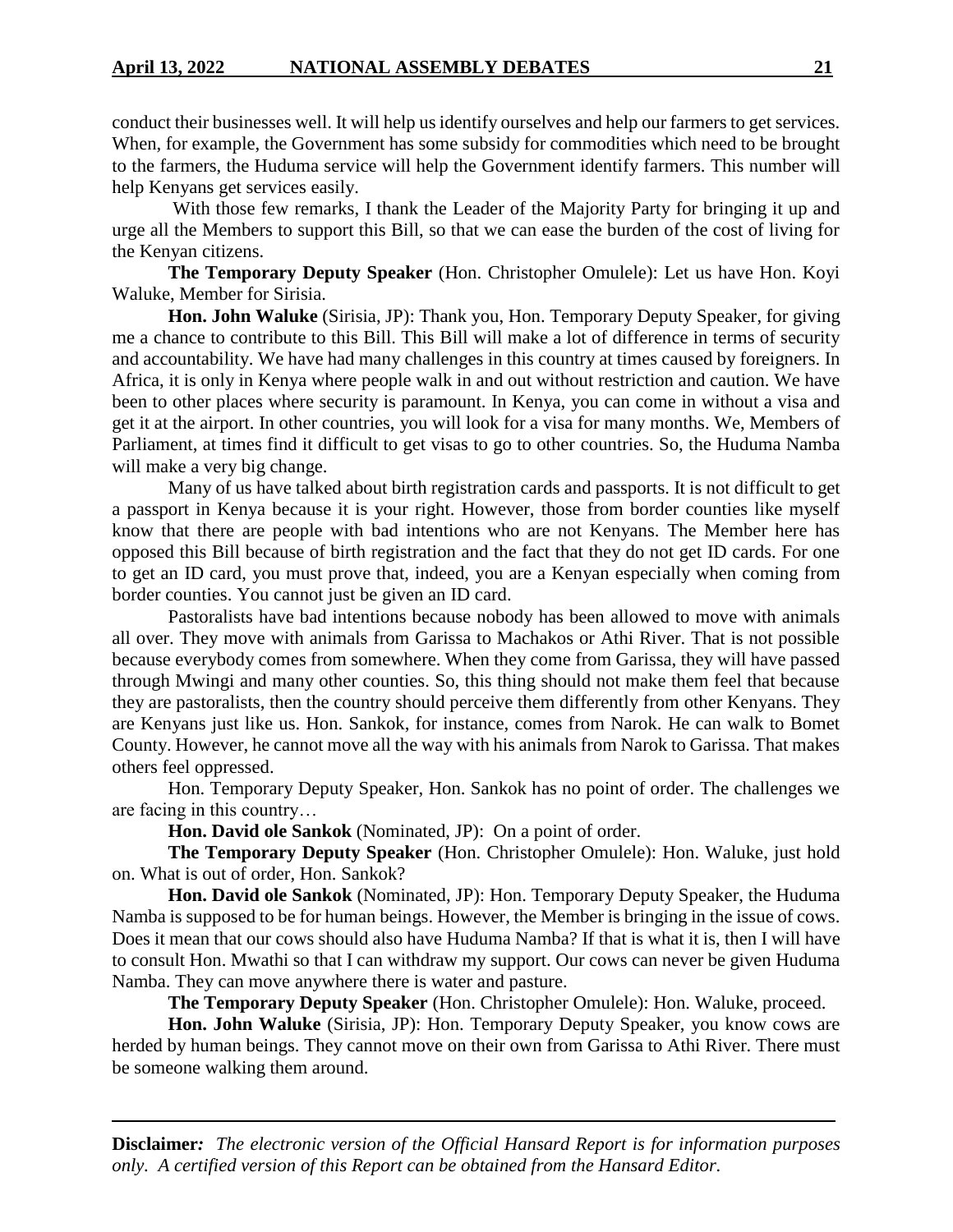So, this Bill is very important. In terms of immigration and borders, restrictions must continue because we must safeguard our country. As I said earlier, people have been taking Kenya for granted and that is why we have been seeing all these *Al Shabaab.* People just walk freely into our country. Remember many Kenyans have lost their lives due to porous border points. So, the Huduma Namba will help in security. We want to live safely. We do not want to be killed like the Garissa University students and other Kenyans who have lost their lives and their loved ones. The security of this country should be properly checked. I appreciate the Committee for coming up with the Huduma Bill. I urge all of us to support the Bill. It will save this country from many things.

I support.

**The Temporary Deputy Speaker** (Hon. Christopher Omulele): Hon. (Dr.) Otiende, Member for Rarieda.

**Hon. (Dr.) Otiende Amollo** (Rarieda, ODM): Thank you, Hon. Temporary Deputy Speaker. I rise to support this Bill. There is not much to say.

First, this Bill brings centralisation of personal information. It is the way to go. It is the way to avoid situations where one has to deal with many pieces of identification of all sorts. If we go this way, even the idea of registration of voters in future will be made much simpler.

Secondly, it brings legitimacy to the idea of citizenship - legitimacy in the sense that part of the problem we sometimes suffer is people who sneak into this country and find their way into having documents of identification, including passports. If we go this way, we will trace and track people from day one.

Thirdly, it will also help us in improving taxation and accountability in payments. We live in a country where some of the richest people do not pay taxes. They sneak through the crevices in the laws of taxation and identification.

There are those who wanted to dissuade people from this Bill by trying to link it to the elections. This Bill and having the Huduma Card has nothing to do with elections, rigging or otherwise. It is only those who are starting to fear the outcome of the elections that would want to tie this to the elections.

Lastly, I sympathise with my brother, Hon. Sankok. Obviously, he does not have the Huduma Card. I tell him that my entire family and I have it. He was *tangatangaring* when we were applying. He could not settle to apply. Now, let the Bill come and he will settle and get it in time.

*(Laughter)*

**The Temporary Deputy Speaker** (Hon. Christopher Omulele): Hon. Nangabo Janet, Member for Trans Nzoia.

**Hon. (Ms.) Janet Nangabo** (Trans Nzoia CWR, JP): Asante sana, Mhe. Naibu Spika wa Muda, kwa kunipa nafasi hii nichangie Mswada huu wa kuwa na Huduma Namba. Namshukuru Mwenyekiti wa Kamati ya Utawala na Usalama wa Taifa katika Bunge hili.

Ni kweli vile wenzangu wamechangia, imekuwa vigumu sana. Hata leo asubuhi nimepigiwa simu na mtoto wangu kutoka Australia kwamba anataka cheti cha kuzaliwa. Tungelikuwa na kadi kama hii, mtoto hangepiga simu na kusema anataka kadi ya kuzaliwa. Tukiwa na kadi hii, itakuwa inabeba kila kitu. Naona mwishowe hii kadi itakuwa inabeba kila kitu. Naona hiyo kadi itakuja kusaidia watoto wetu iwapo wamefika kidato fulani. Mtu atajua huyo mtoto amesoma kutoka kidato fulani na akafika mahali fulani, ameenda kutoka shule ya msingi hadi shule ya upili, na hata chuo kikuu. Hili ni jambo la maana sana.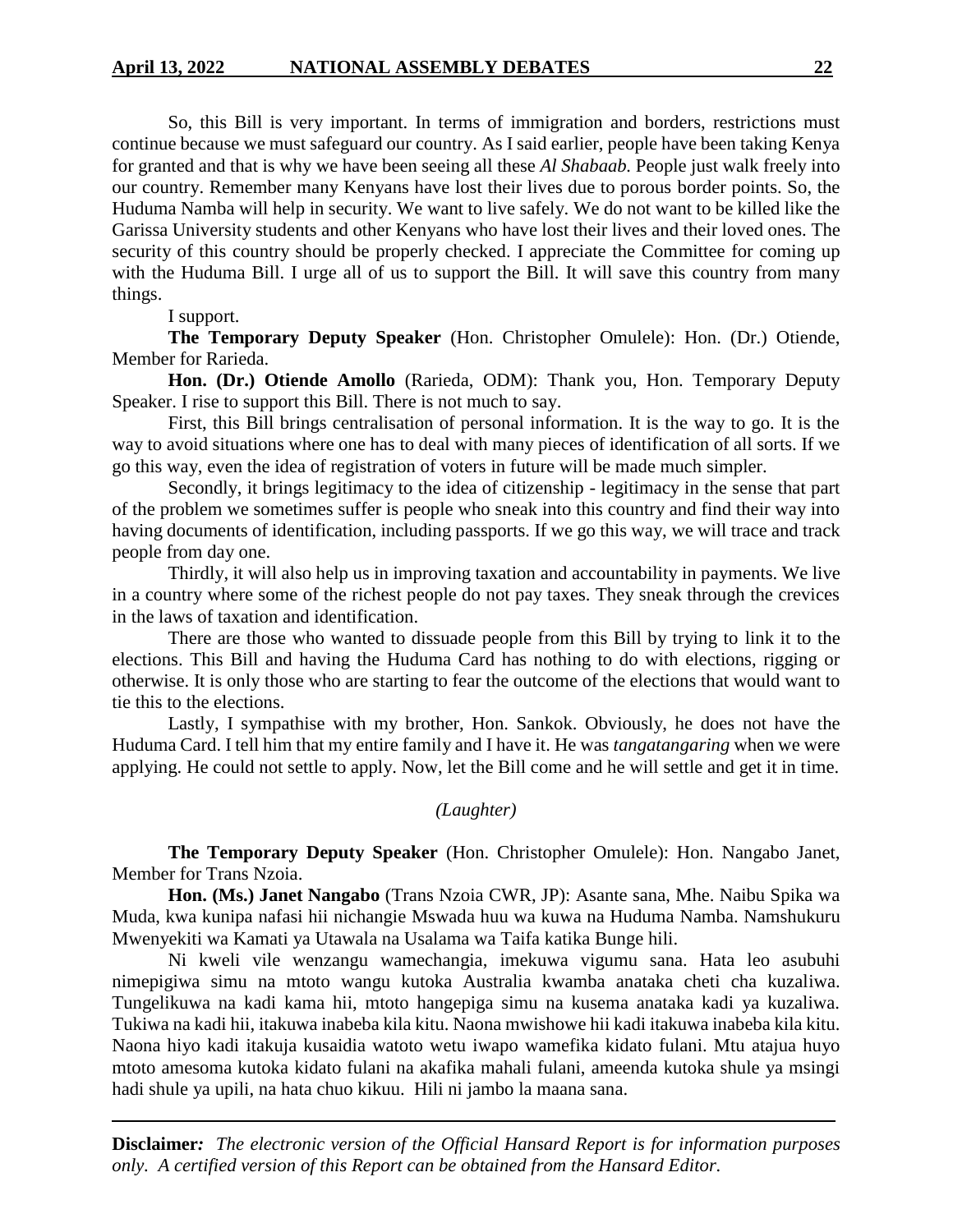Hapo awali, tukiwa wafanyakazi katika idara wakati tulitaka kulipwa mshahara, walikuwa wanaleta *payroll* wakitumia kalamu kuangalia jina lako. Unaona mahali tumefika. Benki zetu zinaweza kutuwekea hizo pesa. Iwapo tutakuwa na hiyo Huduma Namba, itarahisisha kila kitu na hivyo tutakuwa kama nchi nyingine.

Mhe. Waluke amesema wale tuko kwa mipaka yetu tutafaidika. Ni kweli, hata ukija mahali panaitwa Suam kule Trans Nzoia, tuna ndugu zetu wanaotoka Uganda. Hata wakati huu tunapopiga kura, wenzetu wanaenda mpaka nchi za ng'ambo kuangalia wapigaji kura waje katika nchi yetu ya Kenya. Tukiwa na hiyo Huduma Namba ya kusema huyu au yule ni ndugu au jirani yetu na anakaa upande huu, itatuwezesha kupata viongozi sahihi wanaoweza kusaidia nchi hii na wale wanaweza kusaidia watu wetu walio mpakani. Itakuwa ni rahisi mno. Hata wakisema huko Mhe. Sankok anatoka, hao ni watu waliokuwa na utamaduni wao wa kuuza bidhaa zao. Wao ni wanabiashara. Mimi huona watu kutoka nchi za ng'ambo wakija mpaka huko Maasaini kufanya biashara na wao. Iwapo mtu ana hiyo kadi yake, inakuwa rahisi kujua anatoka wapi na anafanya nini.

Namshukuru Mwenyekiti wa Kamati ya Utawala na Usalama wa Taifa katika Bunge hili na nikushukuru wewe. Nakutakia heri na fanaka hata wakati tunapotafuta kura. Asante, Mhe. Naibu Spika wa Muda.

### *(Applause)*

**The Temporary Deputy Speaker** (Hon. Christopher Omulele): Thank you, Hon. Janet Nangabo. The goodwill is appreciated. It is necessary and it is at the right time. Thank you so much. Hon. Osotsi Godfrey, Nominated Member.

**Hon. Godfrey Osotsi** (Nominated, ANC): Thank you, Hon. Temporary Deputy Speaker, for the opportunity to also say something on this Bill. I have quite a lot to say about this, but I want to summarise it in two minutes.

This Bill is long overdue. If implemented, it is going to ensure inter-operability of the foundational and functional systems in Government. Foundational systems are basically general registration systems for identity cards, birth certificates, death certificates and even refugee registration. The functional systems are for specific services like immigration, passports and all that. So, it is going to ensure linkage of these systems and make it easy for the Government not to have duplication of data. We have seen many cases of duplication of identity cards and even birth certificates. This will be a thing of the past.

Most importantly, this system is going to promote digital economy. We will, as a country, save a lot. For example, you know we are spending too much money on elections. The Kenyan general election is very expensive. With this system in place, we will not keep on recreating voter registers. Possibly, it will be easy to ensure our elections are 100 per cent digital. It is a system that is long overdue. I fully support it.

I have reservations on how the risks around the systems are going to be managed, particularly the people who are in control of the systems. This is an issue that we need to look at as a country. Even the Computer Misuse and Cyber Crimes Act remains largely unimplemented. The Data Protection Act remains largely unimplemented. As I have always said, especially when I was making my presentation for the Bill which I am sponsoring, the Information Communication Technology Practitioners Bill, a lot of effort and priority needs to be put on issues of ethics around the profession. If we do not address that issue, we will be creating systems that are going to expose this country and can even lead to State capture. I urge this House to expedite the processing of the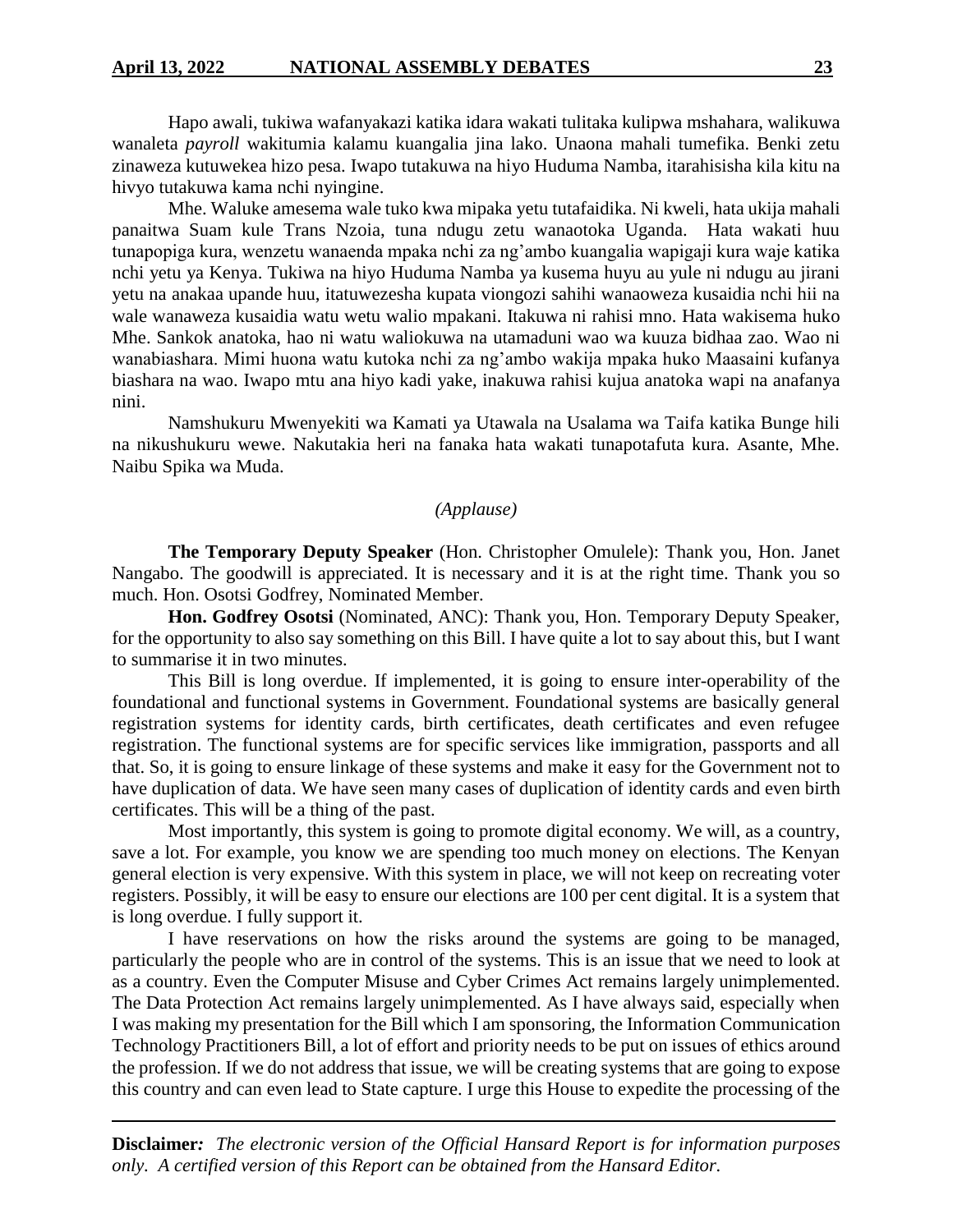Bill into law, so that we can prepare the ground for a proper digital economy and have it easy for the systems to be passed.

For those few remarks, I support.

**The Temporary Deputy Speaker** (Hon. Christopher Omulele): Hon. Kiai Githiaka, Member for Mukurweini.

**Hon. Anthony Kiai** (Mukurweini, JP): Hon. Temporary Deputy Speaker, I thank you for the opportunity.

I support the Bill. The Bill intends to make it easier and bring together all the documents that relate to citizens and non-citizens of this country. As it has already been said, you already have the foundational and functional systems, and both of them are not connected. The foundational ones are like the general identification documents like the ID cards and birth certificates while the other functional ones are like the Huduma Namba cards.

Hon. Temporary Deputy Speaker, perhaps, you have more cards in your wallet than the cash you have. That is why we want to collapse all these documents into one document called the Huduma Namba. It will streamline the legitimacy of citizenship and make sure that we know who was born here, who has a refugee card and who has which document.

If you look at Section 7 of this Act, it talks of different kinds of Huduma cards, the minors, adults, foreign nationals and refugees.

Enrolment into the NIIMS, a system that is going to operate the Huduma Namba*,* is going to take place at birth. Once you are born, we are then able to tell who was born where, who is operating from where and it brings into mind the 1984 George Orwell's *Big Brother* novel whereby wherever you go, the big brother is watching.

It will also make the issue of security easy because the Government will categorise citizens, foreigners and refugees. On top of that, it will also streamline the voter registration. Every other five years, we have a voter registration taking place. Once you are registered at the majority age of 18, it means you do not have to register for voter registration. So, it is a very good Bill.

**Hon. Jude Njomo** (Kiambu, JP): On a point of order, Hon. Temporary Deputy Speaker.

**The Temporary Deputy Speaker** (Hon. Christopher Omulele): Just hold on, Member for Mukurweini, and my friend, Hon. Jude Njomo, the Member for Kiambu, what is out of order?

**Hon. Jude Njomo** (Kiambu, JP): Thank you, Hon. Temporary Deputy Speaker. I stand on a point of order under Standing Order No.95 and judging from what has been going on in this House, there is a general agreement among Members that this is a very important thing. For the purposes of moving on, may the Mover be called upon to reply?

**The Temporary Deputy Speaker** (Hon. Christopher Omulele): Hon. Jude, that is in order, but let the Member for Mukurweini complete his submissions.

**Hon. Anthony Kiai** (Mukurweini, JP): I appreciate his sentiments and I need not add any further issue. It is only that I wish you the very best when you will be campaigning. I wish to see you back in this august House this year.

**The Temporary Deputy Speaker** (Hon. Christopher Omulele): Thank you, Hon. Kiai. Hon. Members, is it the mood of the House that the Mover be called to reply?

**Hon. Members:** Yes.

*(Question, that the Mover be called upon to reply, put and agreed to)*

**The Temporary Deputy Speaker** (Hon. Christopher Omulele): Mover.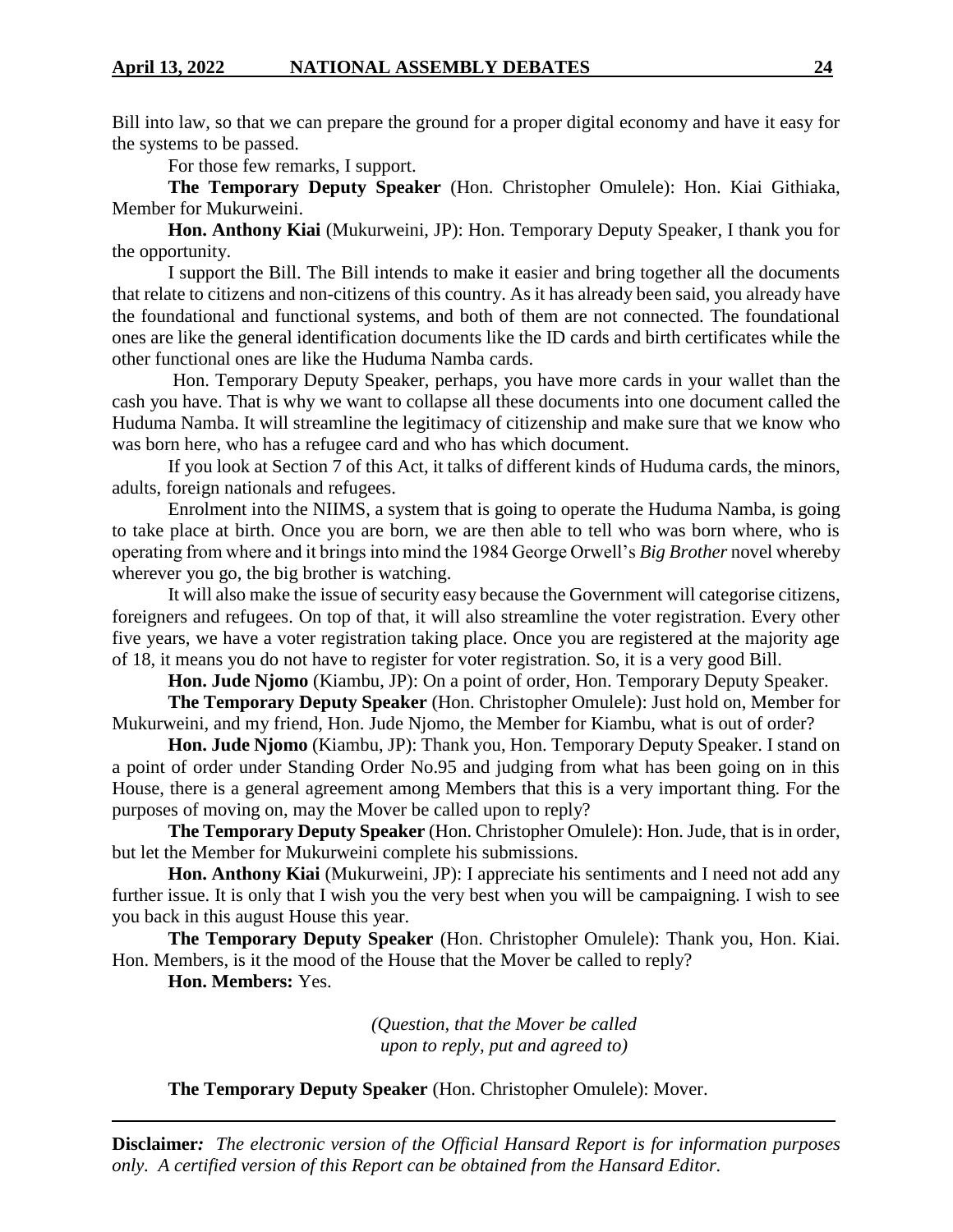**Hon. Amos Kimunya** (Kipipiri, JP): Hon. Temporary Deputy Speaker, let me start by thanking the Members for the interest they have shown in this Bill. From the contributions, it is very clear that Members have not only been concerned, but have also gone ahead and actually read through the Bill.

I have been in this House for a very long time and it is very easy to tell when Members are contributing because of social media or what we have heard the other one saying, but also very different when Members have looked through the Bill.

Let me also thank the Members of the Departmental Committee on Administration and National Security. When we committed this Bill to them, I was very conscious of the fact that this Bill had attracted a lot of interest from various stakeholders. It also attracted a lot of intra-fighting and interests within the Government by people who felt that perhaps their jobs were threatened by the Bill and the typical fears that come with any change or any proposed change. However, the Committee has harmonised all these things through a series of stakeholders' engagement. At least, we have brought down those temperatures. It is thanks to the Committee which managed to steer and spearhead that process.

After listening to Members, I have heard their concerns. One of the concerns which Hon. Mwambire, I do not know whether he is still around, raised, was that some people would be left out of this system. One of the things to note is that we may be looking at the entire system from the prism of what we know of the ID card. However, the design of the Huduma Namba is that it is assigned to a person at birth. So, you do not need an ID to get a Huduma Namba because it would be a unique reference number at birth. So, every one born in Kenya would be assigned it and nobody needs to fear that because they do not have an ID, they will not get it.

We must also remember that our 2010 Constitution was very clear that any child under the age of 18 found in Kenya is deemed to be a Kenyan citizen and is registrable. Much as we started the initial registration with children up to six years, the number is supposed to go at birth. So, nobody needs to feel threatened that with the Huduma Namba, they will be left out. In fact, we should all be celebrating that with the coming of the Huduma Namba every Kenyan will be registered and included.

The other issue is that Kenya is a signatory and a firm believer of the United Nations. If Members knew, Target No.16.9 of the Sustainable Development Goals, calls for all the UN member states including our country to provide legal identity for all including birth registration by the Year 2030. We are, however, far beyond that. The Huduma Bill which aims at consolidating our registration systems, numbers and everything else, will go a long way towards achieving that as a specific provision in aspirational SDGs.

I want to persuade Members that I heard of the issue of public participation and it would not be with respect to this Bill. There has been extensive participation and it is all documented. I have not seen the exact number of stakeholders appearing in the public participation, but the reference to public participation was in terms of the roll-out of the initial Huduma Namba which was also important because important lessons were learnt. Some of those have informed the formulation of this law in terms of knowing where the gaps were. This means that the courts have also helped in terms of saying there is a gap. This law is perhaps the most modern in terms of addressing the shortcomings that were experienced at the roll out which you can think of as a person in terms of the challenges that have gone to court and the rulings from the court which have all been addressed.

By the time we pass this law, we can ensure that there is an integrated national identity management system which cannot be challenged. It will be an example to other countries within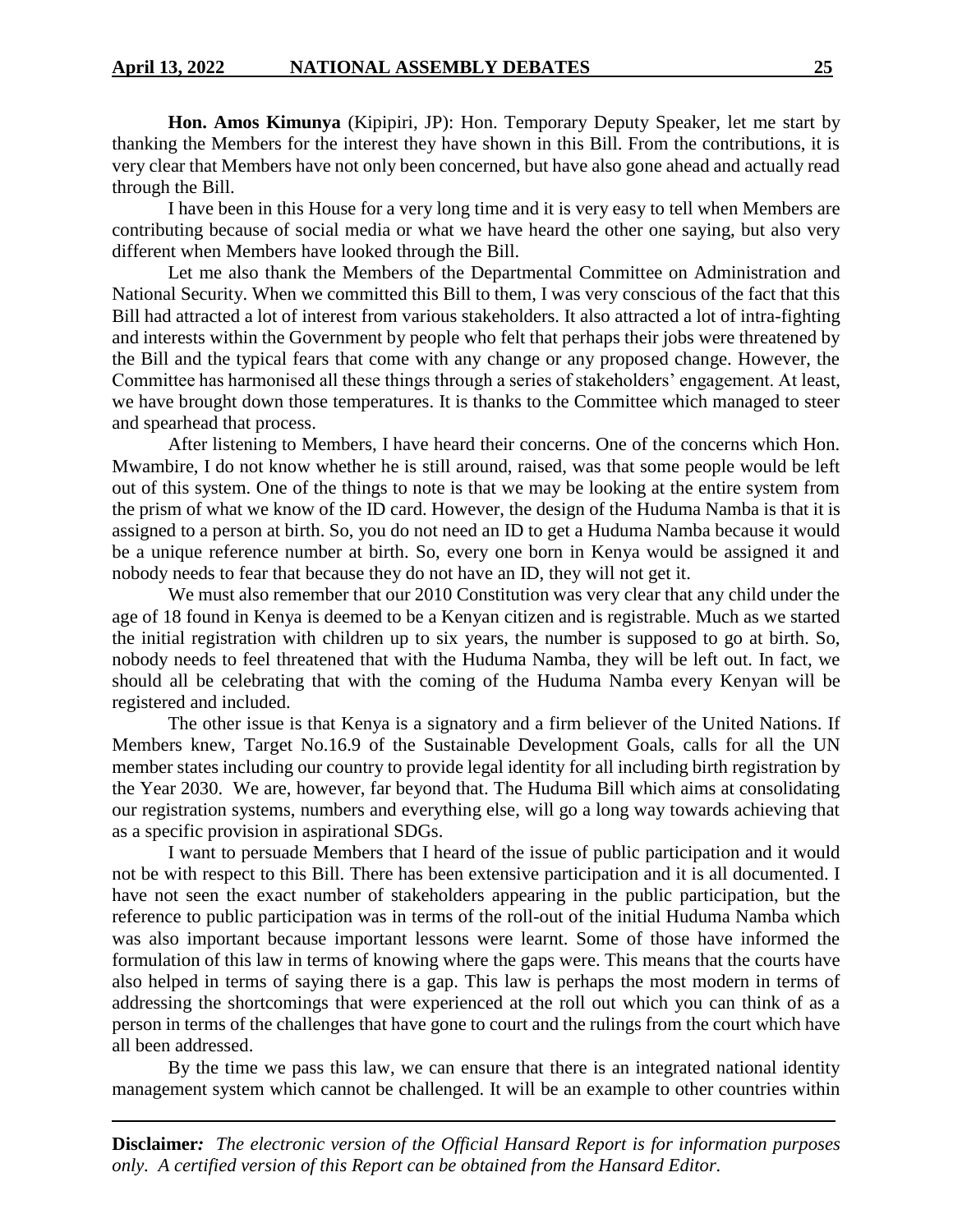East Africa and the world. We do not have to keep bringing experts from Estonia, Sweden or Finland which have this kind of system. We hope that Kenya will provide experts to go around the world to demonstrate what an integrated identity management system is all about.

I really thank everyone. I look forward to our processing the few amendments proposed by the Committee and any other amendments that Members may propose. Before we go on recess tomorrow, we should have this Bill in place. We need to allay the fears, as Hon. (Dr.) Otiende mentioned, of those who thought Huduma Namba is about the election. There is no connection. Elections, as we are concerned, are about your ID card. And we did pass the Elections (Amendment) Bill today, which includes a valid Kenyan passport as a document for election. That is what we need to worry about for now. In future, when the Huduma Card becomes the new ID card, there will adequate time for everybody above 18 years to register as a voter. It will be the reference document for voting. Nobody needs to worry that they will be left out. Indeed, people should be happy that everyone will be included. That is not exactly the situation now, because you are registered only when you turn 18 years. With the Huduma Card, people will be registered at birth. When you get to school, your National Education Management Information System (NEMIS) will be linked to your Huduma Namba. So, it will be a unique number from birth. We need not to worry. I want to persuade those who had fears to reread the Bill and see that there is no issue.

One more worry that some Members mentioned is that we are doing away with the Department of Immigration Services. There is the Kenya Citizenship and Immigration Act (No. 12 of 2011), and it is not being repealed anywhere. There may be some reorganisation of departments in terms of registration, but the functions of the Director of Immigration Services remain intact. Hence we do not need to worry about some of the issues that may have circulated. Those are fears that were unfounded and have been addressed adequately by the Committee and in the other amendments that will be moved.

Hon. Temporary Deputy Speaker, with those remarks, I thank you for your leadership on this matter. I thank our technical staff who have been engaged in this process so far. I also thank all of us for being part of the history making process.

I beg to reply.

**The Temporary Deputy Speaker** (Hon. Christopher Omulele): Very well. I direct that the Question be put when the matter is next set out on the Order Paper for consideration. Let us move to the next business of the day.

#### **COMMITTEE OF THE WHOLE HOUSE**

*(Order for Committee read)*

*[The Temporary Deputy Speaker (Hon. Christopher Omulele) left the Chair]*

#### IN THE COMMITTEE

*[The Temporary Deputy Chairman (Hon. Christopher Omulele) took the Chair]*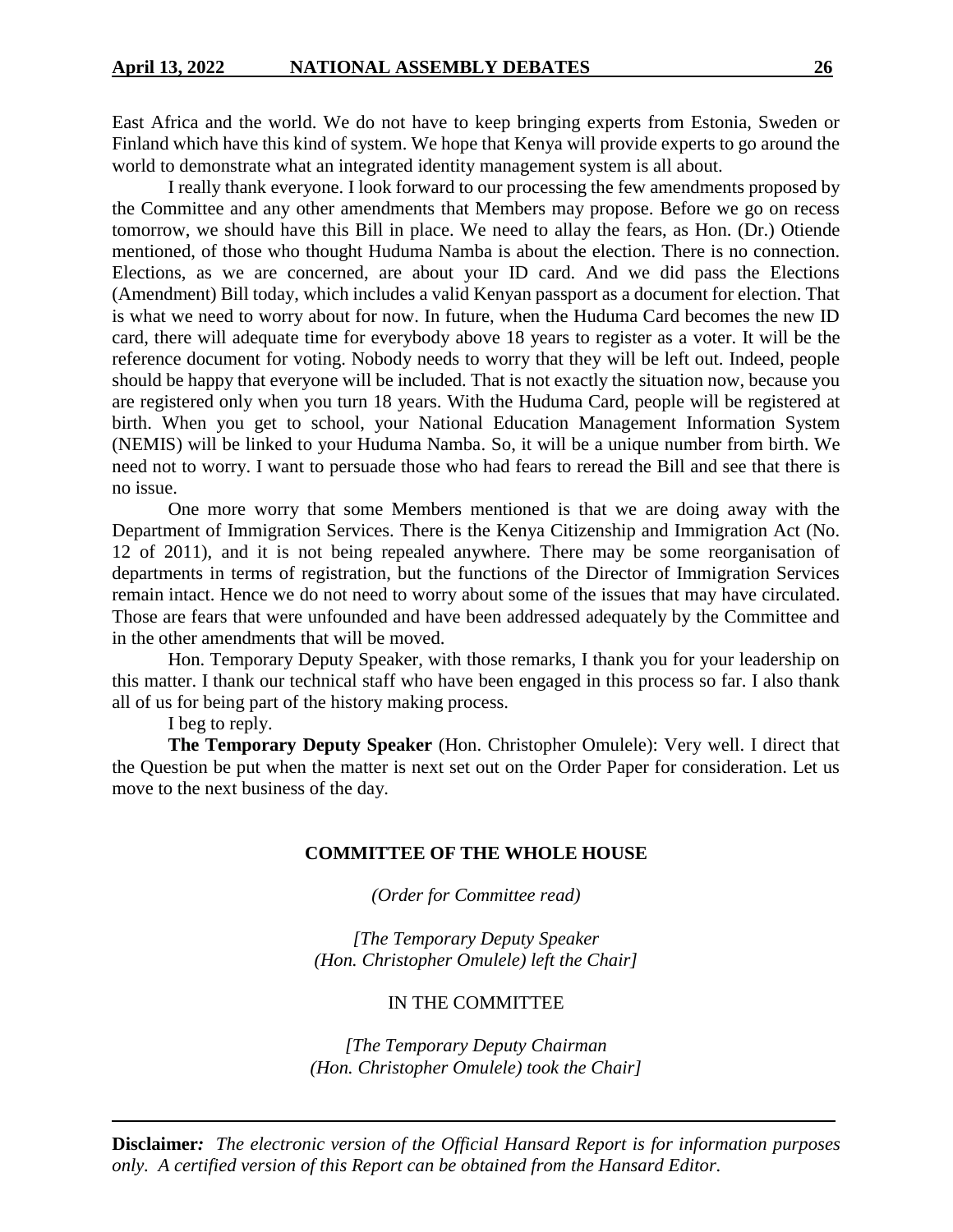THE COFFEE BILL

# *(Resumption of consideration in Committee interrupted on 5.4.2022)*

*(Resumption from Clause 46)*

**The Temporary Deputy Chairman** (Hon. Christopher Omulele): Hon. Members, we are now in the Committee of the whole House to consider the Coffee Bill (Senate Bill No.22 of 2020). We shall resume consideration from Clause 46. We had partly dealt with it last week, I presume.

*Clause 46*

**Hon. Silas Tiren** (Moiben, JP): Thank you, Hon. Temporary Deputy Chairman, for the opportunity to pursue the amendment.

I beg to move:

THAT, Clause 46 of the Bill be deleted and substituted therefor with the following new clause—

Coffee trading.

46. (1) Kenyan coffee shall be offered for sale through—

(a) auction in the Exchange; or

(b) direct sales.

(2) All direct coffee sales shall be subject to price competition at the Exchange whereby the direct sale price shall serve as the reserve price.

(3) Where the coffee referred to in subsection (2) fetches a higher price at the Exchange than the direct sale price offered, the prospective direct sale buyer shall have the right of first refusal to buy the coffee at the Exchange price.

(4) Despite subsection (3), if the prospective direct sales buyer refuses to buy the coffee at the Exchange price, the coffee shall be sold to the person who makes the best offer above the reserve price at the Exchange.

(5) A buyer, a roaster, or a grower miller licensed by the relevant licensing authority, or a broker appointed by the grower, may trade at an exchange in accordance with this Act and any other laws governing trade in an exchange. (6) A holder of a miller's marketing licence commits an offence if he or she participates by himself or herself or by his or her agent in the buying of coffee.

The amendment substantially retains what is contained in the clause, but seeks to enrich it by providing more details on direct coffee sales on the Coffee Exchange. The amendment proposes deletion of Clause  $46(1)(c)$ , which provides for such other method as the Cabinet Secretary may prescribe.

*(Question of the amendment proposed)*

*(Question, that the words to be left out be left out, put and agreed to)*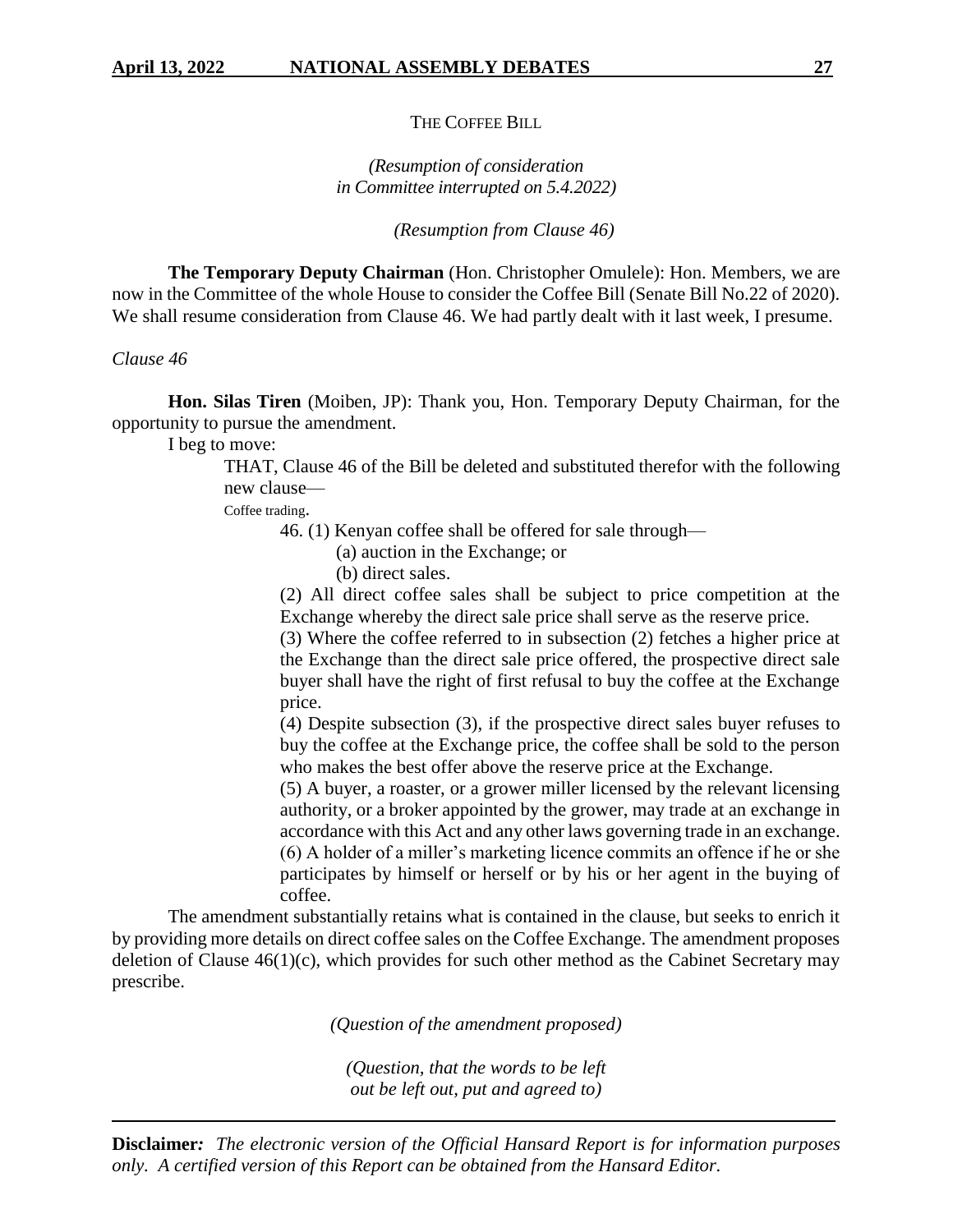*(Question, that the words to be inserted in place thereof be inserted, put and agreed to)*

*(Clause 46 as amended agreed to)*

*(Clause 47 agreed to)*

*Clause 48*

**Hon. Silas Tiren** (Moiben, JP): I beg to move:

THAT, the Bill be amended by deleting Clause 48 of the Bill and substituting therefor the following new Clause—

Application as

coffee exchange.

Cap. 485A.

48. (1) A person shall not carry on the business of a coffee exchange unless the person has applied for approval and has been licensed as a Coffee Exchange by the Authority in accordance with the Capital Markets Act.

No. 17 of 2015.

(2) The Exchange shall be a body corporate, registered under the Companies Act.

(3) The functions of the Exchange shall be to—

(a) manage the auction floor, the central sample room and the information registry;

(b) maintain records relating to coffee sales, coffee samples and sweepings;

(c) avail sales catalogues to interested parties in accordance with the Capital Markets Act; and

(d) carry out such other function as the Cabinet Secretary for the time being responsible for matters relating to finance may prescribe.

- (4) The funds of the Exchange shall consist of—
	- (a) auction levy;

(b) registration fees payable by a coffee buyer, a roaster, a grower miller or broker;

(c) government grants and donations made to the Exchange;

(d) any interest from fixed deposits;

(e) monies from a source approved by the Exchange; and

(f) sample fee.

The proposed amendment clarifies that the Cabinet Secretary responsible for matters relating to finance will make regulations governing operations of the Exchange. Further, the proposed deletion of Clause 4 arose from comments received from stakeholders opposed to the direct settlement system. Lastly, the amendment seeks to provide for sources of funds for the Exchange.

Thank you, Hon. Temporary Deputy Chairman.

*(Question of the amendment proposed)*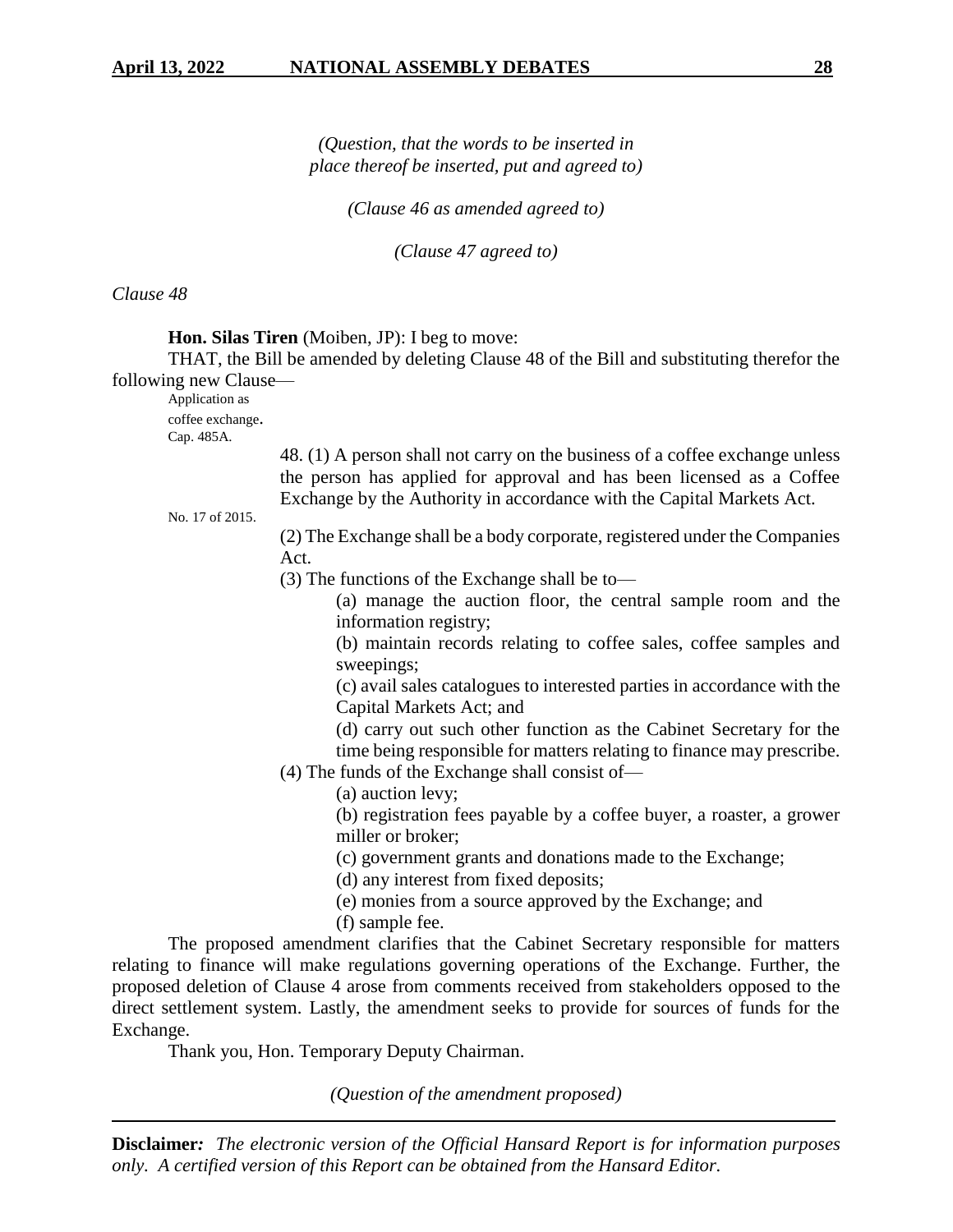*(Question, that the words to be left out be left out, put and agreed to)*

*(Question, that the words to be inserted in place thereof be inserted, put and agreed to)*

*(Clause 48 as amended agreed to)*

*(Clauses 49, 50, 51, 52 and 53 agreed to)*

*Clause 54*

**Hon. Silas Tiren** (Moiben, JP): Thank you, Hon. Temporary Deputy Chairman. I beg to move:

THAT, Clause 54 of the Bill be amended by—

- (a) numbering the existing provision as sub-clause (1);
- (b) inserting the following sub-clauses immediately after sub-clause (1)—

(2) In this section, "anti-competitive conduct" means any act, conduct, practice or behaviour by the Exchange organiser or any other licensee operating at the Exchange, individually or in concert with others that directly or indirectly impedes, frustrates, undermines or reduces competition at the Exchange.

(3) For the purpose of subsection (2), "anti-competitive conduct" includes but is not limited to margin squeeze, market sharing, transfer pricing, abuse of dominance, preferential contracts that give advantageous terms to affiliates and partners relative to competitors, imposition of unfair purchase or selling conditions or other, predatory practices, application of dissimilar conditions to equivalent transactions with other trading parties and other conduct that undermine competitive operations of the Exchange.

(4) The Cabinet Secretary for the time being responsible for matters relating to finance may make regulations for the implementation of this section."

The clause provides for prohibition against anti-competitive practice. The proposed amendment seeks to enrich the provision by defining what constitutes anti-competitive conduct. It also provides that the Cabinet Secretary for the time being responsible for matters relating to finance may make regulations for implementation of the section.

*(Question of the amendment proposed)*

*(Question, that the words to be inserted be inserted, put and agreed to)*

*(Clause 54 as amended agreed to)*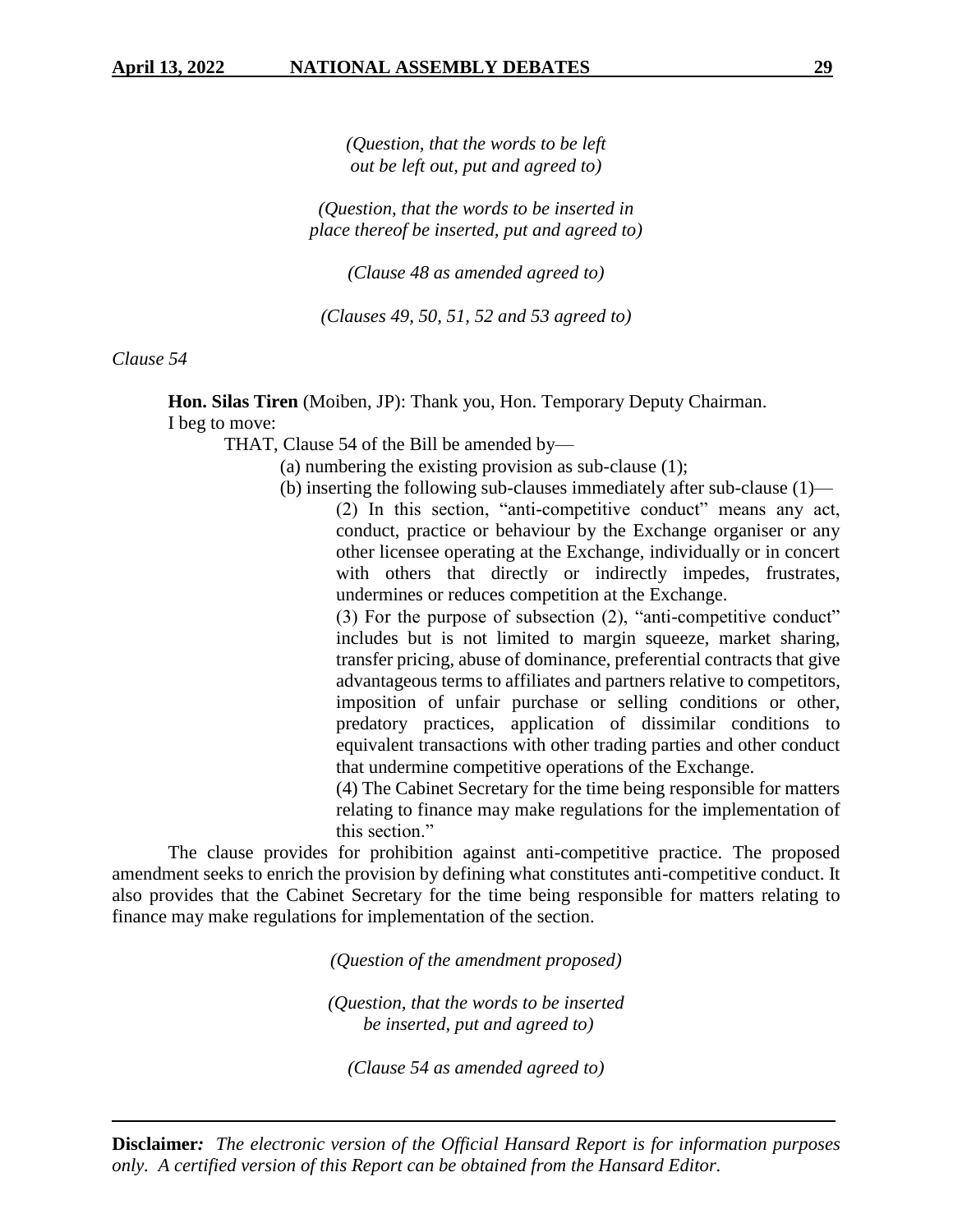**The Temporary Deputy Chairman** (Hon. Christopher Omulele): Hon. Sankok. **Hon. Silas Tiren** (Moiben, JP): He is interrupting me. He needs to be dealt with.

*(Laughter)*

**Hon. David ole Sankok** (Nominated, JP): Hon. Temporary Deputy Chairman, when you say that we should vote either Ayes or Noe, he is not saying "Ayes". He is the one who is moving the amendments. I am the only one who is saying it.

**The Temporary Deputy Chairman** (Hon. Christopher Omulele): Hon. Sankok is very useful to you, Hon. Chairman. Do not fight him.

*(Laughter)*

**Hon. David ole Sankok** (Nominated, JP): Thank you, Hon. Temporary Deputy Chairman. **The Temporary Deputy Chairman** (Hon. Christopher Omulele): He is being good to you.

*(Clauses 55, 56 and 57 agreed to)*

*Clause 58*

**Hon. Silas Tiren** (Moiben, JP): Thank you, Hon. Temporary Deputy Chairman. Hon. Sankok is a problem in this Bill. I hope he is supporting it now. I thank him.

Hon. Temporary Deputy Chairman, I beg to move:

THAT, Clause 58 of the Bill be amended by—

(a) inserting the following paragraph immediately after the introductory statement—

"(a) such monies as may be appropriated by the National Assembly;"

(b) renumbering the existing paragraphs (a), (b), (c), (d), (e) as (b), (c), (d), (e), (f) respectively.

The proposed amendment seeks to provide for money which is appropriated by the National Assembly as one of the sources of funds for the board.

*(Question of the amendment proposed)*

*(Question, that the words to be inserted be inserted, put and agreed to)*

*(Clause 58 as amended agreed to)*

*(Clauses 59, 60, 61 and 62 agreed)*

*Clause 63*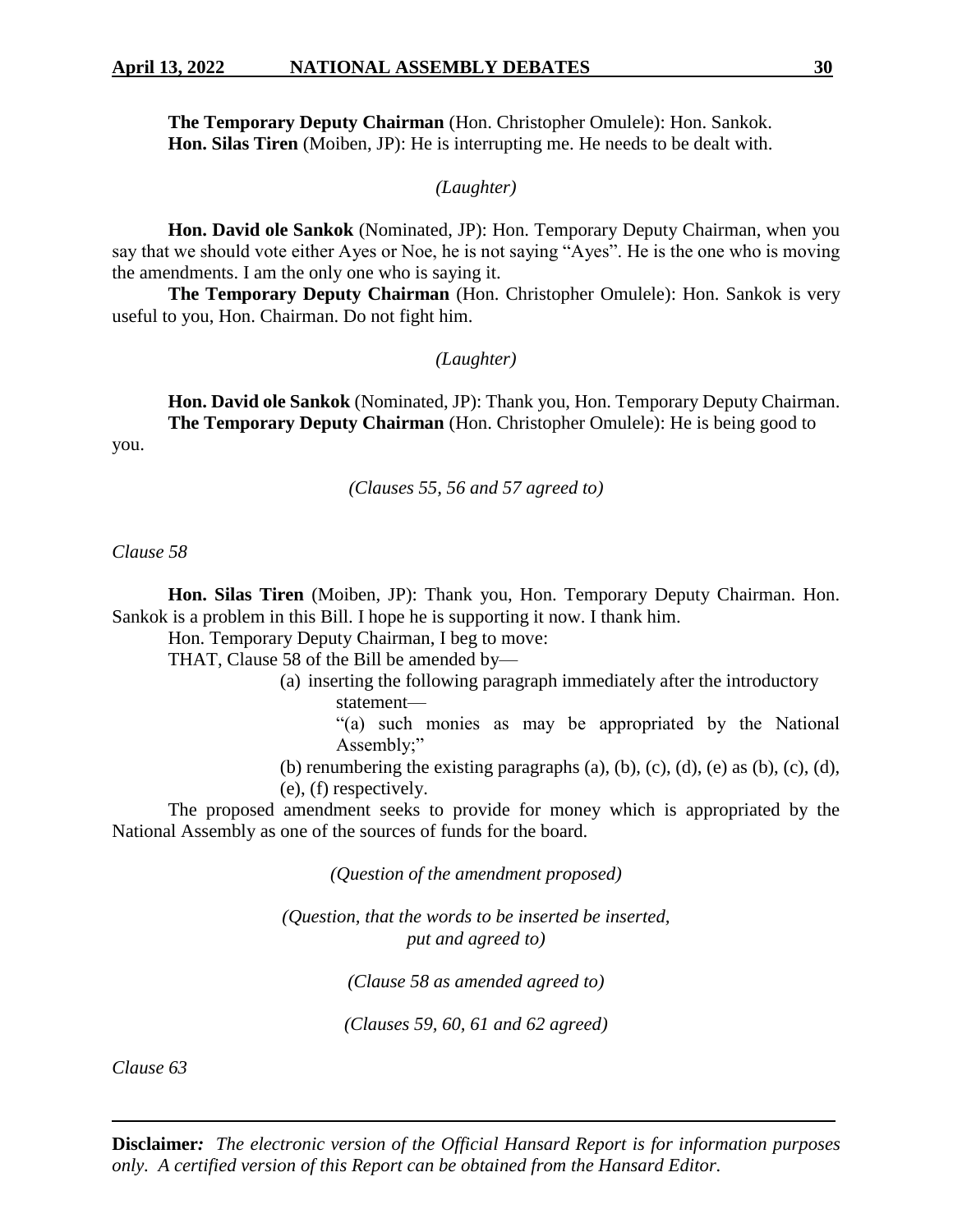# **April 13, 2022 NATIONAL ASSEMBLY DEBATES 31**

**The Temporary Deputy Chairman** (Hon. Christopher Omulele): Chair. **Hon. Silas Tiren** (Moiben, JP): Hon. Temporary Deputy Chairman, I beg to move: THAT, the Bill be amended by deleting Clause 63 and substituting therefor the following new Clause—

Financial Year of the Board.

 63. The financial year of the Board shall be the period of twelve months ending on the  $30<sup>th</sup>$  June of every year. The proposed amendment seeks to clarify the financial year of the board.

*(Question of the amendment proposed)*

*(Question, that the words to be left out be left out, put and agreed to)*

*(Question, that the words to be inserted in place thereof be inserted, put and agreed to)*

*(Clause 63 as amended agreed to)*

*(Clauses 64, 65 and 66 agreed to)*

*Clause 67*

**Hon. Silas Tiren** (Moiben, JP): Hon. Temporary Deputy Chairman, I beg to move: THAT, Clause 67 of the Bill be amended—

(a) in sub-clause (1)

by deleting paragraph (f) and substituting therefor the following new paragraph—

"(f) one person nominated by the umbrella body of estate coffee growers;"

(b) by deleting sub-clause (3) and substituting therefor the following new sub clause—

"(3) A person is qualified for appointment as Chairperson of the Board of the Institute if that person holds a master's degree in agriculture, crops science, or other relevant degree from a university recognised in Kenya."

Clause 67 of the Bill provides the membership of the Coffee Research Institute. The proposed amendment to sub clause 1(f) provides clarity on the nominating body. Further, the proposed amendment to sub clause (3) enhances the qualification for appointment of a person as the Chairperson of the Board from a degree to a master's degree. This will enhance the effectiveness of the institute.

Thank you, Hon. Temporary Deputy Chairman.

*(Question of the amendment proposed)*

*(Question, that the words to be left out be left out, put and agreed to)*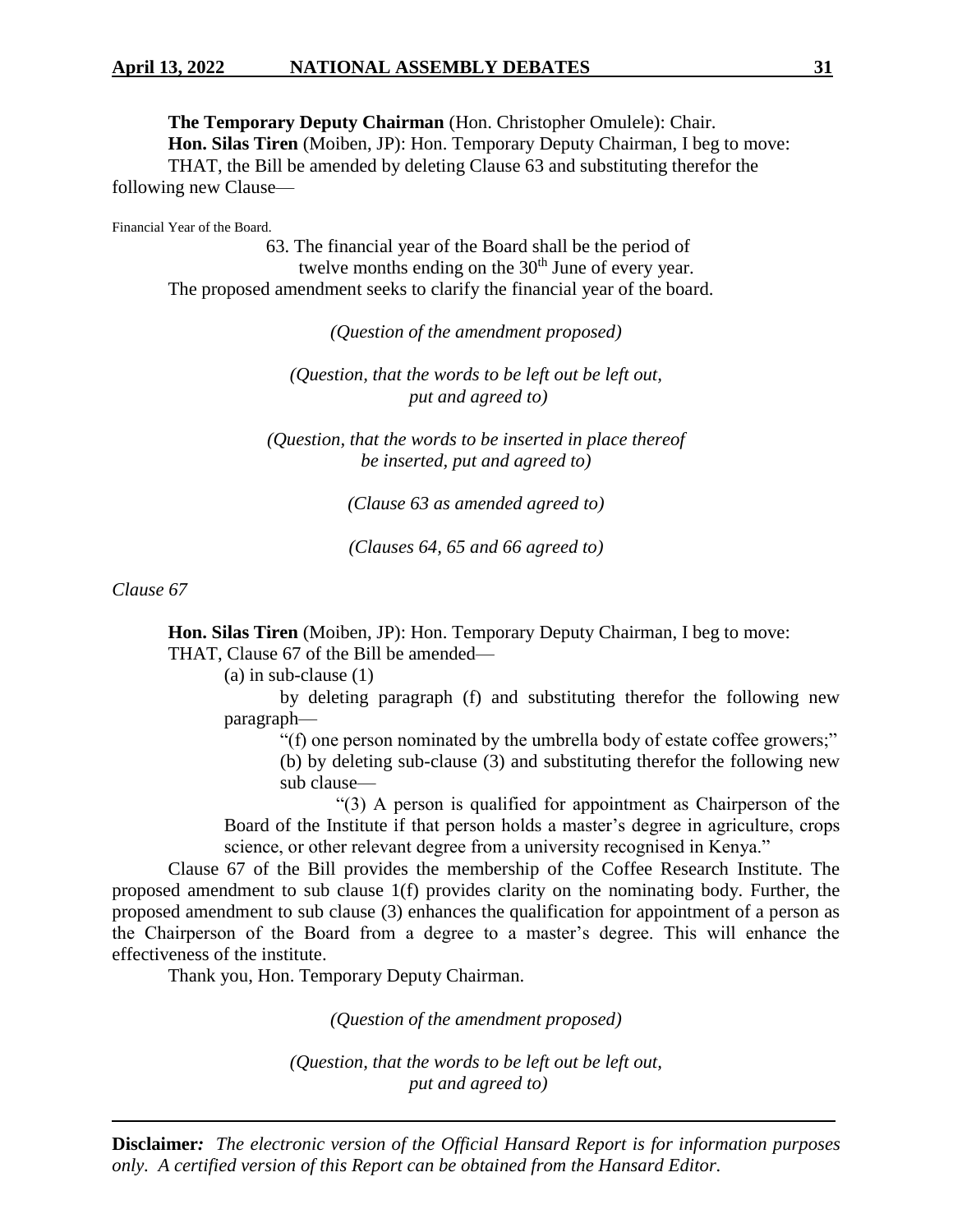*(Question, that the words to be inserted in place thereof be inserted, put and agreed to)*

*(Clause 67 as amended agreed to)*

*(Clauses 68 and 69 agreed to)*

*Clause 70*

**Hon. Silas Tiren** (Moiben, JP): Hon. Temporary Deputy Chairman, I beg to move:

THAT, Clause 70 of the Bill be amended in sub-clause (2) by inserting the following new paragraph immediately after paragraph (e)—

"(ea) issue certified coffee seeds or seedlings for multiplication in coffee nurseries to coffee growers or for export;"

The proposed amendment arose during consideration of Clause 38(1)(d) of the Bill, which provides for one of the functions of the Coffee Research Institute as to issue certified coffee seeds or seedlings for multiplication in coffee nurseries to coffee growers or for export.

It rightly places the function in Clause 70, which provides comprehensively the function of the institute.

*(Question of the amendment proposed)*

**The Temporary Deputy Chairman** (Hon. Christopher Omulele): Do you have something to say, Hon. Sankok?

**Hon. David ole Sankok** (Nominated, JP): Yes, Hon. Temporary Deputy Chairman. I support this amendment which is very important. A coffee research institute should produce coffee seeds and seedlings for multiplication not only for our local market, but also for international market.

I support this amendment.

**The Temporary Deputy Chairman** (Hon. Christopher Omulele): Very well. Hon. Nangabo.

**Hon. (Ms.) Janet Nangabo** (Trans Nzoia CWR, JP): Hon. Temporary Deputy Chairman, I concur with this amendment because it is straightforward.

> *(Question, that the words to be inserted be inserted, put and agreed to)*

> > *(Clause 70 as amended agreed to)*

*(Clauses 71, 72 and 73 agreed to)*

*Clause 74*

**Hon. Silas Tiren** (Moiben, JP): Hon. Temporary Deputy Chairman, I beg to move: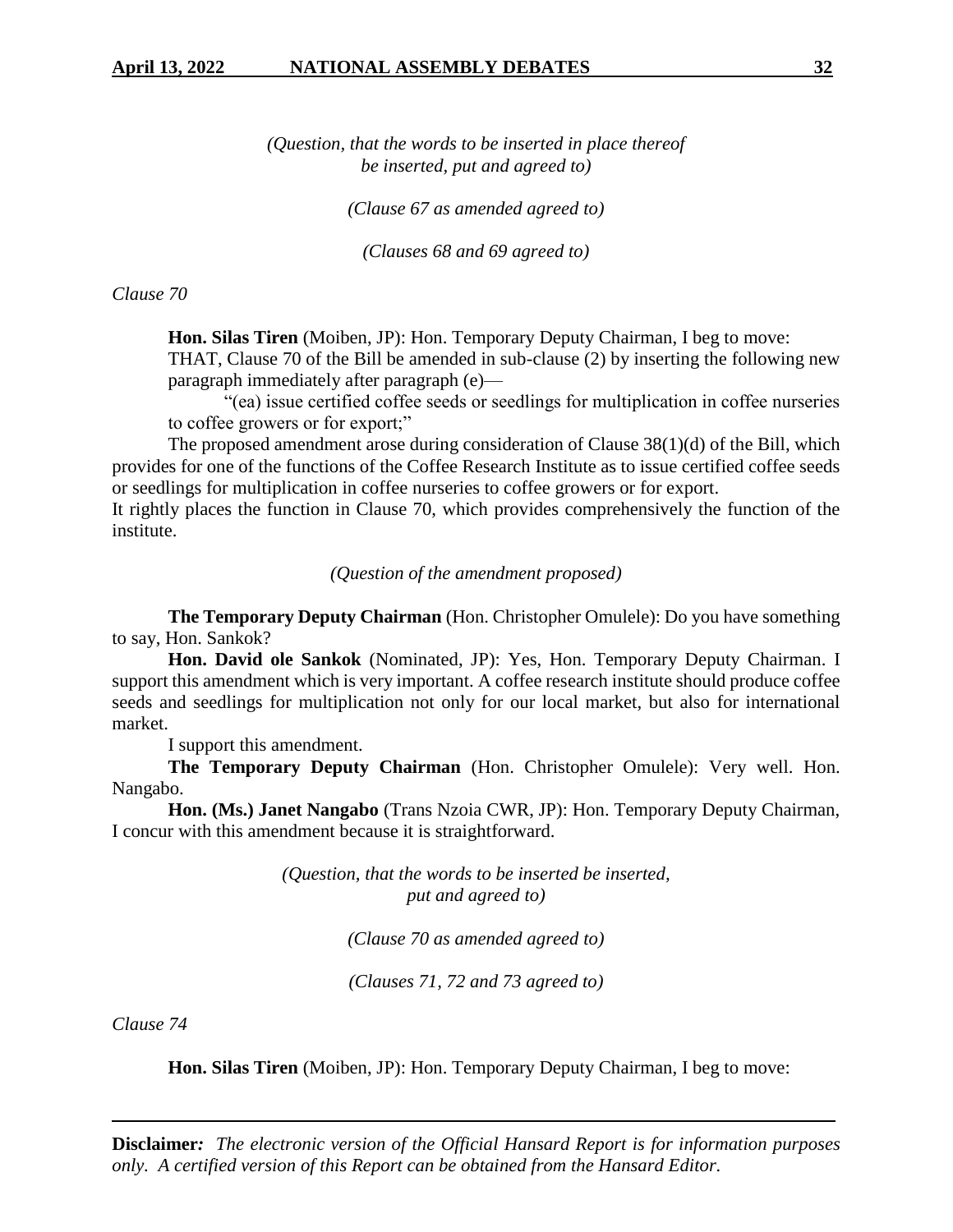THAT, Clause 74 of the Bill be amended in sub-clause (3) by deleting paragraph (b) and substituting therefor the following new paragraph—

"(b) holds a master's degree in agriculture or crops science from a university recognised in Kenya."

Clause 74(3) provides the qualification of a person to be appointed as the Chief Executive Officer (CEO) of the Coffee Research Institute. The proposed amendment enhances the education qualification from a degree to a master's degree in agriculture or crops science from a university which is recognised in Kenya. This will enhance the institute's effectiveness.

*(Question of the amendment proposed)*

*(Question, that the words to be left out be left out, put and agreed to)*

*(Question, that the words to be inserted in place thereof be inserted, put and agreed to)*

*(Clause 74 as amended agreed to)*

*(Clauses 75, 76, 77, 78 and 79 agreed to)*

*Clause 80*

**Hon. Silas Tiren** (Moiben, JP): Hon. Temporary Deputy Chairman, I beg to move: THAT, Clause 80 of the Bill be amended by—

(a) inserting the following paragraph immediately after the introductory statement—

- "(a) such monies as may be appropriated by the National Assembly;"
- (b) renumbering the existing paragraphs  $(a)$ ,  $(b)$ ,  $(c)$ ,  $(d)$ ,  $(e)$  as  $(b)$ ,  $(c)$ ,  $(d)$ , (e), (f), respectively.

The proposed amendment provides money which is appropriated by the National Assembly as one of the sources of funds for the Coffee Research Institute.

*(Question of the amendment proposed)*

*(Question, that the words to be inserted be inserted, put and agreed to)*

*(Clause 80 as amended agreed to)*

*(Clauses 81, 82 and 83 agreed to)*

*Clause 84*

**Hon. Silas Tiren (**Moiben, JP): Hon. Temporary Deputy Chair, I beg to move: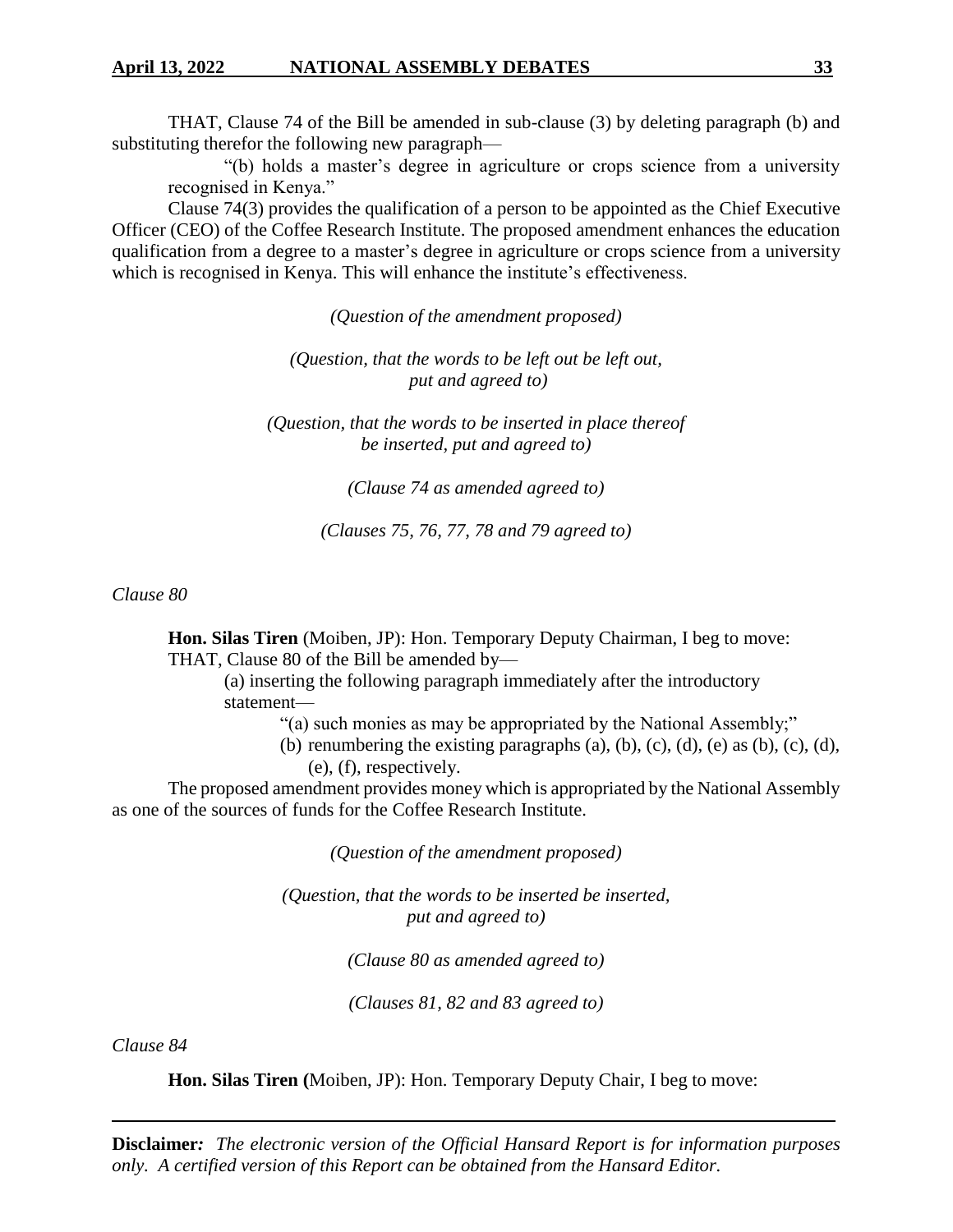THAT, Clause 84 of the Bill be amended in sub-clause (1) by deleting paragraph (a) and substituting therefor the following new paragraph—

"(a) a statement showing in detail the assets and liabilities of the Institute;"

The justification is, the financial statements are prepared in accordance with the international public sector accounting standards. The term "balance sheet" is no longer used in accounting, hence the proposed amendment.

*(Question of the amendment proposed)*

*(Question, that the words to be left out be left out, put and agreed to)*

*(Question, that the words to be inserted in place thereof be inserted, put and agreed to)*

*Clause 84 as amended agreed to)*

*Clause 85*

**Hon. Silas Tiren (**Moiben, JP): Hon. Temporary Deputy Chair, I beg to move:

THAT, Clause 85 of the Bill be amended—

- (a) in sub-clause (1) by deleting the words "balance sheet and such other statements of accounts" and substituting therefor the words "statements of account";
- (b) in sub-clause (2) by deleting the words "balance sheet and statements" and substituting therefor the words "statements of account";
- (c) in sub-clause (3) by deleting the words "balance sheet and statements" and substituting therefor the words "statements of account";

The justification is, financial statements are prepared in accordance with international public sector accounting standards. The term "balance sheet" is no longer in use in accounting, hence the proposed amendment. Thank you.

*(Question of the amendment proposed)*

*Question, that the words to be left out be left out, put and agreed to)*

*(Question, that the words to be inserted in place thereof be inserted, put and agreed to)*

*(Clause 85 as amended agreed to)*

*(Clauses 86, 87, 88, 89, 90 and 91 agreed to)*

*Clause 92*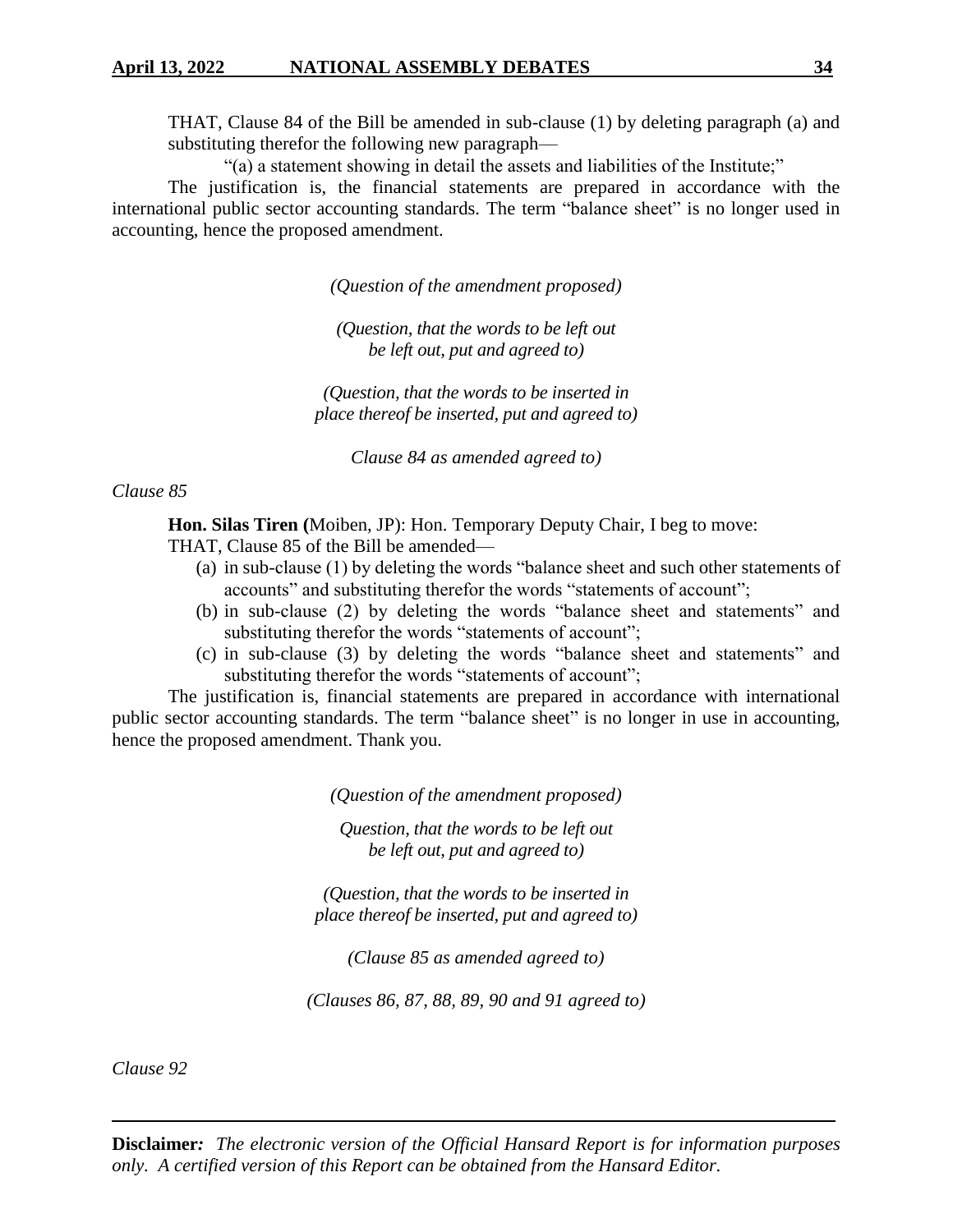**Hon. Silas Tiren (**Moiben, JP): Hon. Temporary Deputy Chair, I beg to move: THAT, the Bill be amended by deleting Clause 92 and substituting the following new Clause—

General penalty. 92. (1) A person who commits an offence under this Act for which no penalty is provided shall be liable, on conviction, to a fine not exceeding five hundred thousand shillings or a fine not exceeding twice the value of the coffee or coffee products or, to imprisonment for a term not exceeding six months, or to both.

> (2) Where the person convicted under this section is also a licence or permit holder under this Act, the licensing authority may, in addition, cancel such person's licence.

The justification is, in the Bill, the proposed general penalty had provided for offences for both the individual and the body corporate. Further, penalty was not punitive. The proposed amendment has provided for a higher penalty for deterrence and proposes to provide for offences relating to the body corporate in a separate clause proposed in New Clause 92A.

Thank you, Hon. Temporary Deputy Chair.

# *(Question of the amendment proposed)*

**The Temporary Deputy Chairman** (Hon. Christopher Omulele): Hon. Sankok.

**Hon. David ole Sankok** (Nominated, JP): Hon. Temporary Deputy Chair, he has said, Clause 92.

**The Temporary Deputy Chairman** (Hon. Christopher Omulele): He mentioned Clause 92A, but we are dealing with Clause 92. Clause 92A is a New Clause which we shall deal with.

**Hon. David ole Sankok** (Nominated, JP): Even though I was about to leave. I am very attentive.

**The Temporary Deputy Chairman** (Hon. Christopher Omulele): So, just deal with Clause 92 only. Hon. Rahim, Member for North Imenti, do you wish to say something to this?

**Hon. Rahim Dawood** (North Imenti, JP): Yes, Hon. Temporary Deputy Chair. I want to know the justification of the Chairman increasing the fine from Kshs 20,000 to Kshs 500,000. What is the justification of such a big increase from what is in the Bill and what he is proposing?

**Hon. Silas Tiren (**Moiben, JP): I had clearly explained, for it to be more punitive. Maybe you were not concentrating. I said in the justification, the proposed general penalty had provided for offences for both the individual and the body corporate.

Further, the penalty was not punitive. It is very clear. The proposed amendment has provided for a higher penalty for deterrence and proposes to provide for offences related to the body corporate in a separate clause proposed in the New Clause 92A. I think it was not punitive enough.

Thank you.

*Question, that the words to be left out be left out, put and agreed to)*

*(Question, that the words to be inserted in place thereof be inserted, put and agreed to)*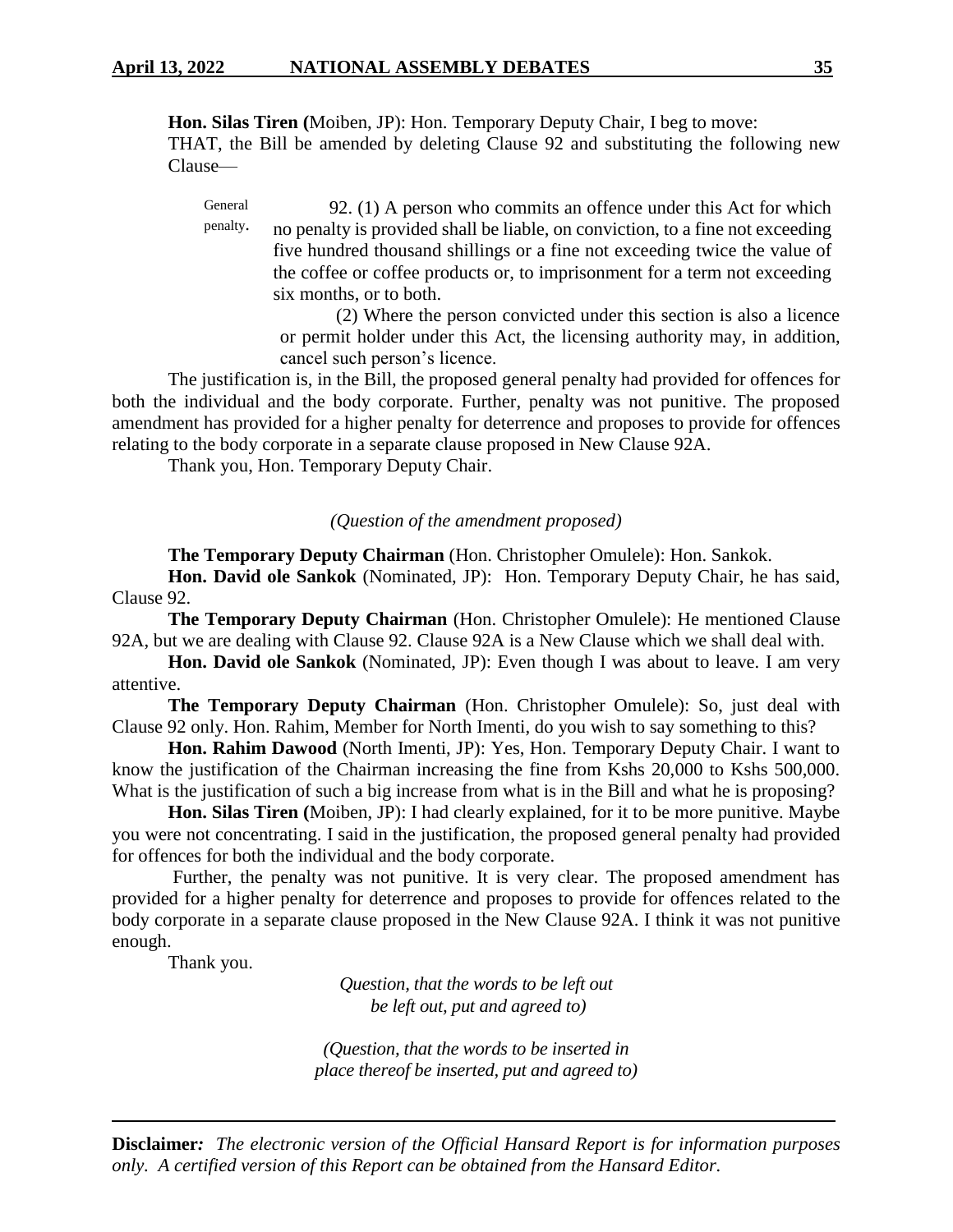*(Clause 92 as amended agreed to)*

*(Clause 93 agreed to)*

### *Clause 94*

**Hon. Silas Tiren (**Moiben, JP): Thank you, Hon. Temporary Deputy Chairman. I beg to

move:

THAT, the Bill be amended by deleting Clause 94 and substituting therefor the following new Part—

#### PART XIA- PROVISIONS ON DELEGATED LEGISLATION

Regulations.

 94. (1) The Cabinet Secretary may, in consultation with the Board and county governments, make Regulations—

(a) prescribing anything that may be prescribed under this Act; and

(b) generally for the better carrying out of the provisions of this Act.

 (2) Without prejudice to the generality of subsection (1), the Cabinet Secretary may make Regulations to provide for—

(a)the regulation of the processing, importation and exportation of coffee and coffee products;

(b)the forms to be used in the application for registration, licensing, permits, contracts and related activities;

(c)the process of application for registration, licensing and related activities;

(d)any fee or levy which may be charged for anything done under this Act;

(e)the regulation and enforcement of contracts between growers, processors and other players in the coffee industry;

(f)the process of nomination of members to the Board

(g)the conditions for the issuance of certificates, licenses and permits under this Act;

(h)the trade, storage, bulking, packing and roasting of coffee;

(i)the regulation of nursery operations, pulping, milling, warehousing and transportation of coffee;

(j)value addition of coffee exports and imports;

(k)the grading and classification of coffee;

(l)the imposition of costs charged by service providers along the value chain and payment of coffee sales proceeds to growers and their service providers; and

(m)anything required to be prescribed under this Act;

(3) For the purposes of Article 94(6) of the Constitution—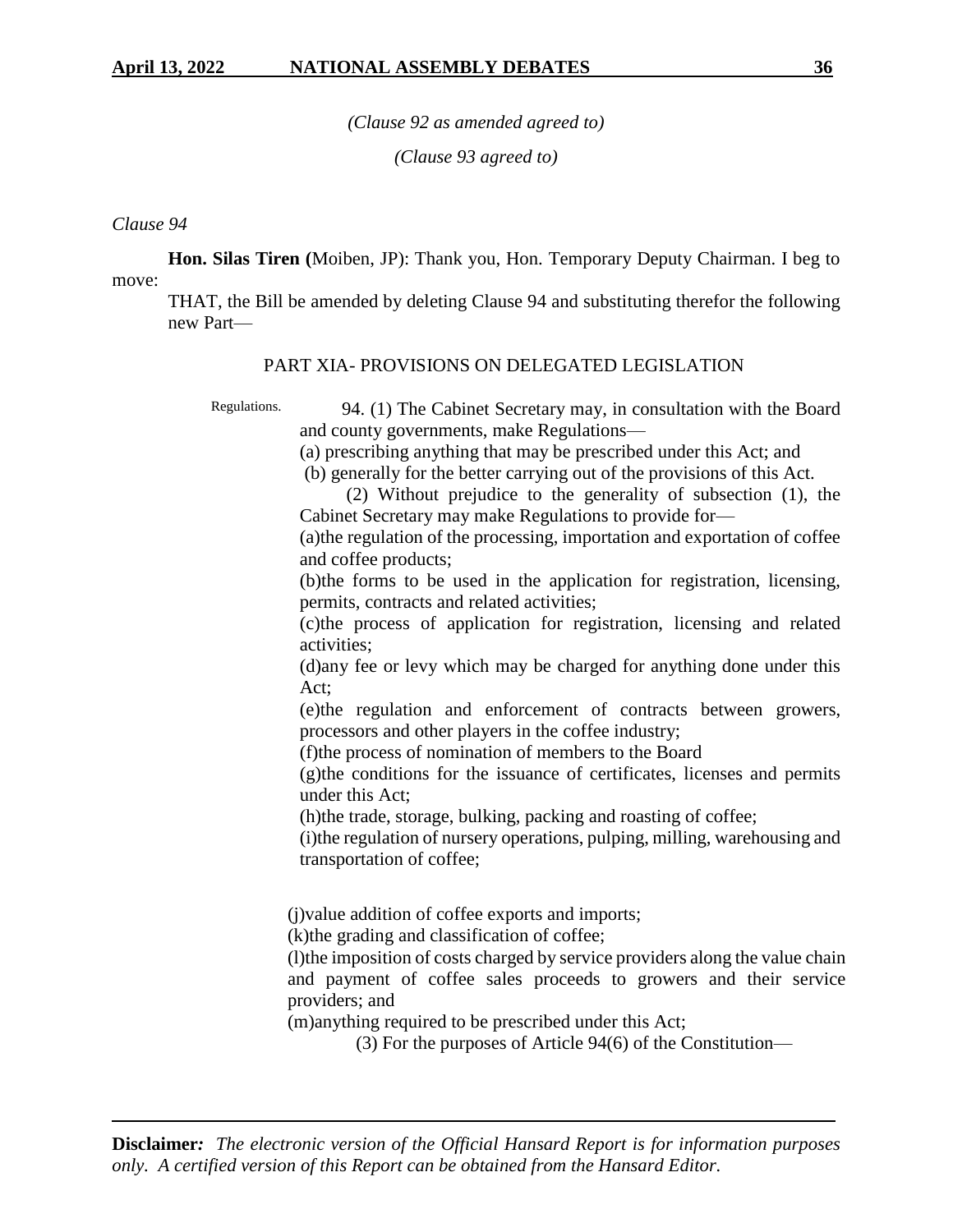Cap. 2 No. 23 of 2013

- (a) the authority of the Cabinet Secretary to make regulations under this Act shall be limited to bringing into effect the provisions of this Act and for the fulfilment of the objectives of this Act;
- (b) the principles and standards applicable to the regulations made under this section are those set out in the Interpretation and General Provisions Act and the Statutory Instruments Act, 2013.

The justification is, the proposed amendment seeks to align the provision of Standing Order No. 118 of the National Assembly Standing Orders, which requires the provision of delegate powers be in a separate and distinct part of the Bill under the title ""Provisions on Delegate Powers."

It further includes value addition of coffee exports and imports as one of the aspects to be provided for in the regulations.

Thank you, Hon. Temporary Deputy Chair.

*(Question of the amendment proposed)*

*Question, that the words to be left out be left out, put and agreed to)*

*(Question, that the words to be inserted in place thereof be inserted, put and agreed to)*

*(Clause 94 as amended agreed to)*

*(Clause 95 agreed to)*

*Clause 96*

**Hon. Silas Tiren (**Moiben, JP): Hon. Temporary Deputy Chair, I beg to move:

THAT, the Bill be amended by deleting Clause 96 and substituting therefor the following new Clause—

Transfer of assets and liabilities. 96. All property, except such property as the Cabinet Secretary may specify in writing, which, immediately before the commencement of this Act, was vested in the Government for the use of the Coffee Directorate of the Agriculture and Food Authority and the Coffee Research Institute of the Kenya Agricultural and Livestock Research Organization, shall, on the date of commencement of this Act, vest in the Board and the Institute, respectively, subject to any existing interests, liabilities, charges, obligations and trusts affecting that property.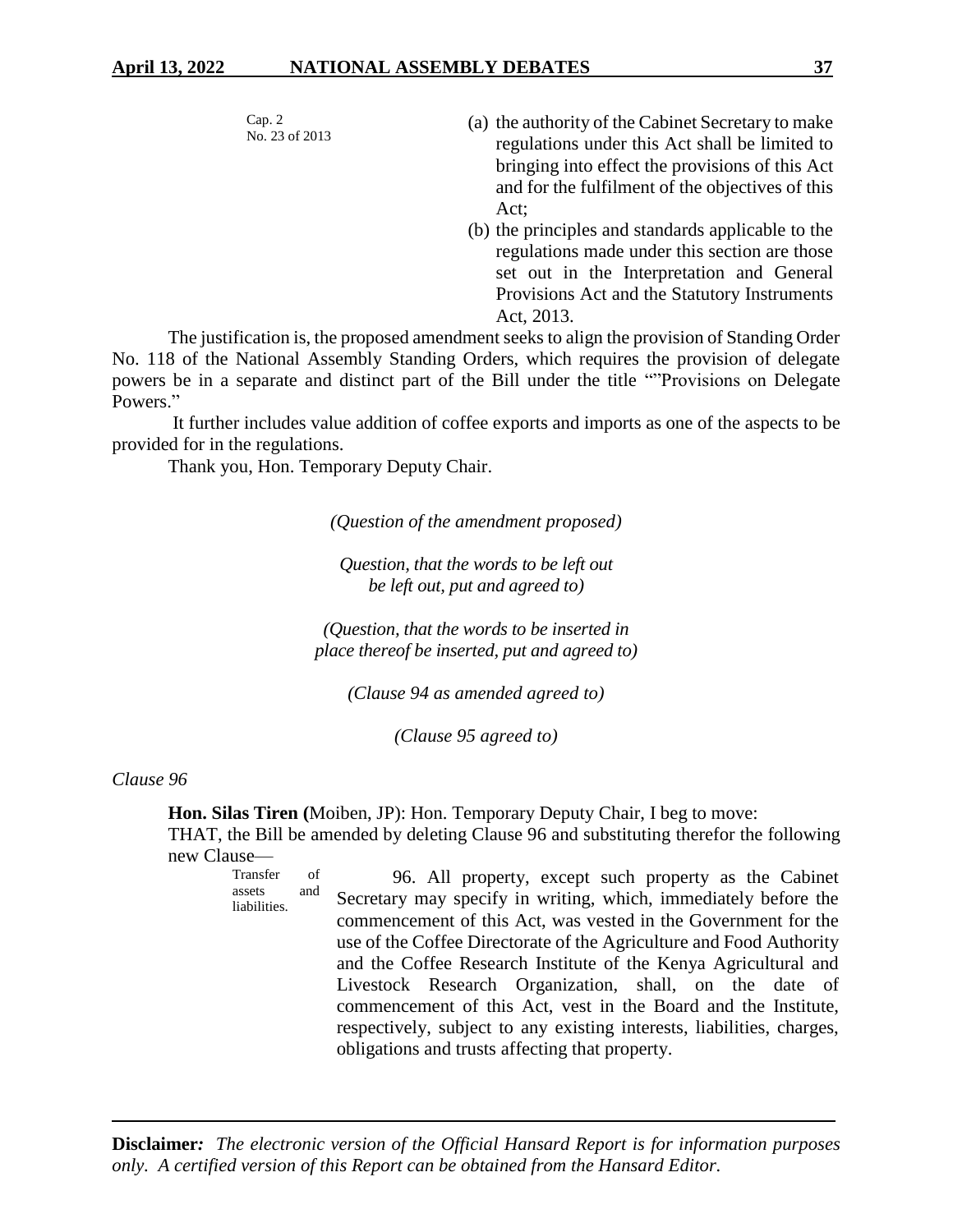#### **April 13, 2022 NATIONAL ASSEMBLY DEBATES 38**

The justification is, the proposed amendment seeks to provide clarity on the transfer of assets and liabilities.

Thank you, Hon. Temporary Deputy Chair.

*(Question of the amendment proposed)*

*Question, that the words to be left out be left out, put and agreed to)*

*(Question, that the words to be inserted in place thereof be inserted, put and agreed to)*

*(Clause 96 as amended agreed to)*

*(Clauses 97, 98, 99, 100 and 101 agreed to)*

#### *Clause 102*

**Hon. Silas Tiren (**Moiben, JP): Hon. Temporary Deputy Chair, I beg to move: THAT**,** the Bill be amended by deleting Clause 102 and substituting therefor the following new Clause— Consequential amendments. No. 16 of 2013. 102. The Crops Act is amended — (a) in section 14(1) by deleting paragraph (a); and (b) in Part 1 of the First Schedule by deleting the expression "Coffee..............................................................*Coffeea* spp."

The justification is, the proposed amendment seeks to provide clarity on the proposed amendments specifically under subclause 1(b).

*(Question of the amendment proposed)*

*Question, that the words to be left out be left out, put and agreed to)*

*(Question, that the words to be inserted in place thereof be inserted, put and agreed to)*

*(Clause 102 as amended agreed to)*

*New Clause 6A*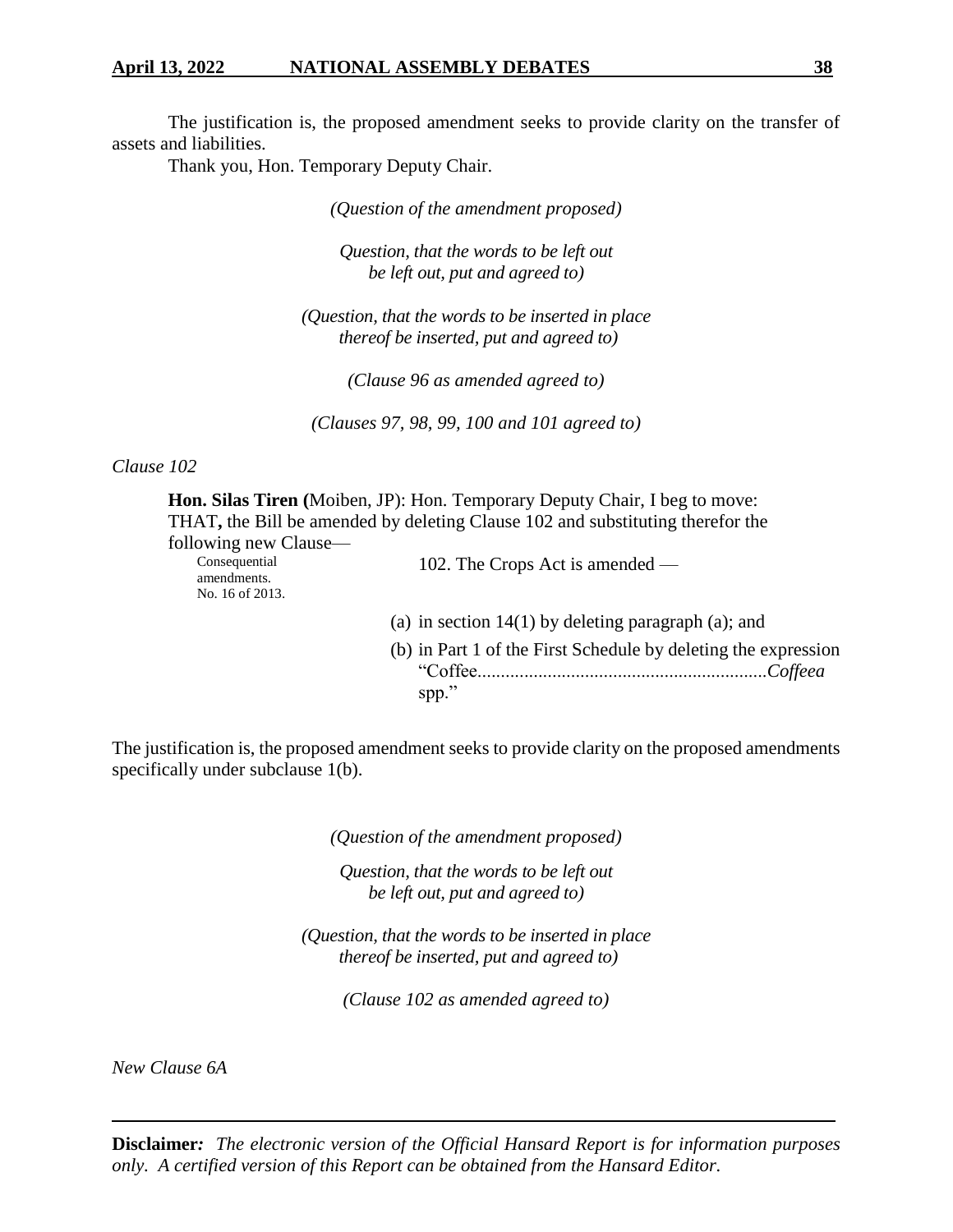**Hon. Silas Tiren (**Moiben, JP): Hon. Temporary Deputy Speaker, I beg to move for the Second Time that Clause 6 of the Bill be amended by inserting the following new paragraphs immediately after paragraph as it is on the Order Paper.

**The Temporary Deputy Chairman** (Hon. Christopher Omulele): Hon. Chair, in this part, you will be calling for Second Reading.

For example, that the New Clause 6A be now read a Second Time, then you give your reasons for that.

**Hon. Silas Tiren** (Moiben, JP): Hon. Temporary Deputy Chairman, I beg to move:

THAT, the Bill be amended by inserting the following new Clause immediatelyafter Clause

6— Authority to raise or borrow money.

> 6A. The Cabinet Secretary may, after consultation with the Cabinet Secretary responsible for finance, authorize the Board to raise or borrow such sums of money to finance its operations as it may think fit and the Board may secure the repayment of such sums.

The justification is that the proposed amendment seeks to ensure the Boards' operations cannot be hindered for lack of funds. Further, the involvement of both the Cabinet Secretary for the time being responsible for Finance and the Cabinet Secretary for the time being responsible for Agriculture provide necessary safeguards in the authorisation to raise or borrow money.

Thank you.

*(Question of the new clause proposed)*

*(New clause read the First Time)*

*(Question, that the new clause be*

*read a Second Time, proposed)*

*(Question, that the new clause be read a Second Time, put and agreed to)*

*(The new clause was read a Second Time)*

*(Question, that the new clause be added to the Bill, put and agreed to)*

*New Clause 17A*

**Hon. Silas Tiren** (Moiben, JP): Hon. Temporary Deputy Chairman, I beg to move: THAT, the Bill be amended by inserting the following new Clause immediately after Clause 17—

Corporation Secretary.

17A. (1) There shall be a Corporation Secretary who shall be the Secretary to the Board.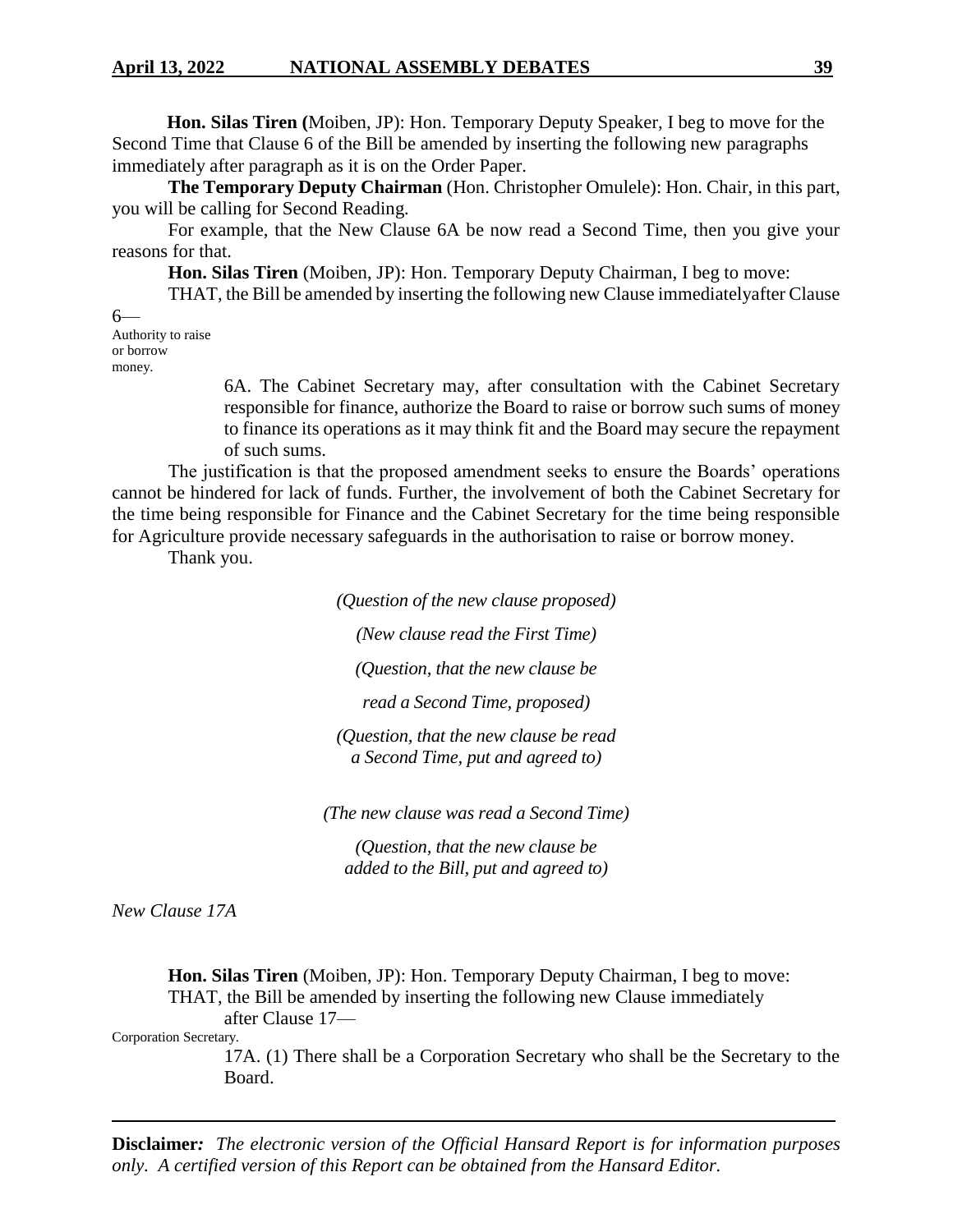#### **April 13, 2022 NATIONAL ASSEMBLY DEBATES 40**

(2) The terms and conditions of service of the Corporation Secretary shall be determined by the Board.

The justification is that the proposed amendment seeks to provide for Corporation Secretary who will handle the Boards' operations. Further, Mwongozo Code of Governance provides for it.

Thank you.

*(Question of the new clause proposed)*

*(New clause read the First Time)*

*(Question, that the new clause be read a Second Time, proposed)*

**The Temporary Deputy Chairman** (Hon. Christopher Omulele): Hon. Dawood Rahim, Member for North Imenti.

**Hon. Dawood Rahim** (North Imenti, JP): Sorry, Hon. Temporary Deputy Chairman. I wanted to comment on the other one but I did not catch your eye.

> *Question, that the new clause be read a Second Time, put and agreed to)*

*(The new clause was read a Second Time)*

*(Question, that the new clause be added to the Bill, put and agreed to)*

*New Clause 26A*

**The Temporary Deputy Chairman** (Hon. Christopher Omulele): Mover.

**Hon. Silas Tiren** (Moiben, JP): Hon. Temporary Deputy Chairman, I beg to move:

| Licenses<br>issued by<br>county<br>governments                                                                                                                                  | THAT, the Bill be amended by inserting the following new Clauses<br>immediately after Clause 26— |  |  |  |  |                                                                                                                                                                                                                  |
|---------------------------------------------------------------------------------------------------------------------------------------------------------------------------------|--------------------------------------------------------------------------------------------------|--|--|--|--|------------------------------------------------------------------------------------------------------------------------------------------------------------------------------------------------------------------|
|                                                                                                                                                                                 | 26A. (1) The following licences shall be issued by the respective county                         |  |  |  |  |                                                                                                                                                                                                                  |
|                                                                                                                                                                                 | government—                                                                                      |  |  |  |  |                                                                                                                                                                                                                  |
|                                                                                                                                                                                 | (a) pulping station licence authorizing the holder to operate a pulping station                  |  |  |  |  |                                                                                                                                                                                                                  |
|                                                                                                                                                                                 | and may undertake hulling;                                                                       |  |  |  |  |                                                                                                                                                                                                                  |
| (b) coffee nursery certificate;<br>(c) warehouse licence;<br>(d) parchment permit from the county of origin; and<br>(e) clean coffee movement permit from the county of origin. |                                                                                                  |  |  |  |  |                                                                                                                                                                                                                  |
|                                                                                                                                                                                 |                                                                                                  |  |  |  |  | (2) A person intending to carry out any of the activities listed in Section 26A shall<br>apply for and obtain a licence or permit from the respective county government in<br>which the operation is undertaken. |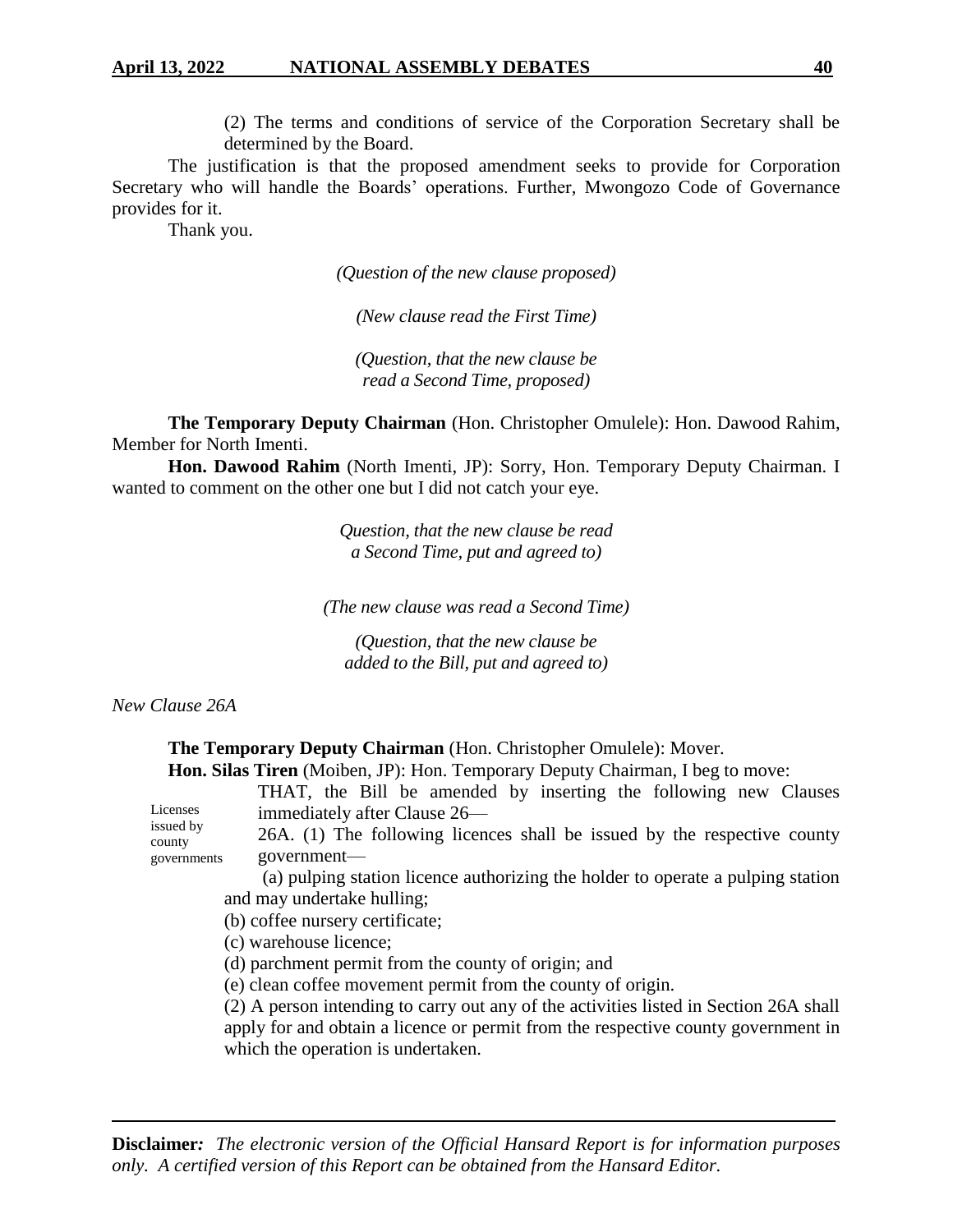(3) An applicant for a licence or permit under subsection (1) shall submit an application in the prescribed form together with the prescribed fees to the respective county executive committee member for consideration.

(4) The county executive committee member shall consider the application and may issue to the applicant a licence in accordance with the respective county legislation.

The justification is that the proposed New Clause 26A, New Clause 26B, New Clause 26C, New Clause 26D and New Clause 26E seek to provide clearly for the licensing issue by county governments, registration by the Board which was missing in the Bill, registration by the county governments, registration by the cooperative societies which was missing in the Bill and prohibition of certain acts without a licence. The proposed new clauses envisage the regulatory part of the Bill.

Thank you, Hon. Temporary Deputy Chairman.

*(Question of the new clause proposed)*

*(New clause read the First Time)*

*(Question, that the new clause be read a Second Time, proposed)*

*Question, that the new clause be read a Second Time, put and agreed to)*

*(The new clause was read a Second Time)*

*(Question, that the new clause be added to the Bill, put and agreed to)*

*New Clause 26B*

**The Temporary Deputy Chairman** (Hon. Christopher Omulele): Mover.

**Hon. Silas Tiren** (Moiben, JP): Hon. Temporary Deputy Chairman, I beg to move:

THAT, the Bill be amended by inserting the following new Clause immediately after New Clause 26:

Registration

by the Board. 26B. (1) The Board shall register warehousemen, coffee buyers, commercial coffee

millers, grower millers, independent cupping laboratories, coffee roasters, coffee liqueurs, processed coffee importers, clean coffee importers, marketing agents, coffee bags suppliers, and certification companies.

(2) The Board shall issue a certificate of registration upon registration of the applicants.

(3) The Board shall not charge any fee for the registration of an applicant under subsection  $(1)$ .

(4) Registration of the players under this section shall only be done once.

(5) The Board shall maintain a register of all registered players and share the register with the respective county government.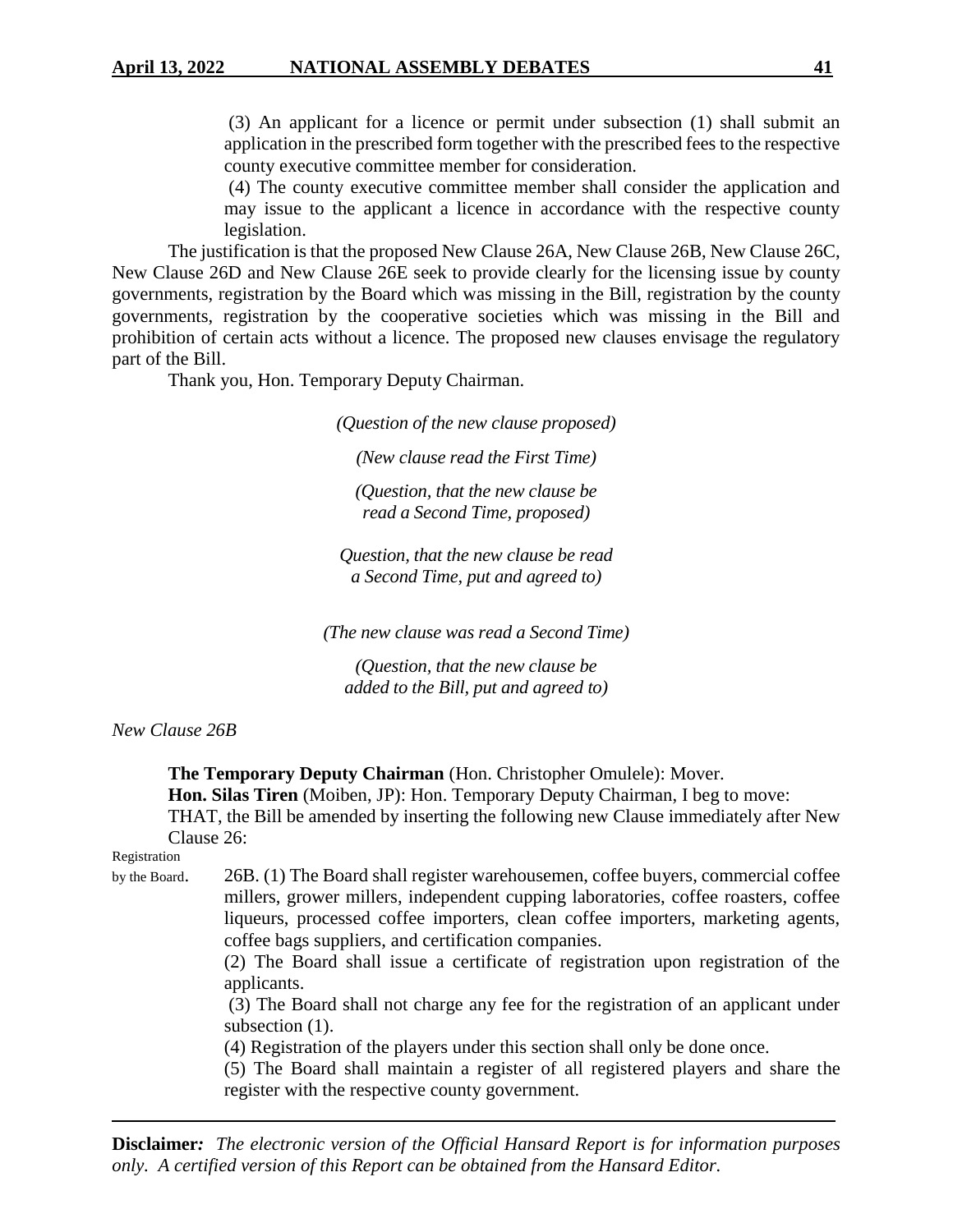(6) All registered players shall complete and submit to the Board annual returns as shall be specified in regulations under this Act.

(7) A person who contravenes this section commits an offence and shall, on conviction, be liable to imprisonment for a term not exceeding three years or to a fine not exceeding five million shillings or to both.

I had combined the justification for A, B, C, D and E. I do not know whether I should read it again.

**The Temporary Deputy Chairman** (Hon. Christopher Omulele): What you need to do is to say that you are moving for Second Reading of New Clause 26B and that you have provided the reason.

*(Question of the new clause proposed)*

*(New clause read the First Time)*

*(Question, that the new clause be read a Second Time, proposed)*

**The Temporary Deputy Chairman** (Hon. Christopher Omulele): I see interest from the Hon. Dawood.

**Hon. Rahim Dawood** (Imenti North, JP): Hon. Temporary Deputy Chairman, I draw the attention of the Chair of the Committee to where it says that, "the Board shall register warehousemen". It should be gender sensitive as well. I do not know if the Chair of the Committee will further amend it to read, "warehousemen or warehousewomen".

It is in New Clause 26B(1). "The Board shall register warehousemen, coffee buyers…" It is the first line. That is what you have moved, I believe.

**The Temporary Deputy Chairman** (Hon. Christopher Omulele): Chair, do you have a comment to that?

**Hon. Gabriel Kago** (Githunguri, JP): Thank you, Hon. Chair. I agree with the Hon. Member for Imenti North that the warehousemen should not be the term to use. We have warehouseperson.

**Hon. Silas Tiren** (Moiben, JP): Thank you, Hon. Temporary Deputy Chairman, I have got it. It should be, "warehouseperson" and not "warehousemen". It should be open to both genders. So, we should amend it to cover both.

I further amend it and it has been supported by a Member.

**The Temporary Deputy Chairman** (Hon. Christopher Omulele): What do you want it to be?

**Hon. Silas Tiren** (Moiben, JP): Hon. Temporary Deputy Chairman, I further amend so that it reads, "the Board shall register warehousepersons."

**The Temporary Deputy Chairman** (Hon. Christopher Omulele): So, you have moved it in an amended form.

**Hon. Silas Tiren** (Moiben, JP): Yes. I have moved it in an amended form.

*Question, that the new clause be read a Second Time, put and agreed to)*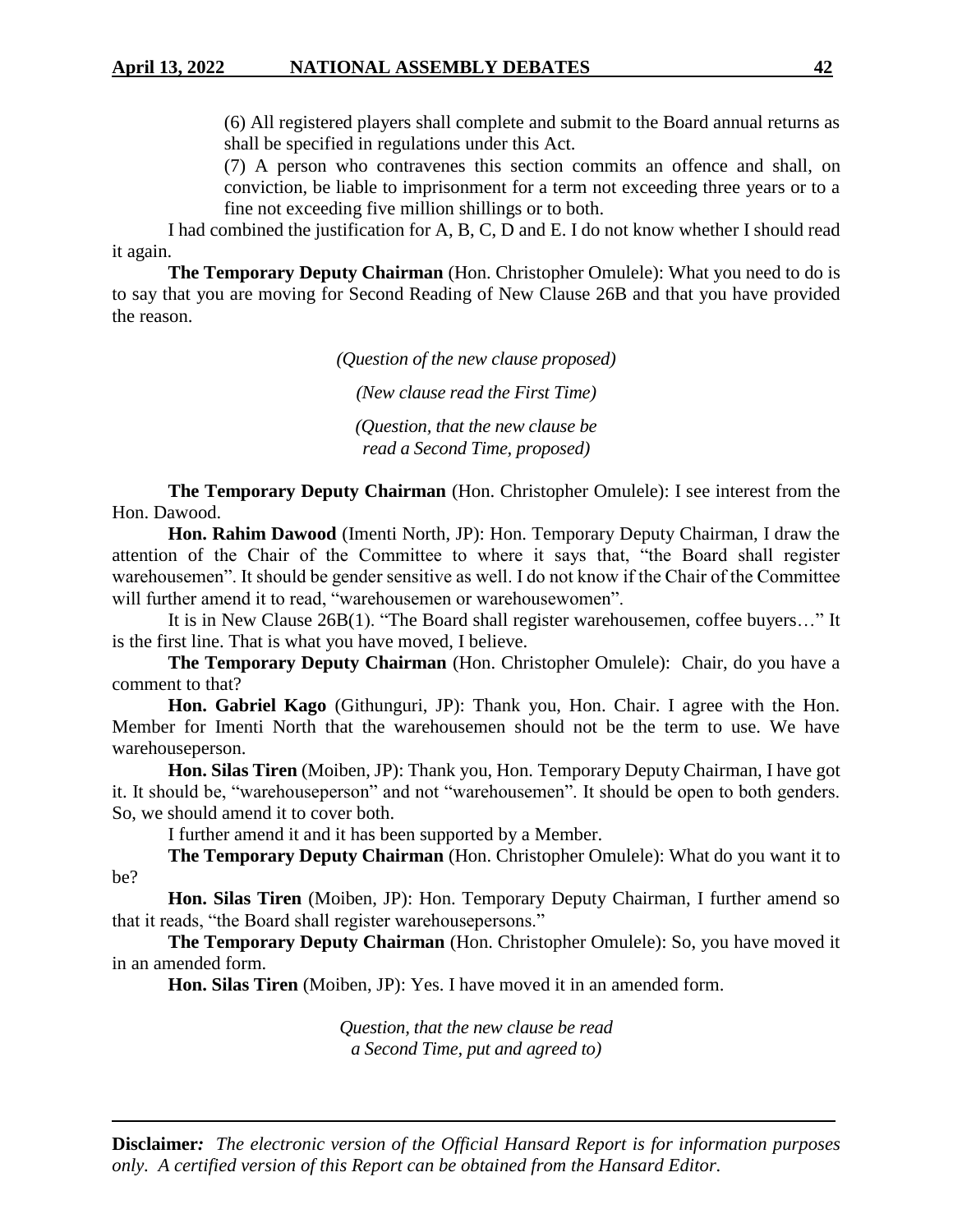*(The new clause was read a Second Time)*

*(Question, that the new clause be added to the Bill, put and agreed to)*

*New Clause 26C*

**The Temporary Deputy Chairman** (Hon. Christopher Omulele): Chair. **Hon. Silas Tiren** (Moiben, JP): Hon. Temporary Deputy Chairman, I beg to move: THAT, the Bill be amended by inserting the following new Clause immediately after New

Clause 26: Registration by the county government.

> 26C. (1) A person shall not carry out the business of a pulping station, coffee nursery operator, parchment movement from one county to another, warehouse or clean coffee movement from one county to another unless such person is registered by the respective county government in which the business is undertaken.

> (2) A county government shall not charge any fees for the registration of an applicant under subsection (1).

> (3) Each county government shall keep and maintain the register under subsection (1) for statistical purposes.

(4) A register under subsection (3) shall include—

(a) the name of the pulping station operator, coffee nursery operator, warehouse, parchment mover or clean coffee mover;

(b) the location, size and parcel number of the land on which the business is located; and

(c) such other information as the Board may prescribe.

(5) Each county government shall submit to the Board a copy of the register under subsection (3).

The justification is as I had explained earlier.

*(Question of the new clause proposed)*

*(New clause read the First Time)*

*(Question, that the new clause be read a Second Time, proposed)*

*Question, that the new clause be read a Second Time, put and agreed to)*

*(The new clause was read a Second Time)*

*(Question, that the new clause be added to the Bill, put and agreed to)*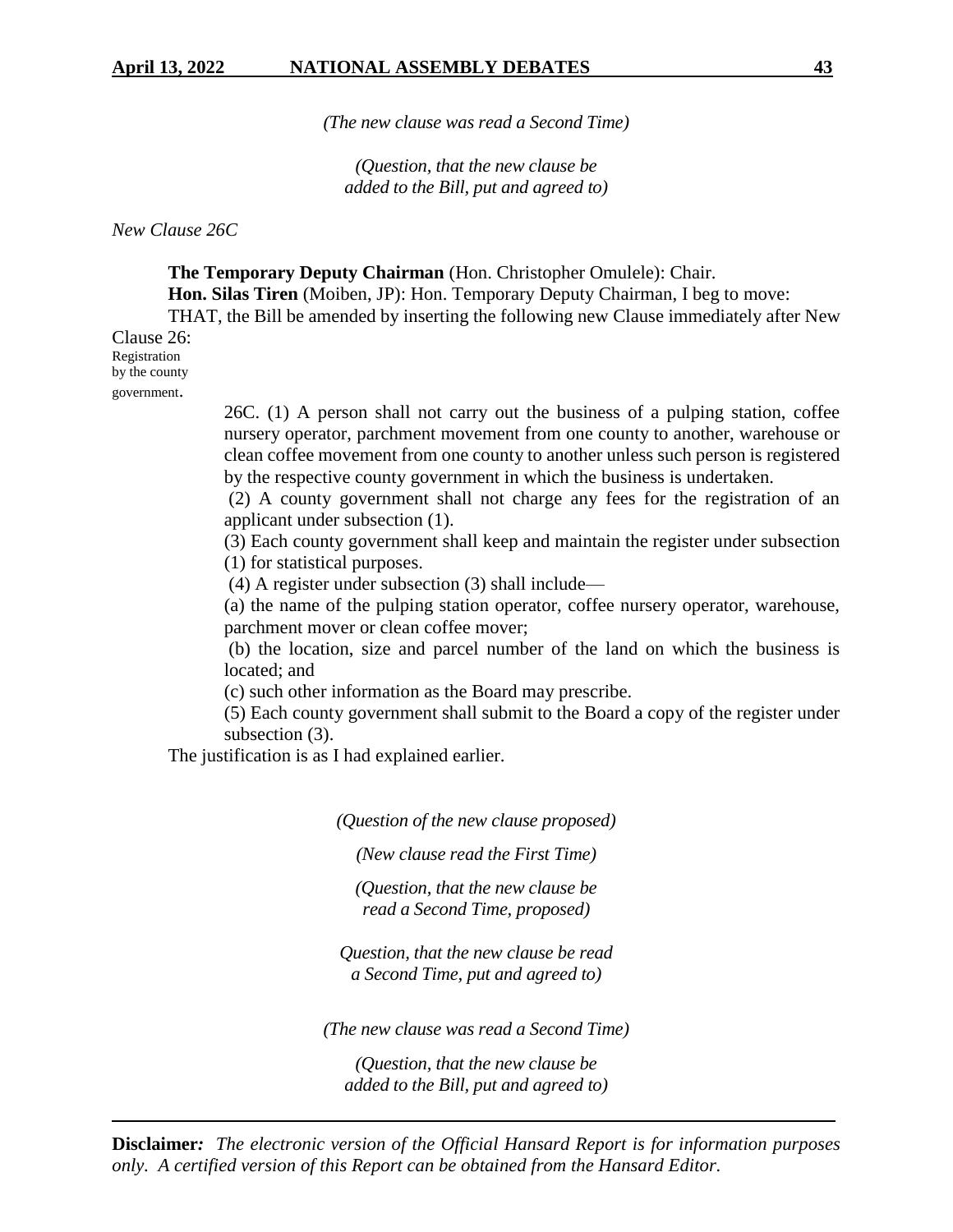### *New Clause 26D*

**The Temporary Deputy Chairman** (Hon. Christopher Omulele): Mover.

**Hon. Silas Tiren** (Moiben, JP): Hon. Temporary Deputy Chairman, I beg to move:

THAT, the Bill be amended by inserting the following new Clause immediately after New

Clause 26: Registration by cooperative societies.

> 26D. (1) A smallholder coffee grower shall have the freedom to register with the co-operative society, association or company to which he or she delivers coffee. (2) The directors of a coffee co-operative shall serve for a maximum period of two

three-year terms.

(3) In electing directors under this section, a co-operative society shall ensure that not more than two thirds of the members are of one gender and that nominees for the Board meet the requirements of Chapter Six of the Constitution.

No. 12 of 1997.

> (4) Notwithstanding the provisions of any other law, every coffee factory may, by resolution of its members in the Annual General Meeting, apply for registration as a co-operative society under the Co-operatives Societies Act.

> (5) Every producer co-operative society, association or company, coffee plantation and nursery operator shall register with the county government by supplying such particulars as shall be prescribed in Regulations made under this Act.

> (6) Where a person starts growing coffee at any time after the commencement of this Act, such person shall, within six months register with—

> (a) a co-operative society, association or company in accordance with subsection (1) if such a person is a small scale grower; or

> (b) his or her respective county government in accordance with provisions of this Act if such a person is a plantation grower or a co-operative society.

> (7) The co-operative society, association, company and the county government shall each maintain a register for the purpose of this section and shall record the particulars supplied in accordance with this section.

> (8) The county government shall share the data captured in this section with the Board on an annual basis.

> (9) Where a co-operative society, association, company or the county government has reasonable cause to believe that a person whose particulars are recorded has ceased to be a grower, it may, after giving that person written notice by registered post of its intention to do so, remove the name of such person from the register.

> (10) The register referred to in subsection (7) shall be proof that a person is a registered coffee grower and a co-operative society shall furnish the county government with particulars of all registered coffee growers in such manner as the county government may prescribe.

I had given the justification earlier. Thank you.

*(Question of the new clause proposed)*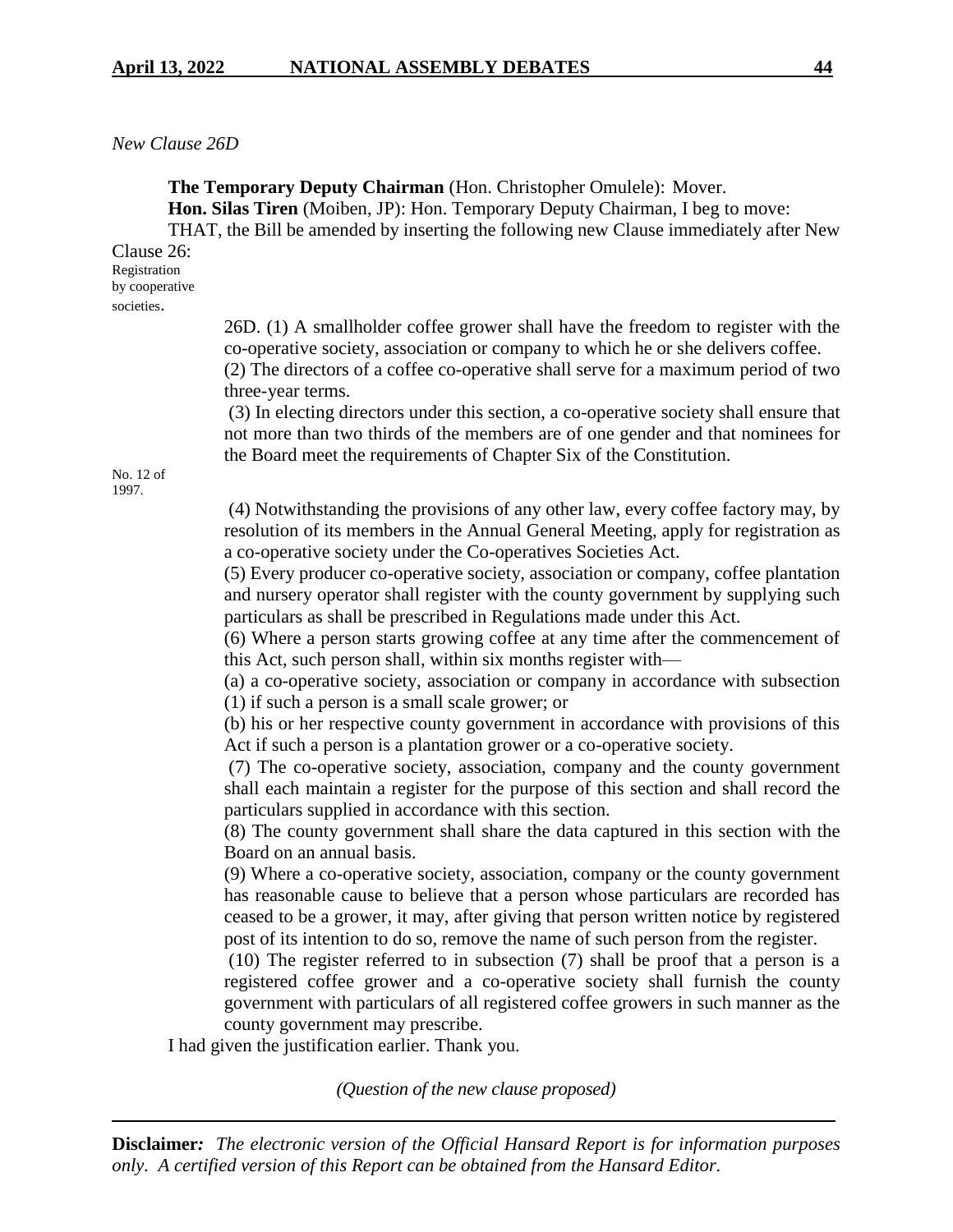*(New clause read the First Time)*

*(Question, that the new clause be read a Second Time, proposed)*

*Question, that the new clause be read a Second Time, put and agreed to)*

*(The new clause was read a Second Time)*

*(Question, that the new clause be added to the Bill, put and agreed to)*

*New Clause 26E*

**The Temporary Deputy Chairman** (Hon. Christopher Omulele): Mover.

**Hon. Silas Tiren** (Moiben, JP): Hon. Temporary Deputy Chairman, I beg to move:

THAT, the Bill be amended by inserting the following new Clause immediately after Clause 26:

26E. (1) No person shall buy, sell, mill, warehouse, export or otherwise deal in or transact any business in coffee unless he or she is a holder of a current licence issued by the licensing authority for that purpose. Prohibition of certain

acts without a licence.

(2) This section shall not apply to—

(a) any person who purchases coffee for consumption or for planting on his or her land;

(b) any grower who mills coffee produced by such grower.

(3) Any person who contravenes the provisions of subsection (1) or acts in contravention of the conditions of any licence granted commits an offence and is liable to a fine not exceeding five hundred thousand shillings or to imprisonment for a term not exceeding two years or to both.

(4) Where a person is convicted of an offence under this section, the court may order that any licence issued to such person be suspended for the subsequent coffee year or for such period as the Cabinet Secretary may, by Regulations, prescribe.

*(Question of the new clause proposed)*

*(New clause read the First Time)*

*(Question, that the new clause be read a Second Time, proposed)*

*Question, that the new clause be read a Second Time, put and agreed to)*

*(The new clause was read a Second Time)*

*(Question, that the new clause be*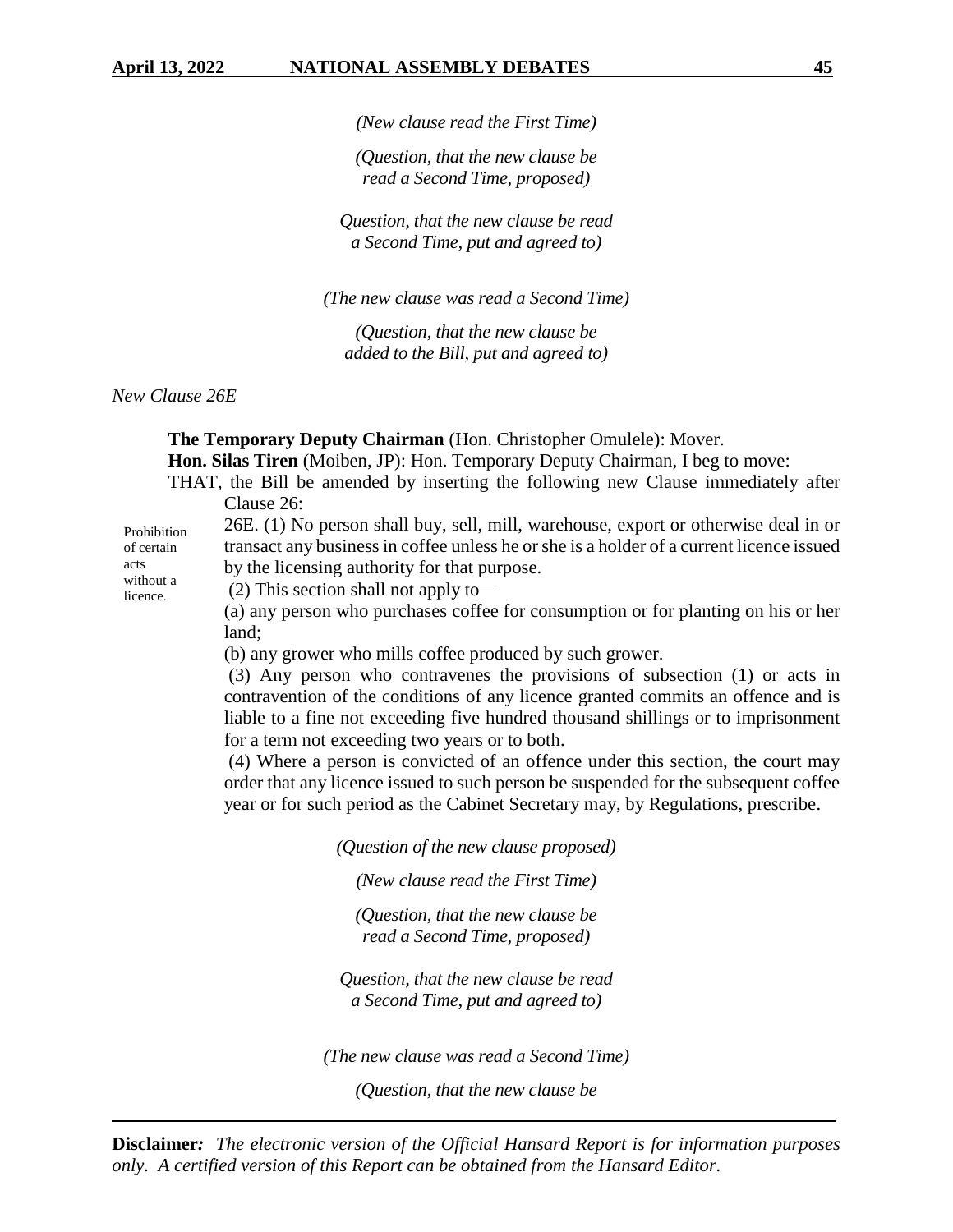*added to the Bill, put and agreed to)*

*New Clause 35 (A)*

**The Temporary Deputy Chairman** (Hon. Christopher Omulele): Mover. **Hon. Silas Tiren** (Moiben, JP): Thank you Hon. Deputy Chairman, I beg to move: THAT, the Bill be amended by inserting the following new clause immediately after Clause 35—

Surrender of licence or permit

35A. (1) The holder of a licence or permit which is revoked

shall immediately surrender it to the Board.

(2) A licence or permit holder may at any time surrender the licence or permit to the Board and the licence or permit shall cease to have effect immediately.

The justification is that the proposed amendment seeks to provide for the circumstance under which the licence or a permit may be altered, suspended or revoked. It further seeks to separate the aspects of surrender of licence or permits to be provided in the proposed New Clause 35(A).

> *(Question of the new clause proposed) (New clause read the First Time) (Question, that the new clause be read a Second Time, proposed)*

*Question, that the new clause be read a Second Time, put and agreed to)*

*(The new clause was read a Second Time)*

*(Question, that the new clause be added to the Bill, put and agreed to)*

*New Clause 42A*

**The Temporary Deputy Chairman** (Hon. Christopher Omulele): Mover. **Hon. Silas Tiren** (Moiben, JP): Thank you, Hon. Deputy Chairman. I beg to move: THAT, the Bill be amended by inserting the following new clauses immediately after Clause

#### $42-$

Branding and

geographical

indications. 42A. The Board shall promote and register all coffees produced in Kenya in accordance with geographical or regional markers styled as 'Authentic Mark of Origin.'

 The justification is that the proposed New Clauses 42A, 42B, 42C and 42D seek to provide for branding and geographical indications in relation to coffee roles of the board and the Cabinet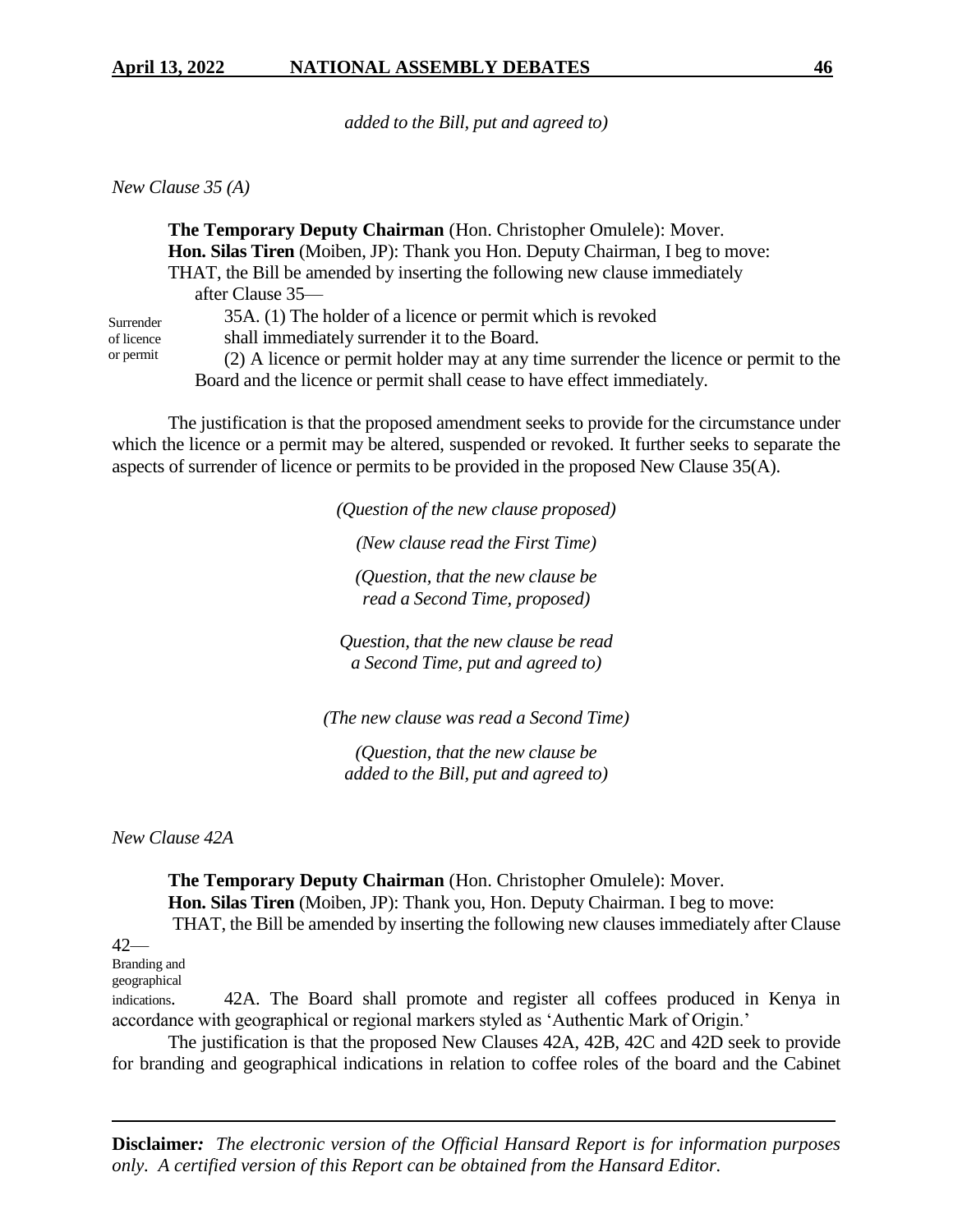Secretary (CS) on coffee development and the appointment of millers. These provisions enrich the Bill but were missing.

I thank you Hon. Deputy Chairman.

*(Question of the new clause proposed)*

*(New clause read the First Time)*

*(Question, that the new clause be read a Second Time, proposed)*

*Question, that the new clause be read a Second Time, put and agreed to)*

*(The new clause was read a Second Time)*

*(Question, that the new clause be added to the Bill, put and agreed to)*

*New Clause 42B*

**The Temporary Deputy Chairman** (Hon. Christopher Omulele): Mover. **Hon. Silas Tiren** (Moiben, JP): Thank you Hon. Deputy Chairman, I beg to move: THAT, the Bill be amended by inserting the following new Clauses immediately after Clause

42—

42B. (1) The Cabinet Secretary may, on the advice of the Board, make policies and take steps to ensure that the coffee farmers receive appropriate technologies, credit, farm inputs and marketing support.

(2) The Board shall conduct training programmes aimed at strengthening the capacities of county officers in terms of knowledge and skills in coffee production, processing technologies and marketing for different types of coffee.

(3) The Board shall, in consultation with the relevant standards bodies, coffee stakeholders, county governments and research institutions, develop the Kenya Coffee Production Standards and formulate a binding Code of Good Coffee Practice.

(4) Where a farmer has entered into an agreement with an organization representing the interest of such farmer, the Board and every dealer in coffee shall respect and enable the carrying out of the terms of such agreement, including the remission to such organization of any contributions that may, pursuant to such agreement, be deductible from the farmer.

The Justification is as I had read earlier on.

*(Question of the new clause proposed)*

*(New clause read the First Time)*

*(Question, that the new clause be read a Second Time, proposed)*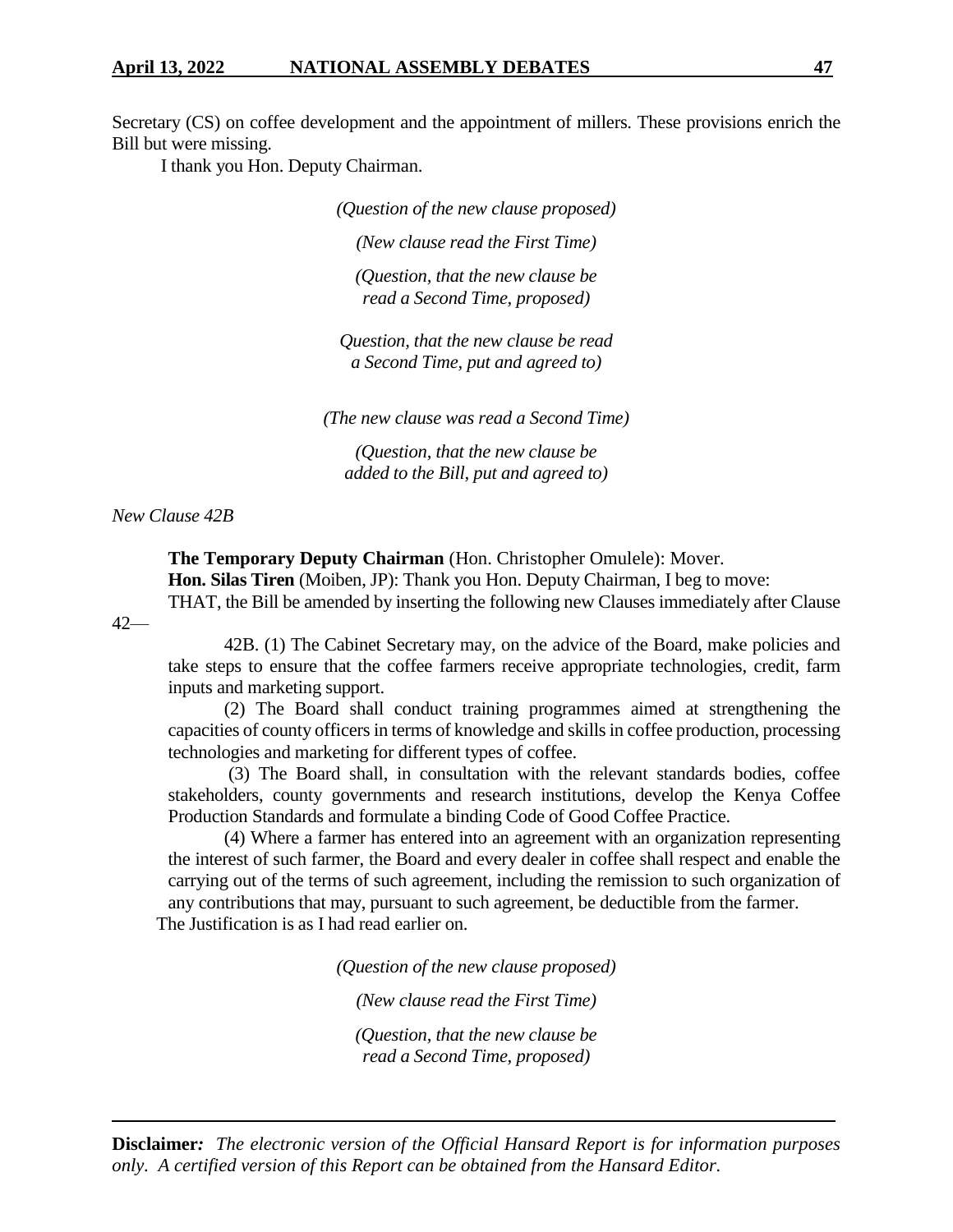**The Temporary Deputy Chairman** (Hon. Christopher Omulele): Let us have Hon. Dawood.

**Hon. Rahim Dawood** (North Imenti, JP): Thank you, Hon. Deputy Chairman. I want to draw the attention of the Chairman to Clause 42B (4) where it states thus:

"Where a farmer has entered into an agreement with an organization representing the interest of such farmer, the Board and every dealer in coffee shall respect and enable the carrying out of the terms of such agreement, including the remission to such organization of any contributions that may, pursuant to such agreement, be deductible from the farmer."

It is not very clear if this agreement will be in tandem with the Coffee Bill itself and whatever regulations there are. So, would it be possible to include "so long as the farmer abides by the regulations?"

**The Temporary Deputy Chairman** (Hon. Christopher Omulele): Hon. Chairman, do you have anything to say to that.

**Hon. Silas Tiren** (Moiben, JP): I did not get the question.

**The Temporary Deputy Chairman** (Hon. Christopher Omulele): Hon. Dawood you may repeat it.

**Hon. Rahim Dawood** (North Imenti, JP): Okay. Hon. Chairman, where it states:

"Where a farmer has entered into an agreement with an organization representing the interest of such farmer, the Board and every dealer in coffee shall respect and enable the carrying out of the terms of such agreement, including the remission to such organization of any contributions that may, pursuant to such agreement, be deductible from the farmer."

That agreement should be in line with the regulations in place because a farmer can enter into any agreement and the Board will be bound by that agreement because, it is possible that such an agreement may not be according to the regulations.

So, the Board will be bound by that agreement. That is what I understand unless I am corrected.

I thank you Hon. Deputy Chairman

**Hon. Silas Tiren** (Moiben, JP): Thank you, Hon. Member for that point. However, earlier we had also said that when you are doing an agreement, it should be in tandem with what is in the regulations and also with the Board so that we do not have people just doing agreements on their own. We had said it has to be approved by the Board so that they follow procedure and it becomes a standardised way of doing things so that we do not have people coming up with new ideas.

It is provided for in the Bill. I thank you.

*Question, that the new clause be read a Second Time, put and agreed to)*

*(The new clause was read a Second Time)*

*(Question, that the new clause be added to the Bill, put and agreed to)*

*New Clause 46C*

**The Temporary Deputy Chairman** (Hon. Christopher Omulele): Mover.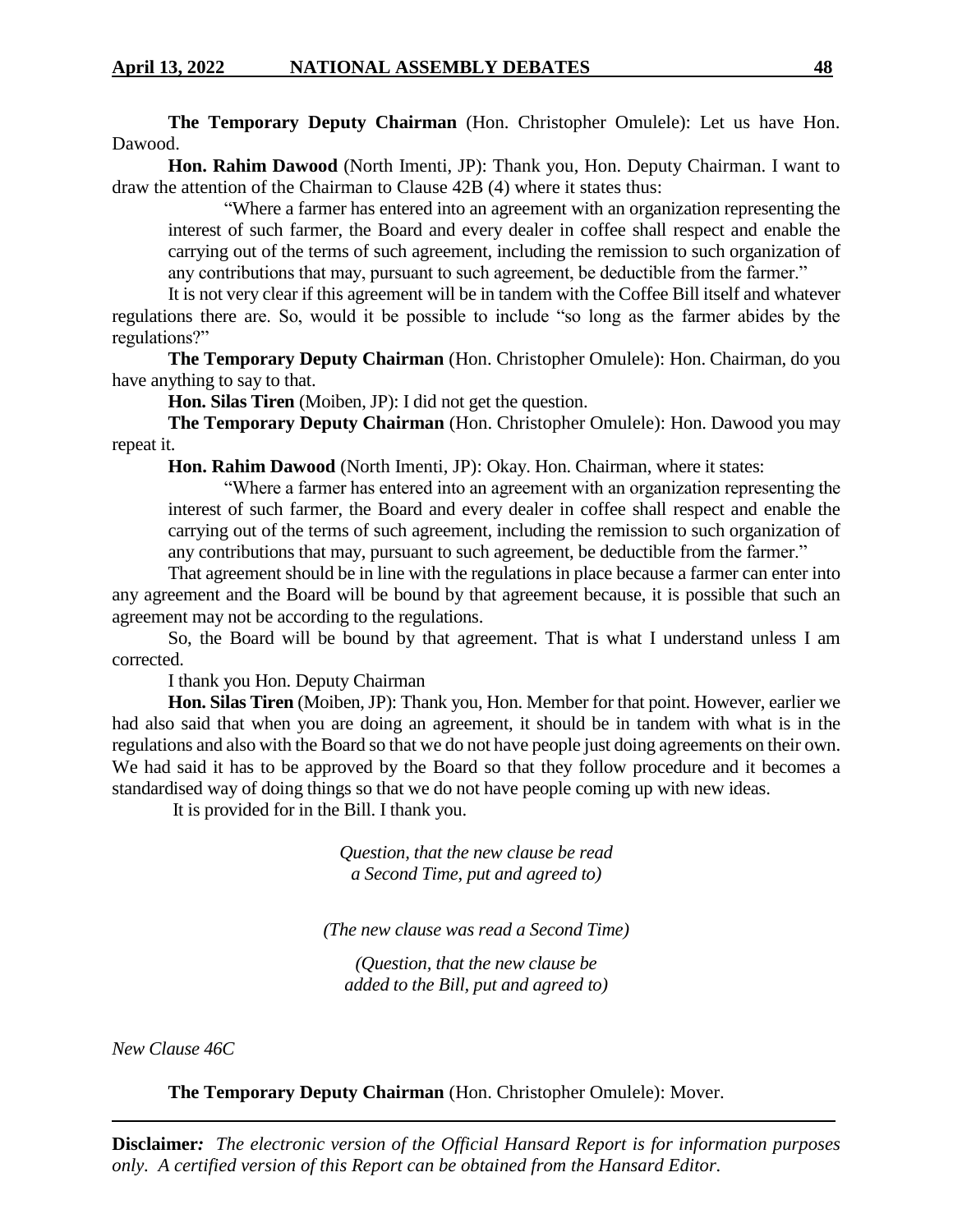**Hon. Silas Tiren** (Moiben, JP): Thank you Hon. Deputy Chairman, I beg to move: THAT, the Bill be amended by inserting the following new Clauses immediately after Clause

42—

Primary Processing

of coffee 42C (1) The primary processing of coffee shall be carried out at a pulping station or by a grower's co-operative society or other association of growers under a pulping station licence.

(2) The pulping station licence may include authority to undertake hulling of own parchment or buni.

(3) The huller shall be registered with the county government and such registration information shared with the Board.

*(Question of the new clause proposed)*

*(New clause read the First Time)*

*(Question, that the new clause be read a Second Time, proposed)*

*Question, that the new clause be read a Second Time, put and agreed to)*

*(The new clause was read a Second Time)*

*(Question, that the new clause be added to the Bill, put and agreed to)*

*New Clause 46D*

**The Temporary Deputy Chairman** (Hon. Christopher Omulele): Mover. **Hon. Silas Tiren** (Moiben, JP): Thank you Hon. Deputy Chairman, I beg to move:

THAT, the Bill be amended by inserting the following new Clauses immediately after Clause  $42-$ 

#### Appointment of

millers 42D. (1) Coffee milling shall only be conducted at premises that are specified under the licence issued by the Board.

(2) Every coffee factory shall, by resolution of its members in Annual General Meeting, designate a registered miller for its parchment coffee.

(3) The manager of every coffee factory shall, within two months of the end of the crop year, call a meeting of out-growers to choose the registered miller referred to in subsection (2) from amongst at least three millers invited to make representations to the outgrowers.

(4) The county executive committee member responsible for coffee shall attend or designate a representative to attend the meeting referred to subsection (3).

(5) Each registered miller participating in the meeting to choose a miller shall make all disclosures necessary to enable farmers make an informed decision.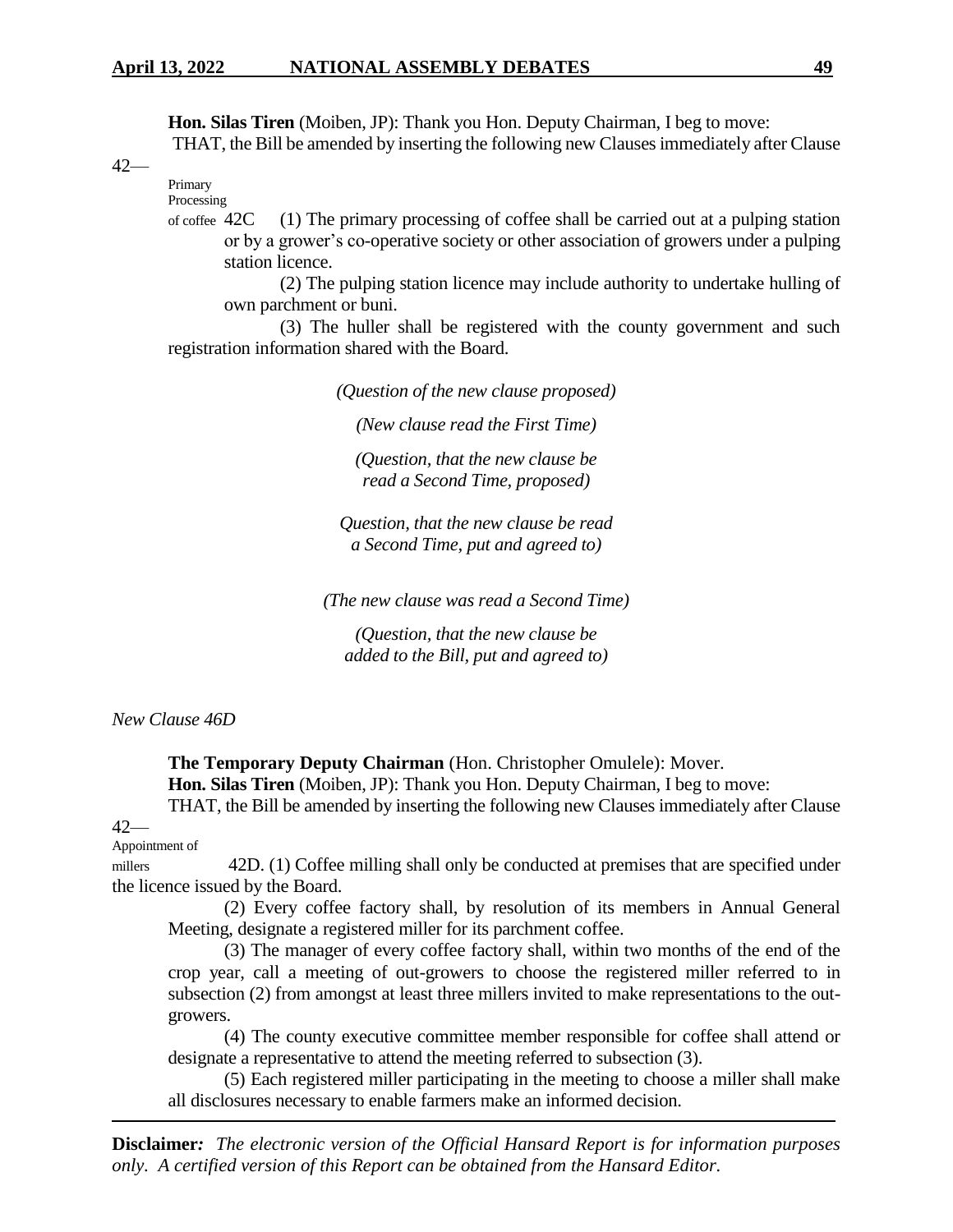(6) A miller shall be a bailee of all parchment received for milling and shall be responsible for any loss or damage to the coffee in his or her custody.

(7) The milling losses allowable under this section shall be capped at nineteen per cent of coffee milled.

(8) The Cabinet Secretary may, by Regulations and upon submission of empirical evidence, vary the milling losses allowable under subsection (7).

(9) Every resolution made under this section shall, within fourteen days, be filed with the Board and copied to the relevant department of the county government and to the Commissioner of Co-operatives.

(10) Any person involved in the management of a coffee factory who contravenes the provisions of this section commits an offence.

(11) For the better carrying out of the provisions of this section, the Cabinet Secretary may by regulations, prescribe the manner for the appointment and remuneration of millers and for composition and attendance at the annual general meetings at which such millers are appointed.

I thank you Hon. Deputy Chairman.

*(Question of the new clause proposed)*

*(New clause read the First Time)*

*(Question, that the new clause be read a Second Time, proposed)*

**The Temporary Deputy Chairman** (Hon. Christopher Omulele): Hon. Dawood, you have an interest in this?

**Hon. Rahim Dawood** (North Imenti, JP): Thank you, Hon. Deputy Chairman. Clause 42D (7) States thus:

"The milling losses allowable under this section shall be capped at nineteen per cent of coffee milled."

Hon. Temporary Deputy Chairman, 19 per cent of the coffee milled is a big amount. Can we have the justification as to how they came up with that 19 per cent? This is a huge amount. In the normal industry practice, it will be between 5 and 10 per cent, but not more than that.

However, if we can get justification from the Committee Chairman, I will consider that.

**The Temporary Deputy Chairman** (Hon. Christopher Omulele): Hon. Sankok.

**Hon. David ole Sankok** (Nominated, JP): Hon. Temporary Deputy Chairman, I support this Clause 42D especially when it comes to part (2) which states thus:

"Every coffee factory shall, by resolution of its members in Annual General Meeting, designate a registered miller for its parchment coffee."

So, this one will give farmers a leeway to choose which miller they will use, one that will give them the best services and that is very nice.

However, when we go to what Hon. Dawood has said on losses, these millers will be taking all the profits. So, why should they share their losses with farmers and yet they cannot share their profits with them? We have to share the losses because these are milling losses and not planting losses. Even farmers have problems with planting losses, harvesting losses, losses when wild animals attack their farms, and drought losses. But we do not share those losses with millers. I do not need this there. If it is there, to be fair to farmers, it should not be more than five per cent.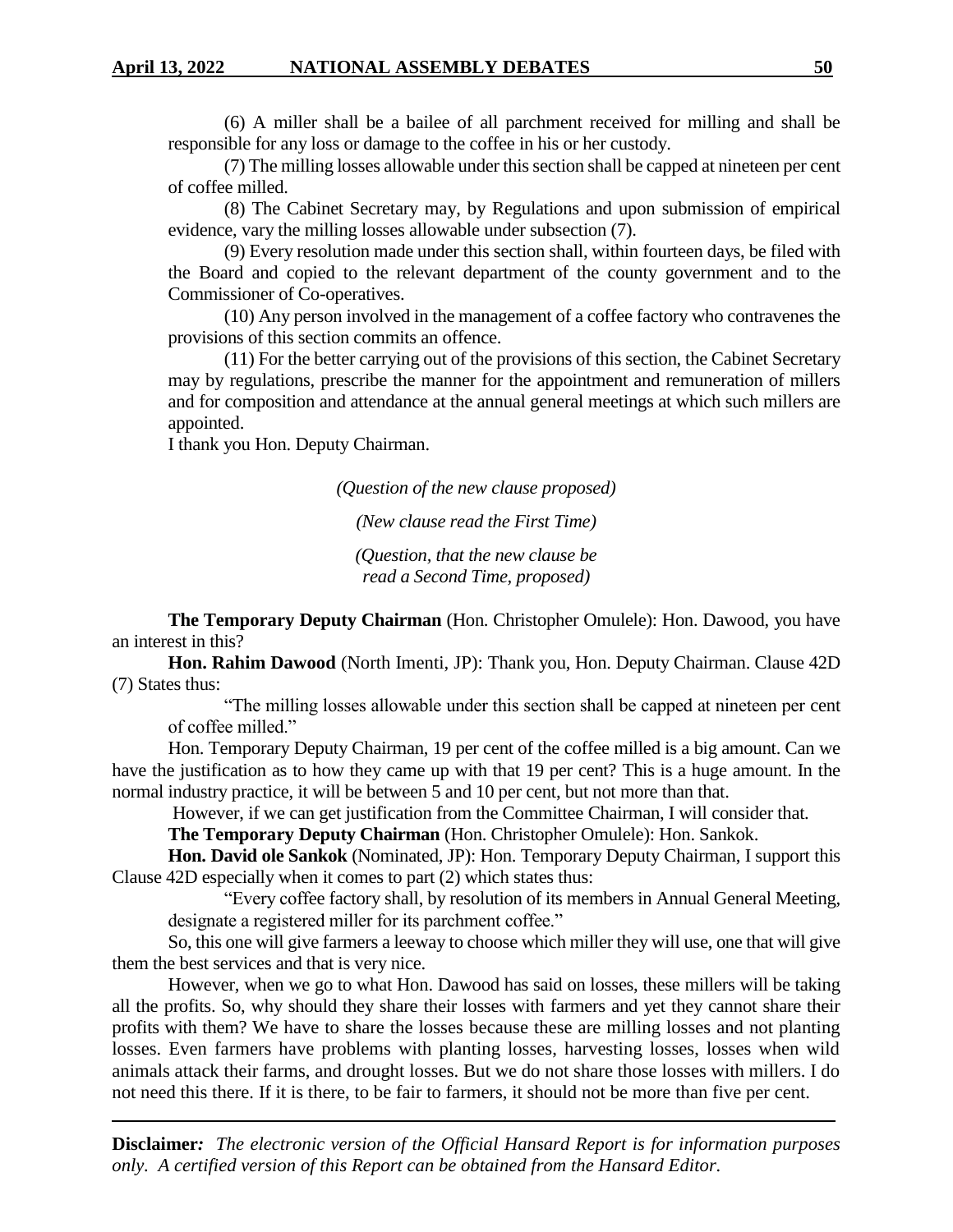# **April 13, 2022 NATIONAL ASSEMBLY DEBATES 51**

**The Temporary Deputy Chairman** (Hon. Christopher Omulele): Chair.

**Hon. Silas Tiren** (Moiben, JP): It is something we deliberated at length. You need to really appreciate how coffee processing is done. It is something we deliberated on seriously because the process of dealing with coffee is very long. There are percentages that are removed at each process. That is why we zeroed in at that. It is not something we came up with. We visited some cooperatives and it was arrived at that. It is also good to really appreciate what was done to arrive at that. We as a Committee really deliberated on that area. We can still do consultations. I believe we did a good job on that part. Thank you.

> *Question, that the new clause be read a Second Time, put and agreed to)*

*(The new clause was read a Second Time)*

*(Question, that the new clause be added to the Bill, put and agreed to)*

*New Clause 54A*

**The Temporary Deputy Chairman** (Hon. Christopher Omulele): Mover, you can give justification as you are moving. That is what we have been doing for all the sections. But, we will be calling them one at a time and then you can indicate that you have already given your justification. You have given justification for all of them, but we shall be moving them one by one. Then, you can say "as I have already given justification".

**Hon. Silas Tiren** (Moiben, JP): Thank you, Hon. Temporary Deputy Chairman. I beg to move:

THAT, the Bill be amended by inserting the following new clause immediately after Clause 54—

Classification of coffee. 54A**.** (1) Where a miller draws a sample of coffee for the purpose of grading the coffee, the miller shall within seven days of such grading notify the grower to whom the coffee belongs of the classification of the coffee.

> (2) Any grower who is aggrieved by classification of his or her coffee under subsection (1) may, within fourteen days of the notification, appeal against such classification to the Board.

The justification is that the proposed New Clause 54A provides for matters that have not been provided for in the Bill. Clause 54A seeks to provide for the procedure and appeals on the classification of coffee, the role of the Cabinet Secretary and the Board in the promotion of coffee, prohibition on coffee millers and marketing agents lending to farmers with interest. It safeguards on loans against growers' assets.

*(Question of the new clause proposed)*

*(New clause read the First Time)*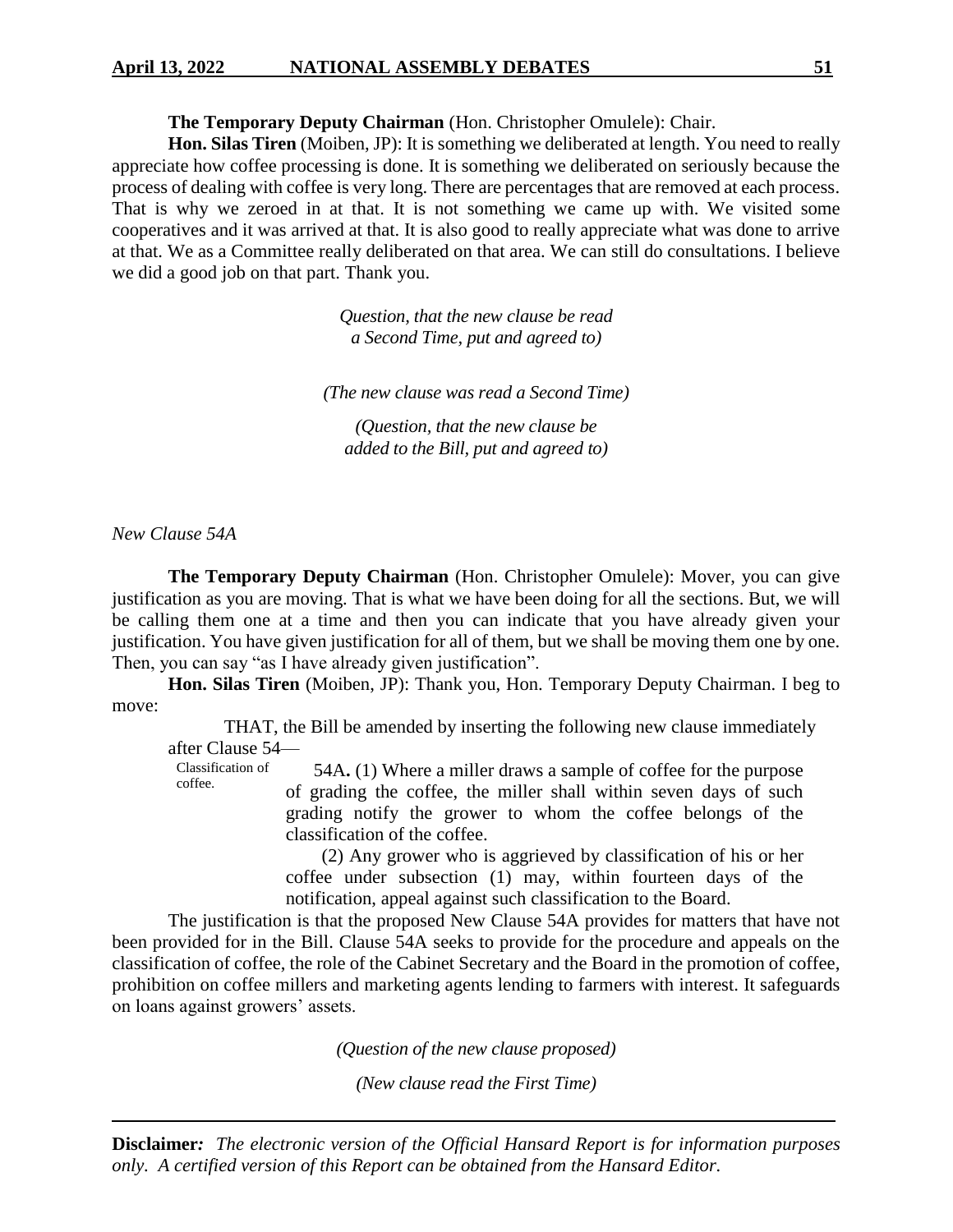*(Question, that the new clause be read a Second Time, proposed)*

*Question, that the new clause be read a Second Time, put and agreed to)*

*(The new clause was read a Second Time)*

*(Question, that the new clause be added to the Bill, put and agreed to)*

*New Clause 54B*

**Hon. Silas Tiren** (Moiben, JP): Thank you, Hon. Temporary Deputy Chairman. I beg to move:

THAT, the Bill be amended by inserting the following new clause immediately after New Clause 54A—

Promotion of coffee. 54B. (1) The Cabinet Secretary shall in accordance with regulations made under this Act and in consultation with the Board, put in place programmes for the establishment of special economic zones in the coffee sub-sector.

> (2) The Board may co-ordinate coffee stakeholders, including county governments, growers and buyers at the national and international events for the purpose of promoting Kenya coffee.

(3) A county government in the coffee growing areas may, separately or in unison with the Board, support coffee growers' participation in local and international coffee promotion and marketing events.

The justification is as I had read earlier.

*(Question of the new clause proposed)*

*(New clause read the First Time)*

*(Question, that the new clause be read a Second Time, proposed)*

**The Temporary Deputy Chairman** (Hon. Christopher Omulele): Hon. Sankok.

**Hon. David ole Sankok** (Nominated, JP): I support this one. It is very important, especially when you come to New Clause 54B (3) which says that a county government in the coffee growing areas may, separately or in unison with the Board, support coffee growers' participation in local and international coffee promotion and marketing events. This will empower our farmers to even search for markets outside the country and know what is happening internationally. This is, therefore, for them to incorporate it in whatever they are doing in the production of coffee. This is a very good amendment. We have to support it.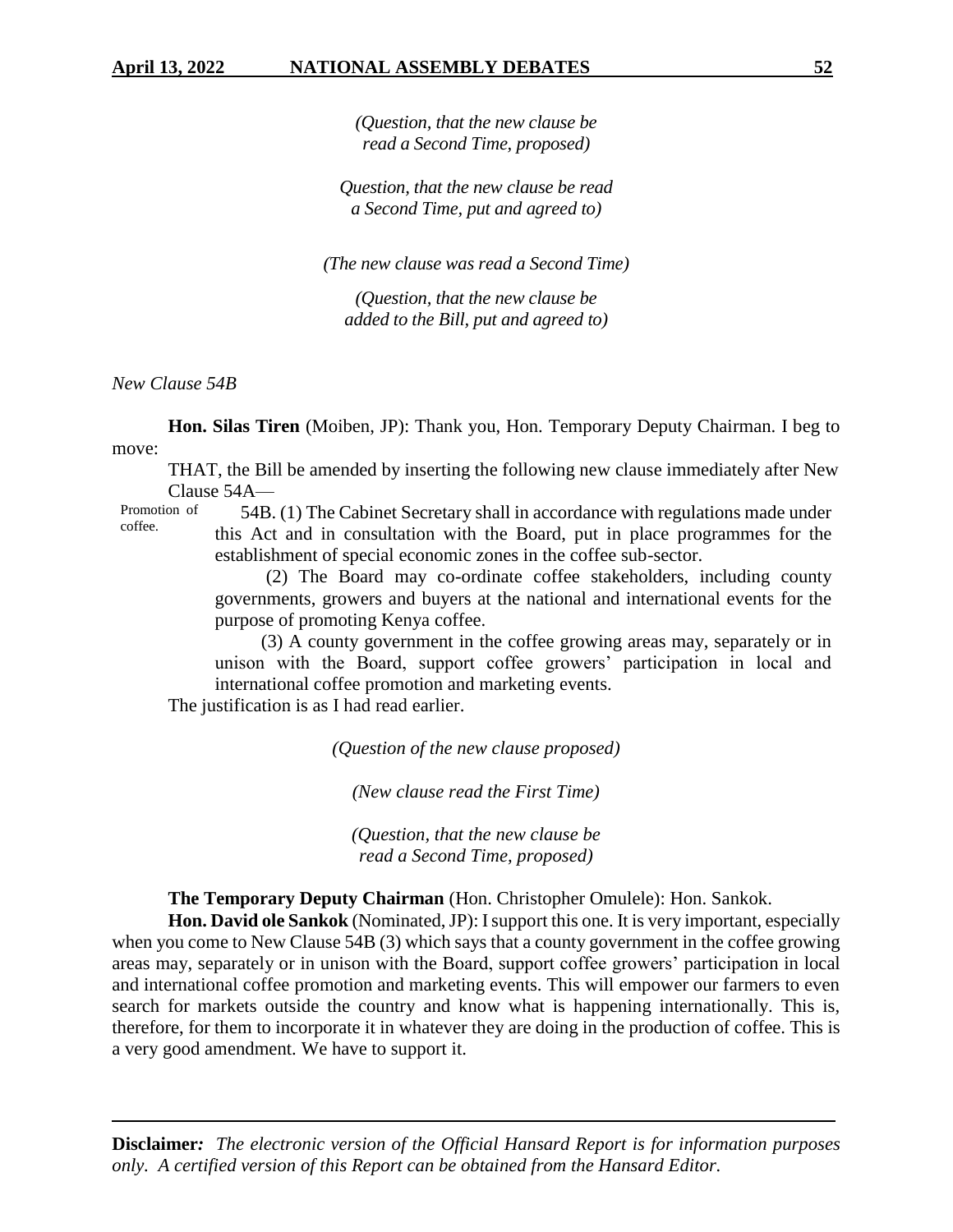Even New Clause 54B(2) which says the board may co-ordinate coffee stakeholders, including county governments, growers and buyers at the national and international events for the purpose of promoting Kenya coffee is very important. We support.

> *Question, that the new clause be read a Second Time, put and agreed to)*

*(The new clause was read a Second Time)*

*(Question, that the new clause be added to the Bill, put and agreed to)*

*New Clause 54C*

**Hon. Silas Tiren** (Moiben, JP): I beg to move:

THAT, the Bill be amended by inserting the following new clause immediately after New Clause 54B—

No lending by millers and marketing agents. 54C. (1) A coffee miller and a marketing agent shall not lend to farmers on interest.

> (2) A miller or marketing agent who contravenes the provision of subsection  $(1)$  commits an offence.

(3) Any miller or marketing agent convicted of an offence under subsection (2) shall have his or her licence revoked or suspended for such duration as the Cabinet Secretary may, by regulations, determine.

The justification is as I had read earlier.

*(Question of the new clause proposed)*

*(New clause read the First Time)*

*(Question, that the new clause be read a Second Time, proposed)*

**The Temporary Deputy Chairman** (Hon. Christopher Omulele): Hon. Dawood. **Hon. Rahim Dawood** (North Imenti, JP): Thank you, Hon. Temporary Deputy

Chairman. The New Clause 54C(1) which says: "A coffee miller and a marketing agent shall not lend to farmers on interest" should be removed. It should say that they shall lend to farmers on interest-free terms. So, they should not lend on interest at all.

**The Temporary Deputy Chairman** (Hon. Christopher Omulele): Chair, what do you have to say to that?

**Hon. Silas Tiren** (Moiben, JP): What we had actually suggested, if I may go back to when we discussed in Committee, is that for them to lend to farmers, it has to be approved by the Board. They should not be allowed to lend to farmers unless it has been approved and minuted in an AGM. They should not lend directly. It should be from an AGM.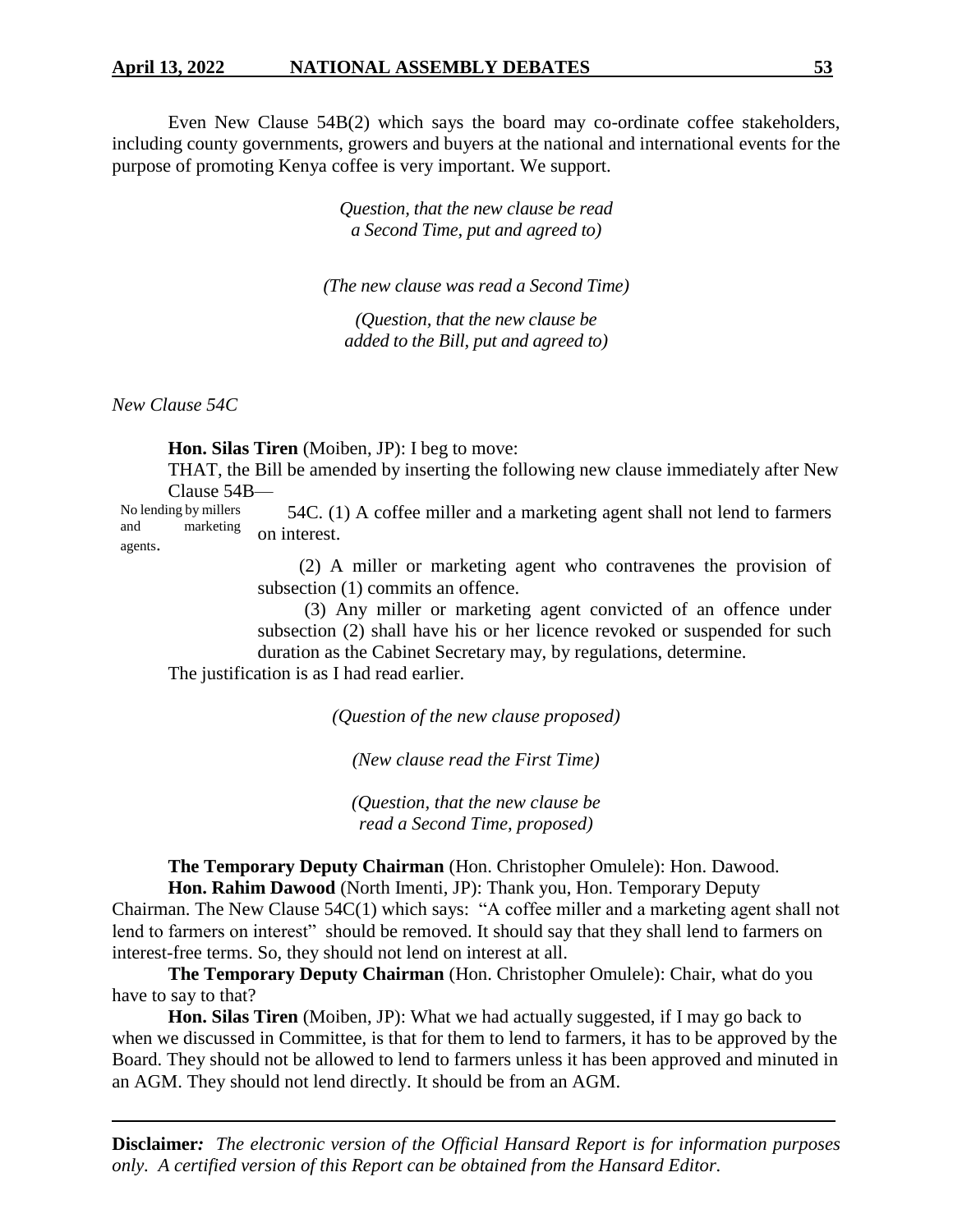**The Temporary Deputy Chairman** (Hon. Christopher Omulele): Very well. Hon. Sankok, do you want to add something to this?

*(Hon. David ole Sankok nodded in the negative)*

*(Question, that the new clause be read a Second Time, put and agreed to)*

*(The new clause was read a Second Time)*

*(Question, that the new clause be added to the Bill, put and agreed to)*

*New Clause 54D*

**Hon. Silas Tiren** (Moiben, JP): I beg to move:

THAT, the Bill be amended by inserting the following new clause immediately after New Clause 54C—

Loans against growers' assets.

54D. (1) The interest rate on borrowing by factory management against growers' assets held in trust by the coffee factories and coffee co-operative societies shall be capped at five per cent per annum.

(2) A factory or society shall not contract any loans or advances under subsection (1) except with the support of a resolution in an Annual General Meeting passed by a majority of the growers to that effect.

(3) Any factory or society that contravenes the provisions of subsection (1) commits an offence and any loans borrowed in contravention of this provision shall be statutorily converted into personal loans of the officials of the offending factory or society.

(4) Nothing in this section shall be interpreted as prohibiting coffee farmers from directly borrowing money from banks or any government established funds against their deliveries of cherry, parchment and clean coffee.

The justification is as I had read earlier.

*(Question of the new clause proposed)*

*(New clause read the First Time)*

*(Question, that the new clause be read a Second Time, proposed)*

*(Question, that the new clause be read a Second Time, put and agreed to)*

*(The new clause was read a Second Time)*

*(Question, that the new clause be added to*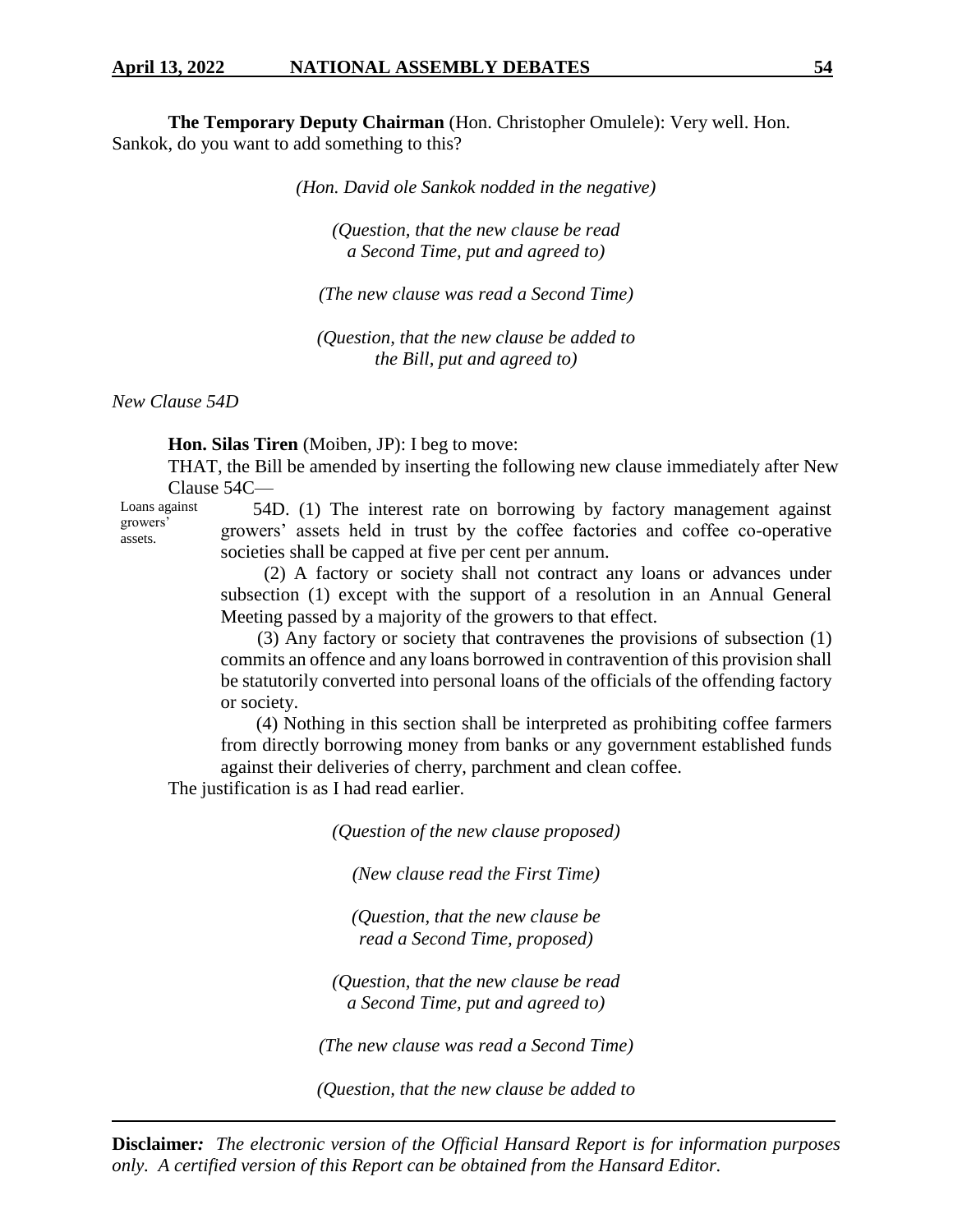*the Bill, put and agreed to)*

#### *New Clause 58A*

**Hon. Silas Tiren** (Moiben, JP): Hon. Temporary Deputy Chairman, I beg to move: THAT, the Bill be amended by inserting the following new clause immediately after Clause 58— Coffee Stabilization Fund. 58A. (1) There is established a Fund to be known as the Coffee Stabilization Fund which shall be managed by the Board. (2) The Fund shall consist of— (a)monies appropriated by the National Assembly; (b)monies from any source approved by the Board; (c)grants and donations made to the Board. (3) The Board shall apply the monies received into the Fund to— (a)income and price stabilization; and (b)any investments that further the objective of stabilizing the prices paid to farmers.

The justification is that the proposed New Clause 58A seeks to provide for the Coffee Stabilisation Fund. The Fund will help coffee farmers in income and price stabilisation, especially during years when coffee prices plummet.

*(Question of the new clause proposed)*

*(New clause read the First Time)*

*(Question, that the new clause be read a Second Time, proposed)*

*(Question, that the new clause be read a Second Time, put and agreed to)*

*(The new clause was read a Second Time)*

*(Question, that the new clause be added to the Bill, put and agreed to)*

*New Clause 87A* 

**The Temporary Deputy** Chairman (Hon. Christopher Omulele): Mover. **Hon. Silas Tiren** (Moiben, JP): Thank you, Hon. Temporary Deputy Chairman. I beg to

move:

 THAT, the Bill be amended by inserting the following new clause immediately after Clause 87—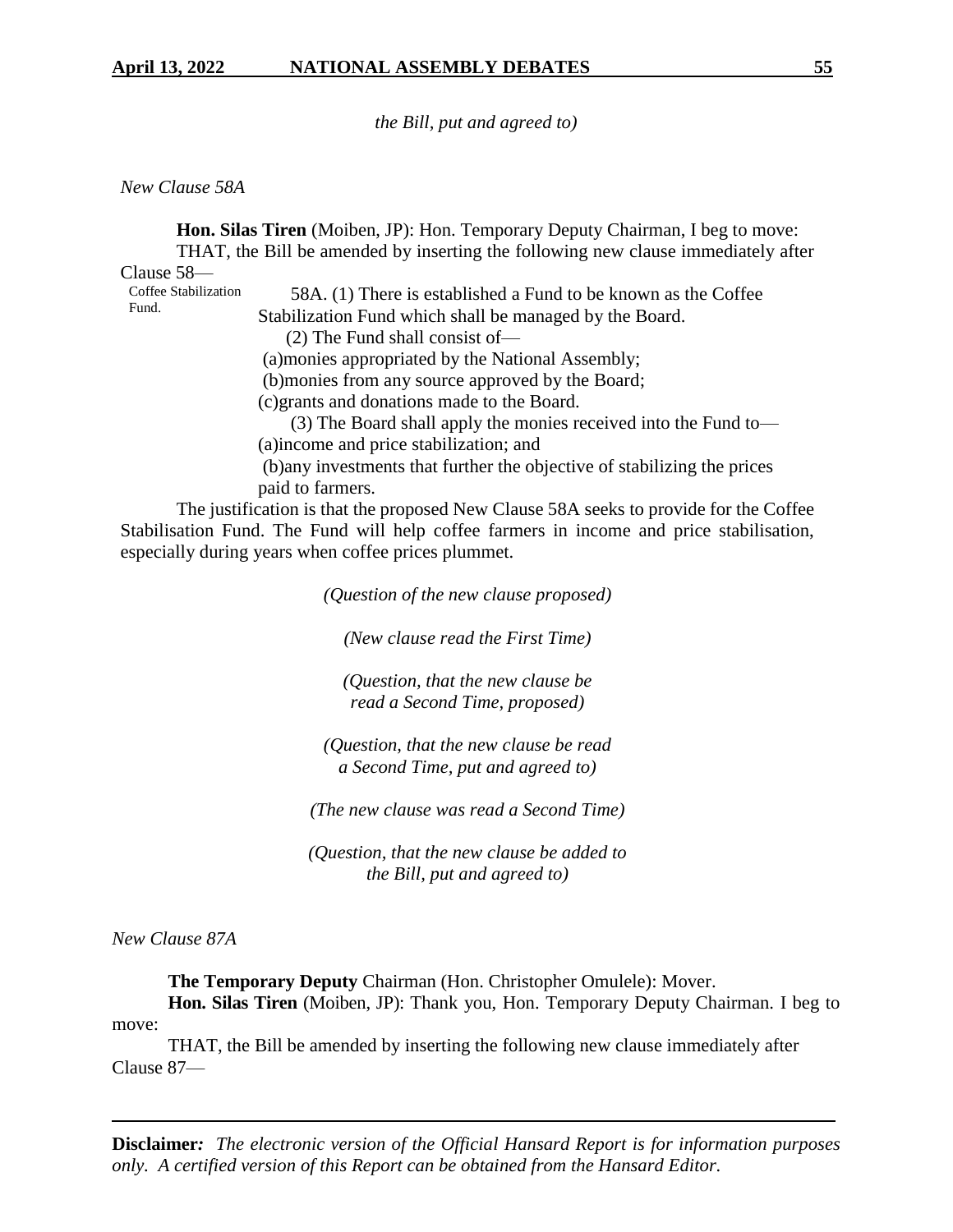Conflict of laws. 87A. If any conflict arises between the provisions of this Act and any other Act with respect to the regulation of coffee, the provisions of this Act shall prevail.

The justification is that the proposed New Clause 87A provides clarity in the case there is conflict between the provisions of the Act and any other Act. Thank you.

*(Question of the new clause proposed)*

*(New clause read the First Time)*

*(Question, that the new clause be read a Second Time, proposed)*

*(Question, that the new clause be read a Second Time, put and agreed to)*

*(The new clause was read a Second Time)*

*(Question, that the new clause be added to the Bill, put and agreed to)*

*New Clause 91A*

**The Temporary Deputy** Chairman (Hon. Christopher Omulele): Mover. **Hon. Silas Tiren** (Moiben, JP): Thank you, Hon. Temporary Deputy Chairman. I beg to

#### move:

THAT, the Bill be amended by inserting the following new Clause immediately after Clause 91—

Offences and penalties. 91A.(1) A person commits an offence if the person—

- (a) without lawful excuse ignores or fails to obey any instruction issued by a member of the Board or an employee or agent of the Board in exercise of the powers or the performance of the functions of the Board under this Act;
- (b) willfully obstructs a member of the Board or an employee or agent of the Board in the discharge of their lawful duties; or
- (c) misrepresents, knowingly submits false or misleading information to a member of the Board or an employee or agent of the Board in exercise of the powers or the performance of the functions of the Board under this Act.

(2) A person who contravenes subsection (1) is liable, on conviction, to a fine not exceeding five hundred thousand shillings or to imprisonment for a period not exceeding five years, or to both.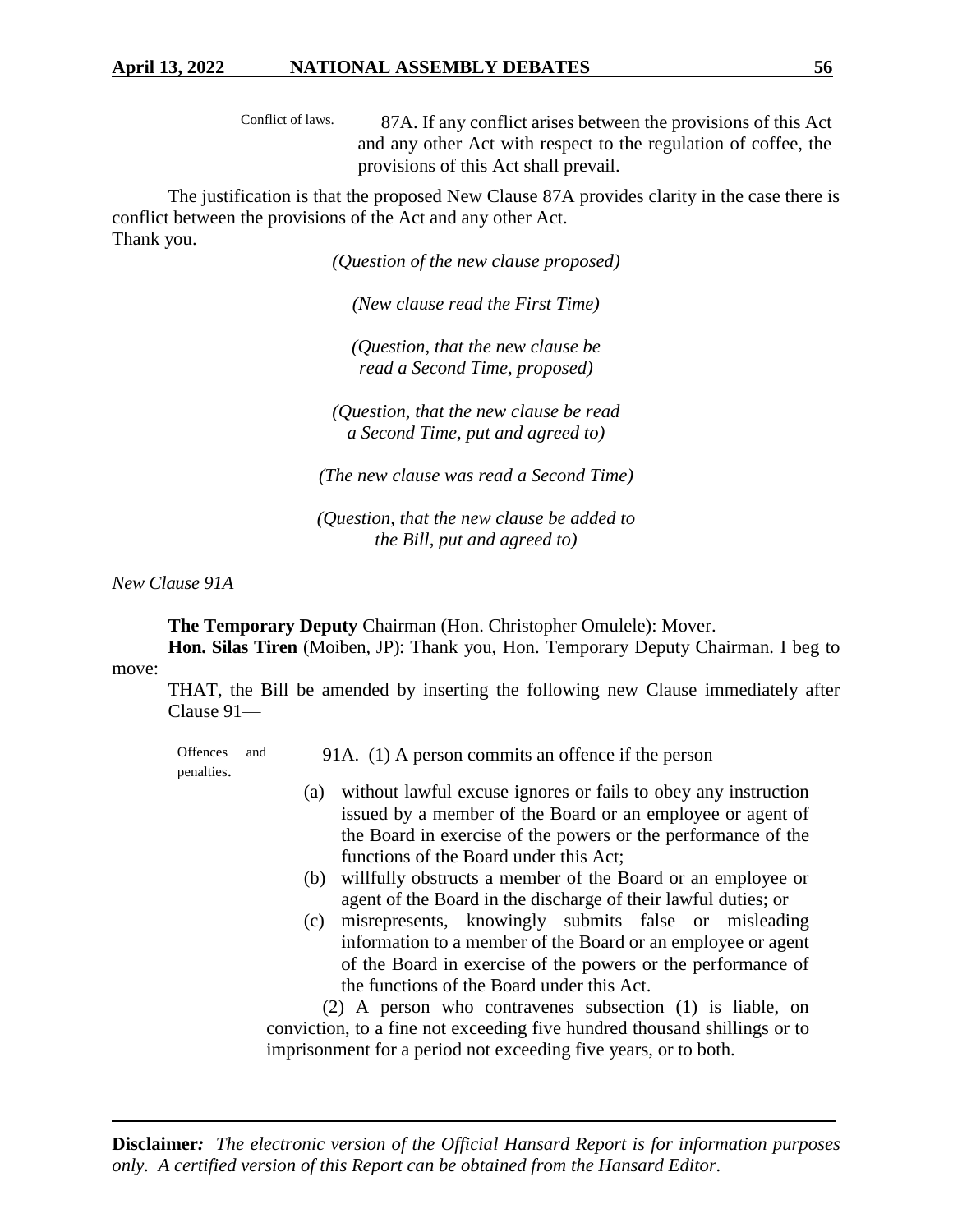(3) A person who is convicted of an offence under this Act shall in addition to any other penalty have his or her licence or registration suspended or canceled for such a period as the Board may decide. The justifications are that the Bill had not made provisions for a number of offences which would affect the running of the Board. The amendment, therefore, provides for these offences. Thank you, Hon. Temporary Deputy Chairman.

*(Question of the new clause proposed)*

*(New clause read the First Time)*

*(Question, that the new clause be read a Second Time, proposed)*

*(Hon. Rahim Dawood rose on a point of order)*

**Hon. Rahim Dawood** (North Imenti, JP): Hon. Temporary Deputy Chairman, it should be New Clause 92A and not New Clause 91. New Clause 92A is the one talking about penalties. New Clause 91A is dissemination of market information. So, I do not know if it was wrongly put there.

*(Loud consultations)*

**The Temporary Deputy Chairman** (Hon. Christopher Omulele): Chair, this is what you will do: Because the reasons you gave are actually for New Clause 92A which is good enough, give us the justification for New Clause 91A so that we make progress.

You have done well.

**Hon. Silas Tiren** (Moiben, JP): Let me just repeat it. Maybe, I made a mistake. In New Clause 91A, the Bill had not made a provision for a number of important offences which would have had the effect…

**The Temporary Deputy Chairman** (Hon. Christopher Omulele): Chair, you are absolutely right. It is Hon. Dawood who is looking at the offences. New Clause 92A is penalty, but New Clause 91A is providing for the offence.

> *(Question, that the new clause be read a Second Time, put and agreed to)*

*(The new clause was read a Second Time)*

*(Question, that the new clause be added to the Bill, put and agreed to)*

*New Clause 92A*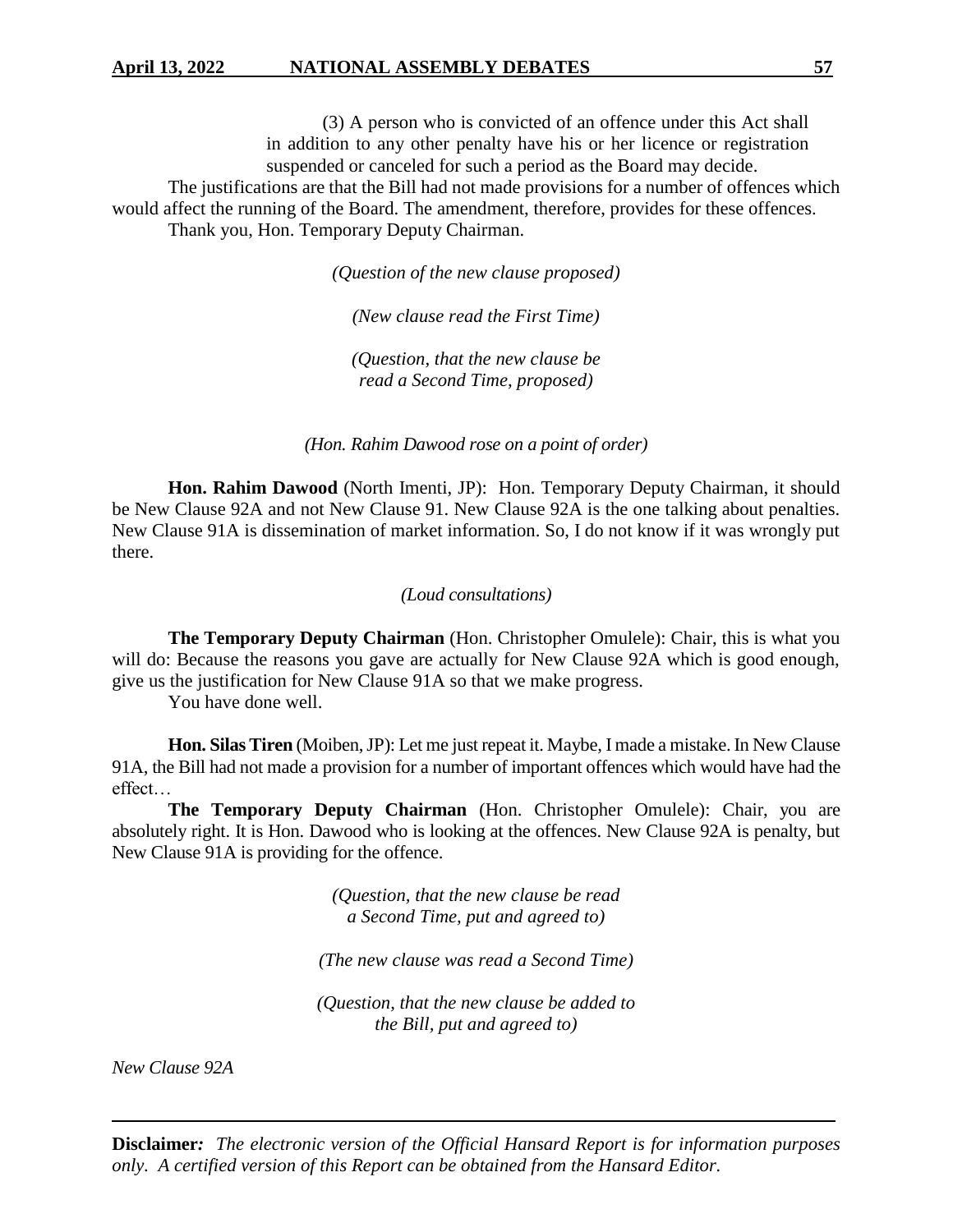**The Temporary Deputy** Chairman (Hon. Christopher Omulele): Chair.

**Hon. Silas Tiren** (Moiben, JP): Hon. Temporary Deputy Chairman, I beg to move:

THAT, the Bill be amended by inserting the following new Clause immediately after Clause 92—

> Offences relating to body corporate

92A. If an offence under this Act is committed by a body corporate, any other association of individuals or a co-operative society, a director, partner or any other person involved in, or acting or purporting to act in the management of its affairs commits an offence unless that person proves that—

(a) the act or omission constituting the offence took place without the person's knowledge; or

(b) the person took reasonable steps to prevent the commission of the offence

The justification for New Clause 92A is that it provides for offences relating to the body corporate. Clause 92 of the Bill provides for it but the amendment seeks to provide for it separately. Thank you.

*(Question of the new clause proposed)*

*(New clause read the First Time)*

*(Question, that the new clause be read a Second Time, proposed)*

*(Question, that the new clause be read a Second Time, put and agreed to)*

*(The new clause was read a Second Time)*

*(Question, that the new clause be added to the Bill, put and agreed to)*

*New Clause 102A*

**Hon. Silas Tiren** (Moiben, JP): Hon. Temporary Deputy Chairman, I beg to move: THAT, the Bill be amended by inserting the following new Clause immediately after

Clause 102—

Consequential amendments. No. 12 of 1997.

102A. The Co-operative Societies Act is amended —

(a) in section 43—

(i) by numbering the existing provision as subsection (1);

(ii) by inserting the following new subsection—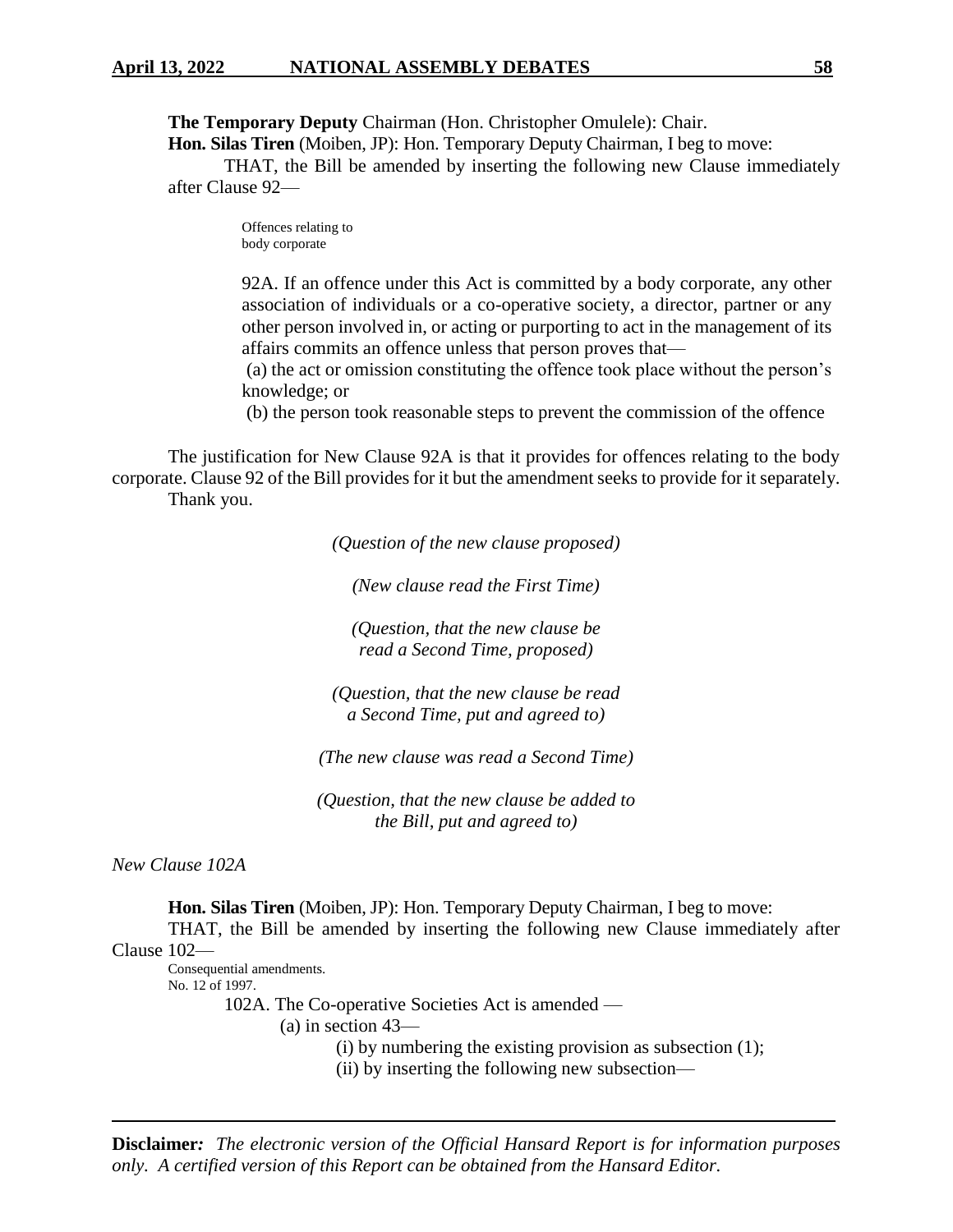(2) Despite subsection (1), a coffee cooperative society shall not lend to farmers on interest."

(b) in section 44—

 $(i)$  by numbering the existing provision as subsection  $(1)$ ;

(ii) by inserting the following new subsections—

(2) The interest rate on borrowing by factory management against growers' assets held in trust by coffee co-operative societies shall be capped at five per cent per annum.

(3) A factory or society shall not contract any loans or advances under subsection (1) except with the support of a resolution in an Annual General Meeting passed by a majority of the growers to that effect."

The proposed consequential amendments to the Cooperative Societies Act seek to align the Act to the Bill's proposed New Clauses 54C and 54D.

Thank you.

*(Question of the new clause proposed)*

*(New clause read the First Time)*

*(Question, that the new clause be read a Second Time, proposed)*

*(Question, that the new clause be read a Second Time, put and agreed to)*

*(The new clause was read a Second Time)*

*(Question, that the new clause be added to the Bill, put and agreed to)*

*Second Schedule*

**The Temporary Deputy Chairman** (Hon. Christopher Omulele): Chairman, move the amendment.

**Hon. Silas Tiren** (Moiben, JP): I beg to move:

THAT, the Bill be amended by deleting the Second Schedule and substituting therefor the following new Schedule—

SECOND SCHEDULE (s. 11, s. 23, s. 26, s. 26A, s.27, s. 28, s. 32, s.67)

# LICENCE, PERMIT OR CERTIFICATE

| <b>Type of Licence/Permit or Certificate</b> | <b>Issuing Authority</b> |
|----------------------------------------------|--------------------------|
| Coffee buyer's licence                       | <b>Board</b>             |
| Independent cupping laboratory licence       | <b>Board</b>             |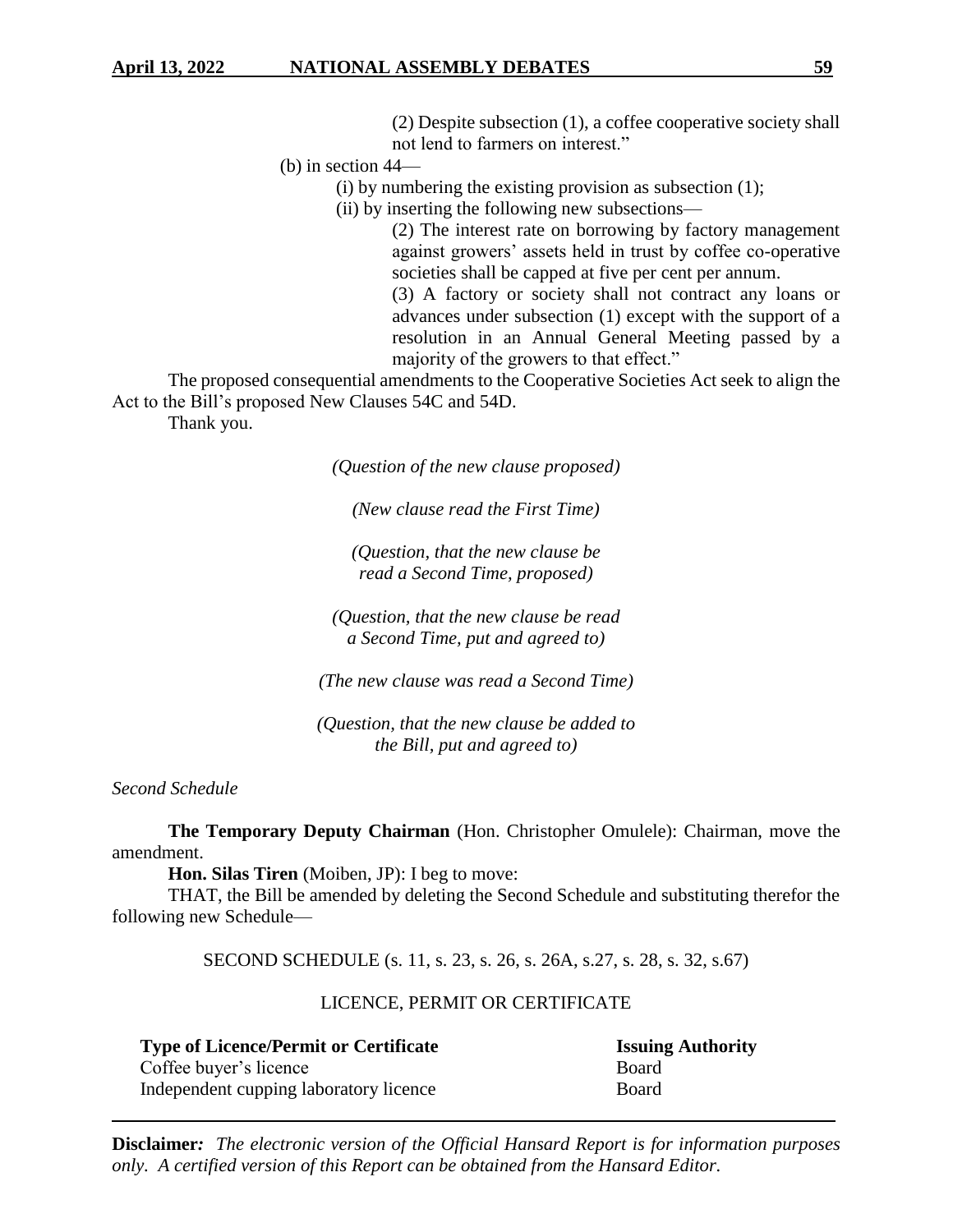| Warehouseman's licence                                 | Board                            |
|--------------------------------------------------------|----------------------------------|
| Coffee liqueur's licence                               | Board                            |
| Processed coffee import permit                         | Board                            |
| Clean coffee movement permit for exports               | Board                            |
| Commercial coffee miller's licence                     | Board                            |
| Coffee roaster's licence                               | Board                            |
| Grower miller's licence                                | Board                            |
| Marketing agent licence                                | Board                            |
| Coffee nursery certificate                             | County government                |
| Warehouse licence                                      | County government                |
| Pulping station licence                                | County government                |
| Parchment permit from the county of origin             | County government                |
| Clean coffee movement permit from the county of origin | County government                |
| Coffee exchange licence                                | <b>Capital Markets Authority</b> |
| Broker's licence                                       | <b>Capital Markets Authority</b> |
|                                                        |                                  |

*(Question of the amendment proposed)*

*(Question, that the words to be left out be left out, put and agreed to)*

*(Question, that the words to be inserted in place thereof be inserted, put and agreed to)*

*(Second Schedule as amended agreed to)*

### *Clause 2*

**The Temporary Deputy Chairman** (Hon. Christopher Omulele): Chairman, you have a proposed amendment to the clause.

**Hon. Silas Tiren** (Moiben, JP): I beg to move:

THAT, Clause 2 of the Bill be amended—

(a) by inserting the following definitions in their proper alphabetical sequence—

> "auction levy" means such fee per sixty-kilogram bag of coffee sold at the Exchange as shall be determined by the Cabinet Secretary responsible for matters relating to finance payable by coffee growers to the Exchange;

*No. 17 of 1989.*

"Authority" means the Capital Markets Authority established by the Capital Markets Authority Act;

"buni" means coffee dried in the fruit or cherry but does not include hulled buni, also referred to as clean coffee, heavy buni or light buni; "coffee plantation" means any large area of land or group of contiguous areas of land under the same management on which coffee is grown and produced for sale;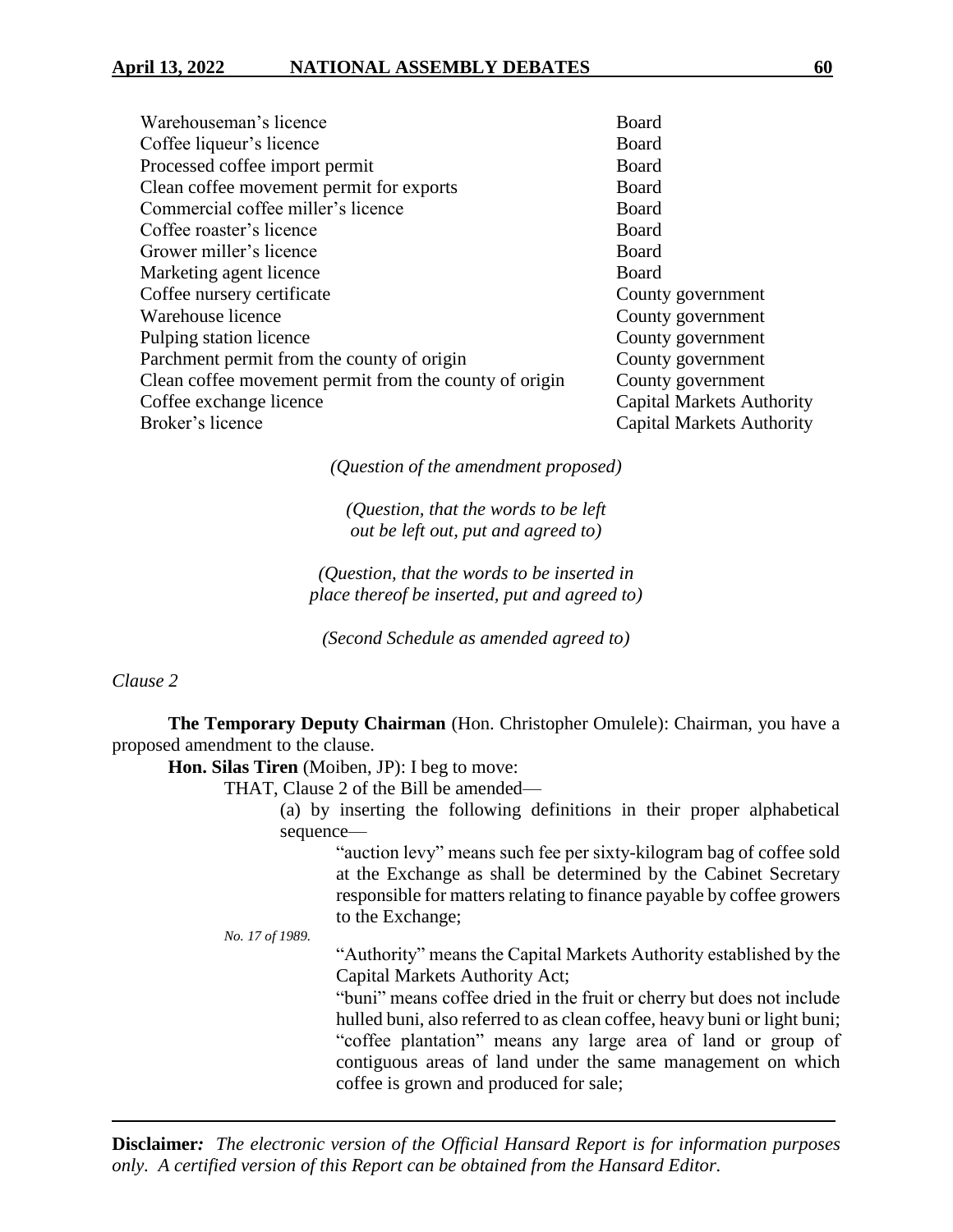"co-operative society" means a co-operative society registered under the Co-operative Societies Act, Cap. 490;

"Fund" means the Coffee Stabilization Fund established under section 58A;

"grower miller" means a grower who mills own parchment or buni or its members' coffee and includes an individual farmer, cooperative society, union, association, estate or any other legal entity; "large scale coffee grower" means a person cultivating coffee in a parcel of land above fifty acres;

"medium scale coffee grower" means a person cultivating coffee in a parcel of land of between ten and fifty acres;

"small scale coffee grower" means a grower cultivating coffee in a parcel of land of less than ten acres;

"secondary market" means a post-auction transaction of clean coffee between a licensed buyer or roaster and any other party for the purpose of local sale or export;

"secondary processing" means parchment de-husking, polishing, grading and packaging of clean coffee beans;

"smallholder" means a grower cultivating coffee in a small parcel or in small parcels of land and who does not possess his or her own pulping station;

(b) by deleting the definition "direct settlement system";

(c) by amending the definition "estate" by deleting the word "five" appearing immediately after the words "not being less than" and substituting therefor the word "ten"

Thank you, Hon. Temporary Deputy Chairman.

*(Question of the amendment proposed)*

*(Question, that the words to be inserted be inserted, put and agreed to)*

*(Question, that the words to be left out be left out, put and agreed to)*

*(Question, that the word to be inserted in place thereof be inserted, put and agreed to)*

*(Clause 2 as amended agree to)*

*(Title agreed to)*

*(Clause 1 agreed to)*

**The Temporary Deputy Chairman** (Hon. Christopher Omulele): Hon. Members, we have concluded consideration of the Bill. I now invite the Mover to move reporting.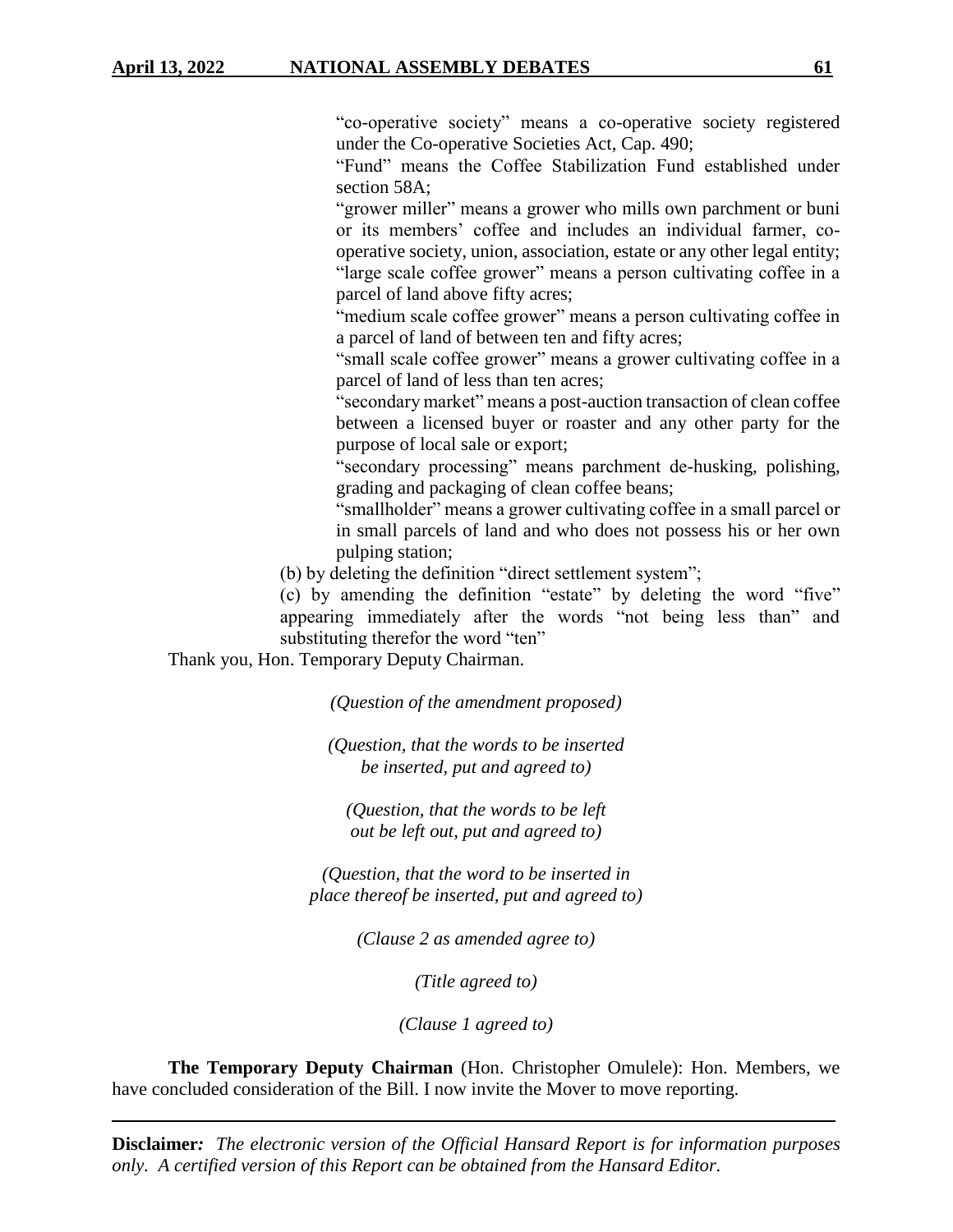**Hon. Silas Tiren** (Moiben, JP): Hon. Temporary Deputy Chairman, I beg to move that the Committee do report to the House its consideration of the Coffee Bill (Senate Bill No. 22 of 2020) and its approval thereof with amendments.

Thank you.

*(Question proposed)*

*(Question put and agreed to)*

*(The House resumed)*

*[The Temporary Deputy Speaker (Hon. Christopher Omulele) in the Chair]*

#### **REPORT**

#### THE COFFEE BILL

**The Temporary Deputy Speaker** (Hon. Christopher Omulele): Hon. Members, order. The Leader of the Majority Party will help us with the process.

**Hon. Amos Kimunya** (Kipipiri, JP): Thank you, Hon. Temporary Deputy Speaker. I beg to report that the Committee of the whole House has considered the Coffee Bill (Senate Bill No. 22 of 2020) and approved the same with amendments.

**The Temporary Deputy Speaker** (Hon. Christopher Omulele): Hon. Tiren, Chairman of the Committee.

**Hon. Silas Tiren** (Moiben, JP): Thank you, Hon. Temporary Deputy Speaker. I beg to move that the House do agree with the Committee on the said report. I request Hon. Nangabo to second.

**The Temporary Deputy Speaker** (Hon. Christopher Omulele): Hon. Nangabo.

**Hon. Silas Tiren** (Moiben, JP): I also request Hon. Nangabo to second the Motion for agreement with the Report on the Committee of the whole House.

Thank you.

**The Temporary Deputy Speaker** (Hon. Christopher Omulele): Hon. Nangabo.

**Hon. (Ms.) Janet Nangabo** (Trans Nzoia CWR, JP): Hon. Temporary Deputy Speaker, I second.

*(Question proposed)*

**Hon. Members**: Put the Question.

*(Laughter)*

**The Temporary Deputy Speaker** (Hon. Christopher Omulele): I would love to do that, but let us follow the procedure. I direct that the next steps in regard to this business will be undertaken when the matter will be set down on the Order Paper again.

*(Putting of the Question deferred)*